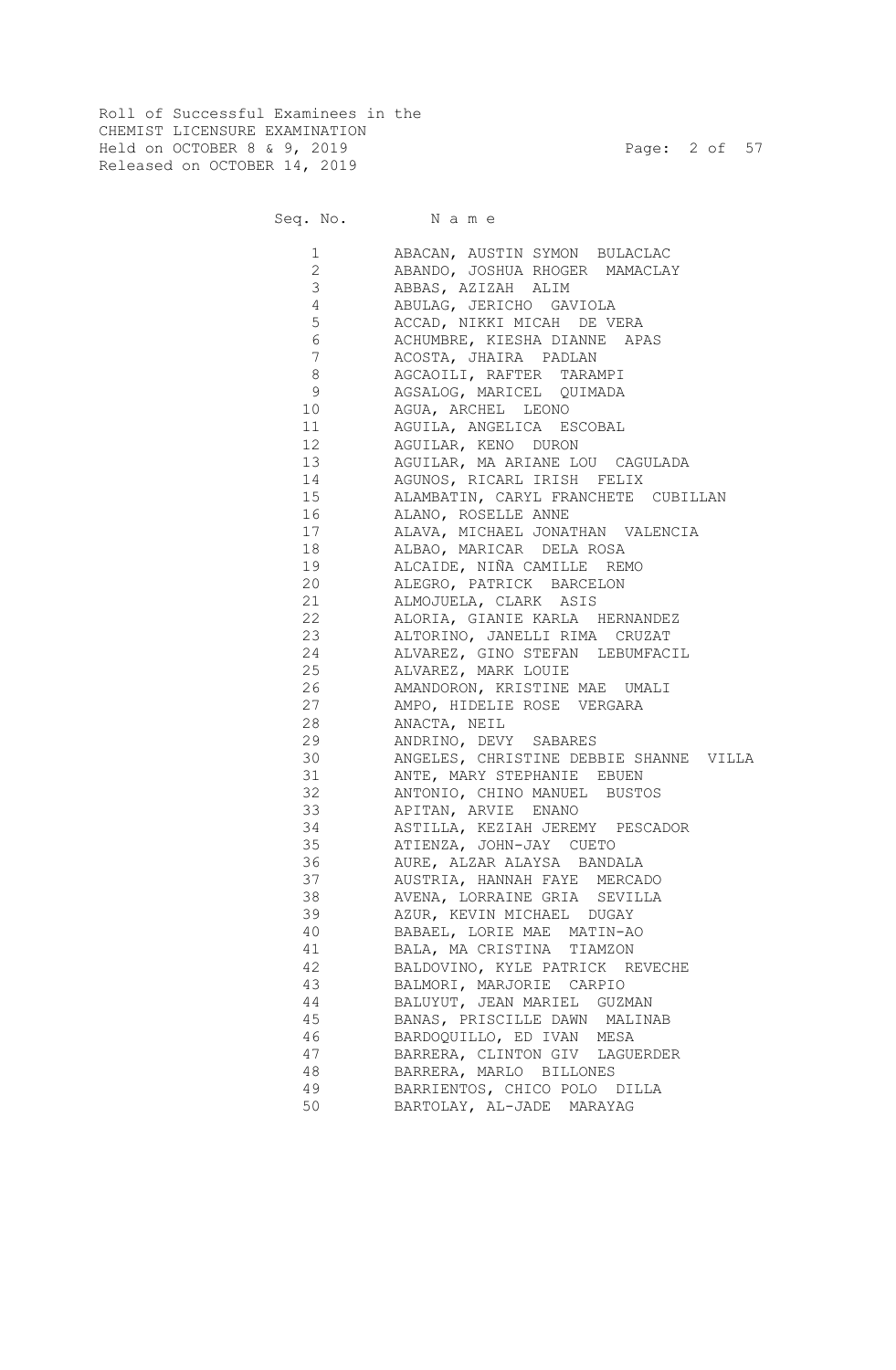Roll of Successful Examinees in the CHEMIST LICENSURE EXAMINATION Held on OCTOBER 8 & 9, 2019 Page: 3 of 57 Released on OCTOBER 14, 2019

Seq. No. Name

 51 BASA, MARLA CIRUJALES 52 BAURE, JIAREN GALLEGO 53 BAUTISTA, KARIZ MARIE ABARICIA 54 BAUTISTA, SHEILA MAE MANESE 55 BAZAR, KAREN KAYE TRESBALLES 56 BAÑAS, TRIXIE JEAN HERNANDEZ 57 BEGINO, RONALD ACABO 58 BEJAR, FREIDRICH TAFALLA 59 BEJERANO, BRYAN PHILIP JAMORALIN 60 BELANO, AVEGAIL JUNIO 61 BENIPAYO, RICA ANGELA CALIMBAS 62 BERNADAS, RONALD ROIE BARAHAN 63 BIEN, PATRICK GABRIEL CORONEL 64 BLANCO, SETH DOMINIC DAMAYO 65 BOHOL, CHARLOTTE ANNE LLOREN 66 BONGO, ARRHON MAE BACALSO 67 BRAGAIS, EDWARD KEVIN BERTIZ 68 BRIONES, ANA LORENA CORDERO 69 BUCIO, EDUEL GERARD DATO 70 BUENVENIDA, ROLAN IVAN CAMPO 71 BULAN, RANZL VICTOR YEE 72 BULANHAGUI, NERISSA BULANHAGUI 73 BULAWIT, ELLAINE SAN PEDRO 74 BUNGAR, JEFFREY CLEMENT CARLOS<br>75 BUSTARDE, REIGN CELINE SANTIAG 75 BUSTARDE, REIGN CELINE SANTIAGO 76 CABAHUG, MARY GABRIELLE SUSTENTO 77 CABATO, ALVIN JAE LEDESMA 78 CABICO, GINMARK MEQUIN 79 CABO, SHENA RAMYR SIMBAJON 80 CABRERA, DANIELLE JOY PUSERIO 81 CADUNGOG, DAVE GABRIEL ESPARTERO 82 CAGOYONG, FRANCES IRENE CAMUS 83 CAINGLET, JEZMIN ANN PESTAÑO 84 CAINO, ALAIZA MARI KADUSALE 85 CAJUCOM, ABBIE LOUISE ESTEBAN 86 CALA, QUEENIE LYNN LORA 87 CAMELOTE, RAMMELA ANN BATADLAN 88 CAMPECIÑO, JHAY R MARCIAL 89 CAMPOSANO, GINO FRANCO PANTOJA 90 CANCERAN, NIKKAELA MAE SALINDO 91 CARABALLE, REYMAR ESCARAN 92 CARANZO, IVY JANE LLOPEZ 93 CARBON, VENNESSA RIVERA 94 CARISMA, NIKKO ANGELO SALVADOR 95 CARIÑO, ARIA GILEAD LLANA 96 CASTILLO, ATHENA JENICA AGUSTIN 97 CASTRO, ETHAN ZACHARY GONZALEZ CELESTE, RUSSEL JAKE GONZALES 99 CHING, MARIA BELLA CAÑETE 100 COMIA, ERWIN RAPHAEL MACALALAD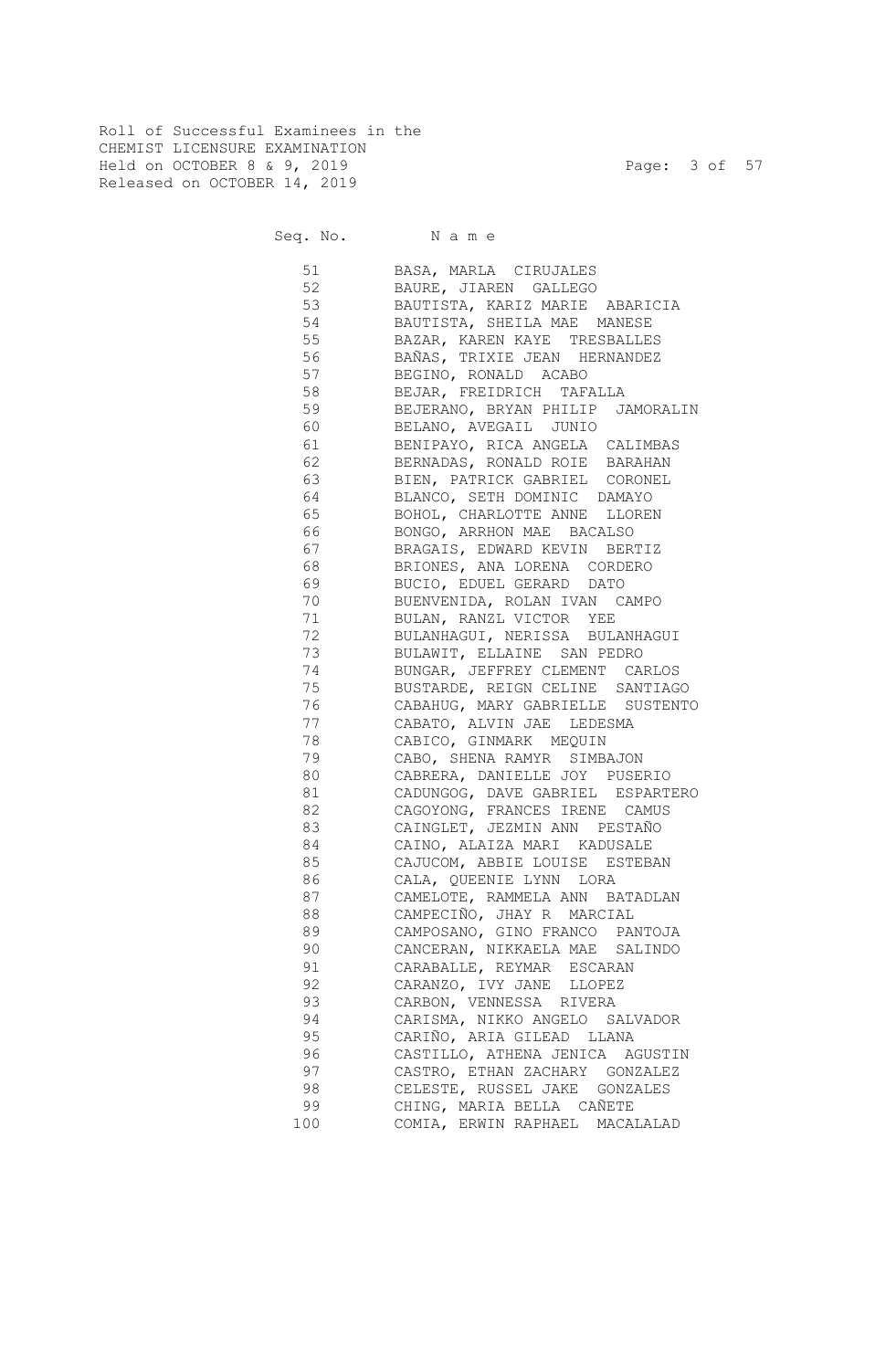Roll of Successful Examinees in the CHEMIST LICENSURE EXAMINATION Held on OCTOBER 8 & 9, 2019 Page: 4 of 57 Released on OCTOBER 14, 2019

Seq. No. Name

 101 CONCIO, CHRISTIAN ANGELO PAEZ 102 CONTI, JANELLE ALLYZA PITA 103 CORANES, JULLYPHER HACHERO 104 CORDEZ, KIM ANDREA STA ROSA 105 CORDOVA, PRINCE HOPE 106 CORPUZ, JONATHAN UNGUI 107 CRISTOBAL, RAYMOND DATAY 108 CRUZ, AIMEE ROSE UMADHAY 109 CRUZ, ALLAINE JEAN CONSTANTINO 110 CRUZ, JEREMIE PEARL ROBLES 111 CRUZ, MARA CLAIRE DE PADUA 112 CRUZ, STEPHEN ZACK BERNARTE 113 CUIZON, TRIZA ALBERT LISONDRA 114 CULIS, VALERIE DE VEGA 115 CUNANAN, IRAH SALVE 116 DABLIO, CARYL MAE DOROTHY LANTACA 117 DAEL, JOREEN SAMORIN 118 DALIDA, ALLONA CLARISSE CAPUNIHAN 119 DALIDA, KATHLEEN TRISHA OQUENDO 120 DAMATAC, ALAIN MENCIAS 121 DANCEL, GIAN CARLO ANTONIO 122 DANTIS, JUAN SALVADOR SALAY 123 DATUIN, ALEXANDER CASIPLE 124 DAYOT, EDZELLE MAE BANTAYANON 125 DE ALDAY, MYLA CASTILLO 126 DE CHAVEZ, JENNIELYN CASAO 127 DE GUZMAN, ANTHONY JOPERSON BOLILIA 128 DE GUZMAN, JOSHUA JAVIER 129 DE LEON, ABIGAEL LABARRO 130 DE ROXAS, NEZIPHORA CHAVEZ 131 DE ROXAS, RACHELLE BACAY 132 DECIERDO, REXIEL ANGELO MACEDA 133 DEGOMA, MARIA KARINA POLISTICO 134 DEL ROSARIO, HARAYA VILLANUEVA 135 DELA CRUZ, ABIGAIL LEONOR 136 DELA CRUZ, HAZELLE REYES 137 DELA CRUZ, MA CARMELA PEREZ 138 DEOPANTE, ANGELICA LAODINIO 139 DESEO, MA ROGEMAE GENOVES 140 DESUYO, MICHELLE DANNE TERUEL 141 DIZON, KARL MICHAEL BALDEVIESO 142 DIÑO, ALLEN JASPER DESUNIA 143 DOLINA, MARK NATHANIEL EVANGELIO 144 DOMOCOL, MATT DAVID VILLOCILLO 145 DORILAG, SHIELLA MAE MERCADO 146 DRAGON, JAZEL MARIZ SOSA 147 DRAPER, DARREN MAE ECHIVARE 148 DUERME, KHENT IVAN MATA 149 DULAY, MANIELL DYMNA BERMEJO 150 DULAY, RYAN MUNDA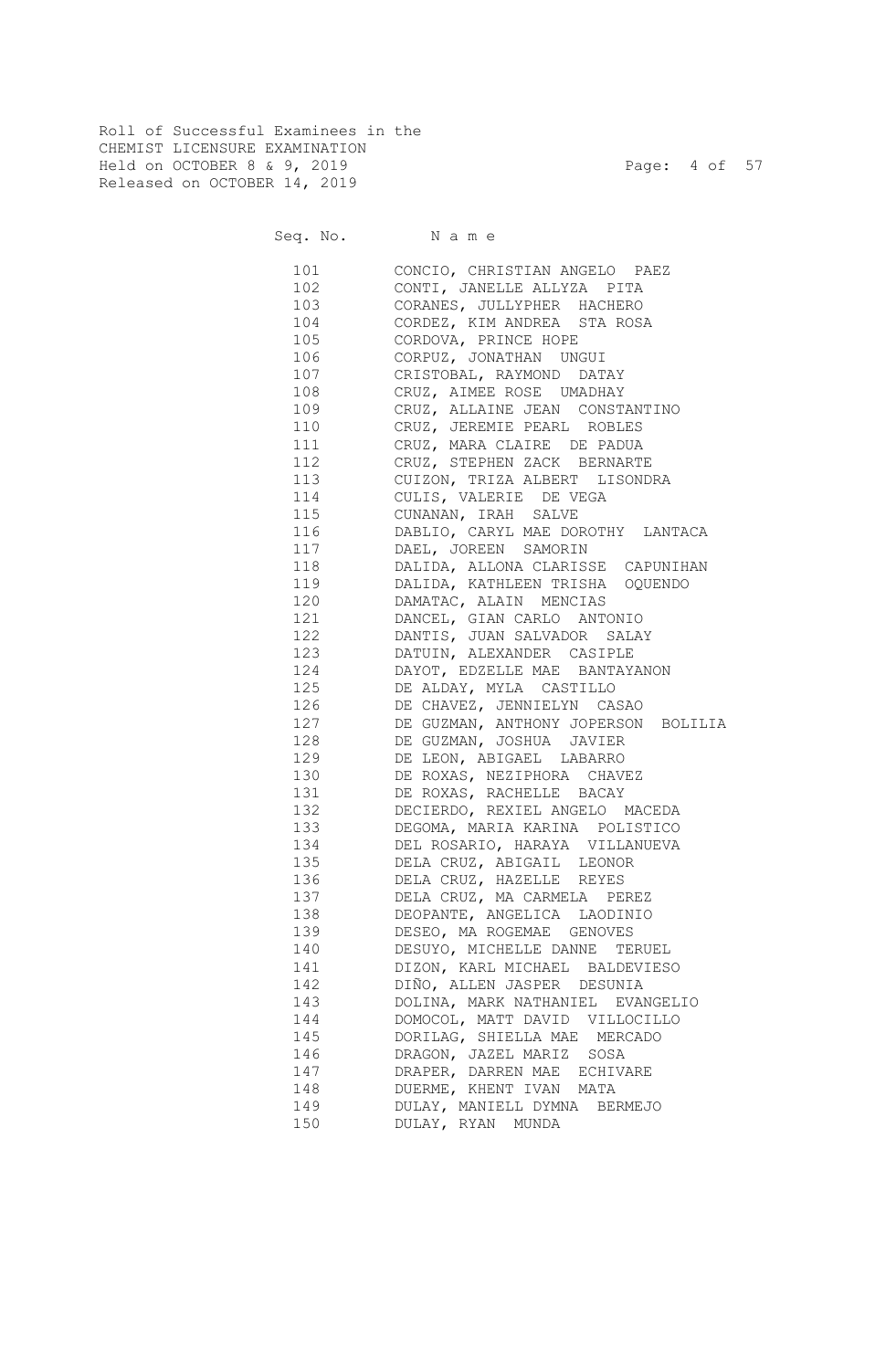Roll of Successful Examinees in the CHEMIST LICENSURE EXAMINATION Held on OCTOBER 8 & 9, 2019 Page: 5 of 57 Released on OCTOBER 14, 2019

Seq. No. Name

 151 ELBO, ELLAINE GRACE ABAS 152 EMBALSADO, IRVIN CHRISTOPHER PEÑA 153 ENGLISA, RONNA CHRISTMA CAALIM 154 ENOVEJAS, SHERLYN MARVIDA 155 ERMITAÑO, ELMER JR SERRA 156 ESCANO, MARINELLA QUITAIN 157 ESCOBIÑAS, ALLAYSA ALMAREZ 158 ESGUERRA, STEPHANY ASHLEY LLANILLO 159 ESLAVA, SHEILU GANADEN 160 ESPARAGOZA, JASMINE KATE LIMPIADO 161 ESPINOSA, JHERVIN MATIAS 162 ESPINOSA, KYLE VANN JANAYON 163 ESPINUEVA, CHARMAINE JOY AMOROSO 164 ESTIPONA, JOSHUA NOEL LUPO 165 ESTRADA, CARL ANGELO SUN 166 ESTRADA, TRINA BORERO 167 ESTRELLA, ROCHELLE PACALDO 168 FALLER, EULA GERES 169 FEDERICO, SOFIA ANGELA PACHECO 170 FERNANDO, REYMON LEONARDO 171 FILLARO, JO DARYL SAYAT 172 FLORO, JOSEMARIA JOAQUIN JAGUNAP 173 FONTANILLA, CHRISTOF ISRAEL MARBELLA 174 GABITO, KRIZ ANNE JOYCE DERI 175 GABUCAN, MARK CLINT MEÑORIA 176 GAGPANAN, JOSE CARLO SUEÑA 177 GALERA, KATE COLEEN DALISAY 178 GALLETO, STEPHANIE MANTIZA 179 GAMBA, ELLA MAE ESTREMERA 180 GAPAS, QUERUBIN PADURA 181 GARCERA, MIKEE LAPUEBLA 182 GARCIA, ANGELA KAYE BALDERAMA 183 GARCIA, EDWARD NIÑO PEÑARES 184 GARCIA, KIMBERLY ARMA 185 GARDE, AUBREY ANNE CANSANAY 186 GASATAN, MERVIN JUNE BRILLO 187 GASTAR, ABRAHAM NG 188 GATAB, JAM CONNIL CENIA 189 GAYATAO, PAUL JOSHUA EISMA 190 GAYLON, ARRA 191 GAYOSO, JAYVEE CLARENCE GELITO 192 GEMPEROSO, JOSHUA PAUSAL 193 GENATO, AARON NOEL PARONG 194 GEROLAGA, WINSTON JAKE CABANA 195 GESTIADA, EDYZZA FAITH BELO 196 GINGO, CHARLIE BRYAN LAQUINTA 197 GOMEZ, JUSTIN LOWELL CALLENO 198 GRABATO, JEB REECE HABULAN 199 GUBANTES, GERRY MARK SATUROS 200 GUEVARRA, CARLA KATHERINE YAC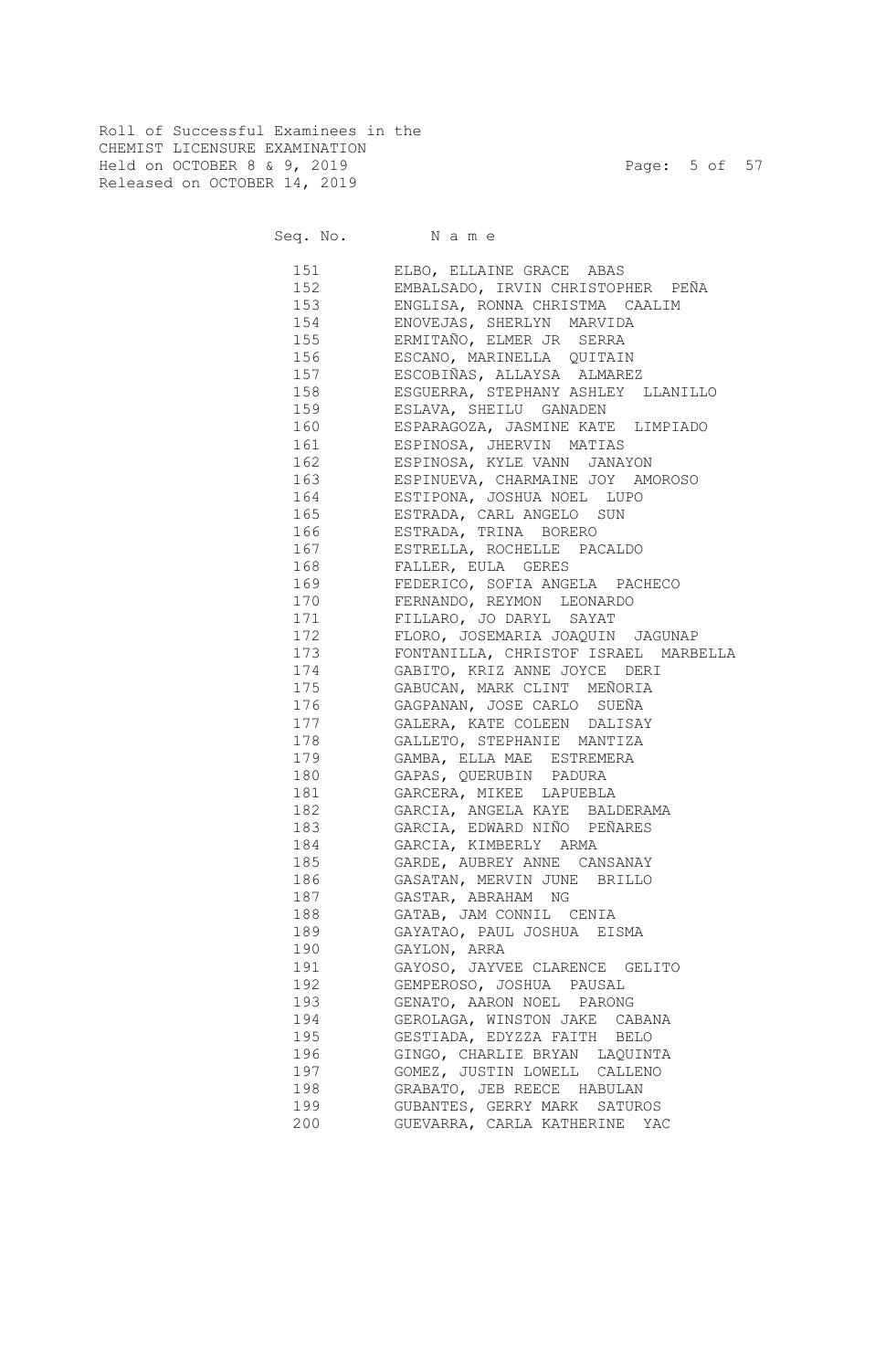Roll of Successful Examinees in the CHEMIST LICENSURE EXAMINATION Held on OCTOBER 8 & 9, 2019 Page: 6 of 57 Released on OCTOBER 14, 2019

Seq. No. Name

 201 GUINTU, ANGELO VINCE SABADO 202 GUION, JANIELLE BERNICE ALBERIO 203 GUMABAT, TEODY LAGNASON 204 GUMAFELIX, IRA CANDICE CASTRO 205 GUNGON, FRANCIA MARIE TABILOG 206 GURAY, RAUL EMMANUEL DE LA CRUZ 207 HATOL, JAN GARRYLL TY 208 HERNANDEZ, RIZZA MAY DELA CRUZ 209 HILIS, ARABELLA SANTOS 210 HINGPIT, BRIAN WILLIAM DELEN 211 HUERNO, RUEL JR CASIMINA 212 IGOT, ALTHEA MAY AGUELO 213 ILANO, CHELSEA JELLENE BERGONIA 214 ILANO, MARIA PATRICIA HEMBRADOR 215 ILAYA, AARON JOSEPH ARES 216 IMPAS, RESKIE LAYOS 217 INCO, JOSIAH MIGUEL MARIANO 218 INTAC, ALONA BALMES 219 JABONILLO, AL DEXTHER VILLAMOR 220 JACOB, IVAN DARYL CATOTOCAN 221 JACOB, MELODY NASAYAO 222 JAJALLA, KYEN JAY ACOGIDO 223 JAVAL, HAZELLENE MORTEL 224 JAVIER, SHAIRA CASUMBAL 225 JIMENEZ, MA JOERDETTE NOVIO 226 JUANITAS, MARY ANTONETTE BUGARING 227 KWE, ANN PAULINE VILLAFLOR 228 LABIAGA, SAHARA KRISHA TABLADA 229 LAGDAMEO, JOHN DARRYL BALMEO 230 LANCERAS, JOHANSSEN HIRAO 231 LASOLA, RICAMAY BLANCA 232 LAVILLA, JAMES JR VIRTUOSO 233 LAYESA, JOHN MARK MALABANAN 234 LEGASPI, ENRICO DANIEL RECTO 235 LEGASPI, PEARL YVONNE GALIT 236 LEGASPI, RALPH GLEMOND DURANA 237 LIBRON, JULIE ANN MHER ALCANCES 238 LIM, JOHN VINCENT RAMNANI 239 LIM, JUSTIN ALLEN KUAN 240 LIM, LADY CLAIRINNE 241 LIMPIADA, KIM KARL NOVA 242 LINZAGA, REGINE ETHEL CUNANAN 243 LIWANAG, LUIZ CAPATI 244 LLOREN, KARL GABRIEL MANLAPAO 245 LOOR, SHERWIN NEIL GOMEZ 246 LOPEZ, ZYRENE VILLANUEVA 247 LOQUERO, CASSANDRA THERESE 248 LORENZO, ALDRIN CHRISTOPHER TORRES

249 LOZADA, GODWYN IDRIS LONTOC

250 LU, SHERWIN HUGO TAN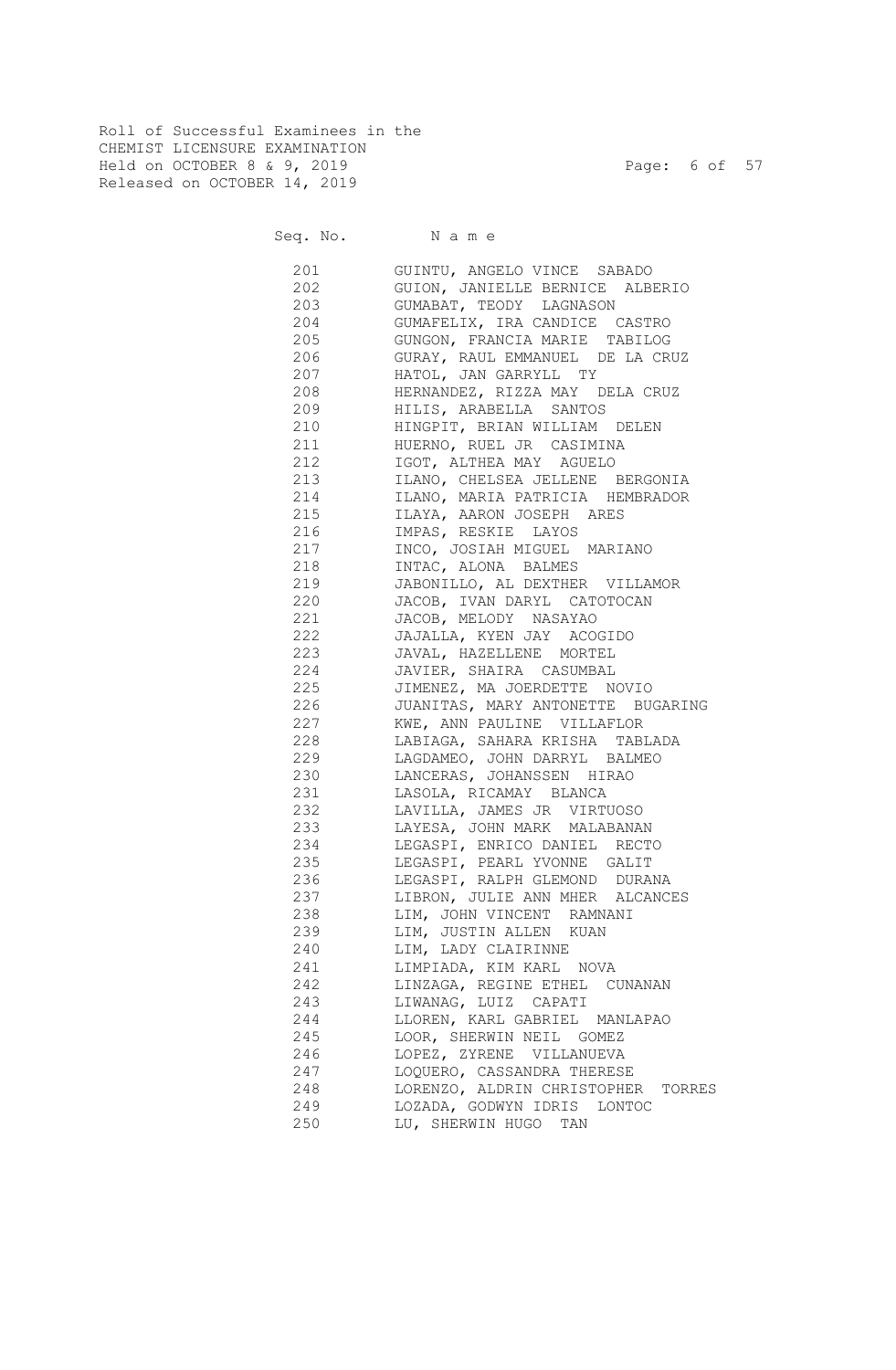Roll of Successful Examinees in the CHEMIST LICENSURE EXAMINATION Held on OCTOBER 8 & 9, 2019 Page: 7 of 57 Released on OCTOBER 14, 2019

Seq. No. Name

 251 LUGENA, SYNDEL OPEÑA 252 LUSTERIO, EMMANUEL LUNDAG 253 LUZA, ABEL BRIAN MENDOZA 254 MAAGHOP, GRACE ALMADIN 255 MADRIGALEJO, JEAN CEDRIC GUSTON 256 MAGAYANES, ANDREA JAVE ARBES 257 MAGPANTAY, MA DANICA ATASAN 258 MAMANGON, MIKO ALYSSA PASCUAL 259 MANAHAN, MOJICA MANALO 260 MANRIQUE, MONZOUR DAVE LORZANO 261 MANUEL, YOSHIMI NIMENZO 262 MARCO, KITZ PAUL DELGRA 263 MARIANO, JAMAICA GURO 264 MARPURI, KIM CYRILLE CASTRO 265 MARTINEZ, CHERRIE MAE JACOBE 266 MARTINEZ, LOUIE AUDREY BAMBA 267 MARTINEZ, ZECHARIAH JOZER CARANGAN 268 MARZO, AEGAR TOFFEN HANS DORADO 269 MASCAREÑAS, ALIZZA DELOS REYES 270 MATABILAS, ROWELL JONES ROCIO 271 MAURICIO, THERESA MARIE DEL ROSARIO 272 MEDROCILLO, WILSON FLORES 273 MENDEZ, REGINE LARAZO 274 MENDOZA, KRISTENE NAMORO 275 MENDOZA, RALPH CHRISTIAN MORA 276 MERELOS, SAMANTHA BALUYOT 277 MICOSA, BIANCA CASTILLO 278 MINGUILLAN, JAYVEN MARK OMAYAO 279 MIRANDA, ERMA FRENCILLO 280 MOJARES, FAME SAMSON 281 MOLINA, IMIE LYN TRIGO 282 MOLO, BRIX RYAN RACINES 283 MONTANO, RYUTA 284 MONTES, LORENZO DIGSAY 285 MORA, DARA MAE PEÑARANDA 286 MORA, LILIANNA MAE MANALO 287 MORAL, RIZZA MAE ARINGO 288 MORALEDA, CHRISTIAN BOLIMA 289 MORALES, PATRICK JAY BERSAMINA 290 MORENO, EUNEL ELLISE DIMAYUGA 291 MORENO, JAN PAOLO VALENZUELA 292 MORILLO, BERNADETTE CECILIA LOZANO 293 MULLES, TRISTAN MARK PACIENTE 294 MUNAR, KRYSMA IRENE RAMOS 295 NADUNZA, CLIVE DERENZ ELLEMA 296 NAPARAN, AIMEE JOYCE DONCILLO 297 NAVARRO, RAFAEL BERROYA 298 NICDAO, DEBORAH SIA 299 NIDAR, FRANCED HAGGAI GAMBOA 300 NOE, JOMARI RAMOS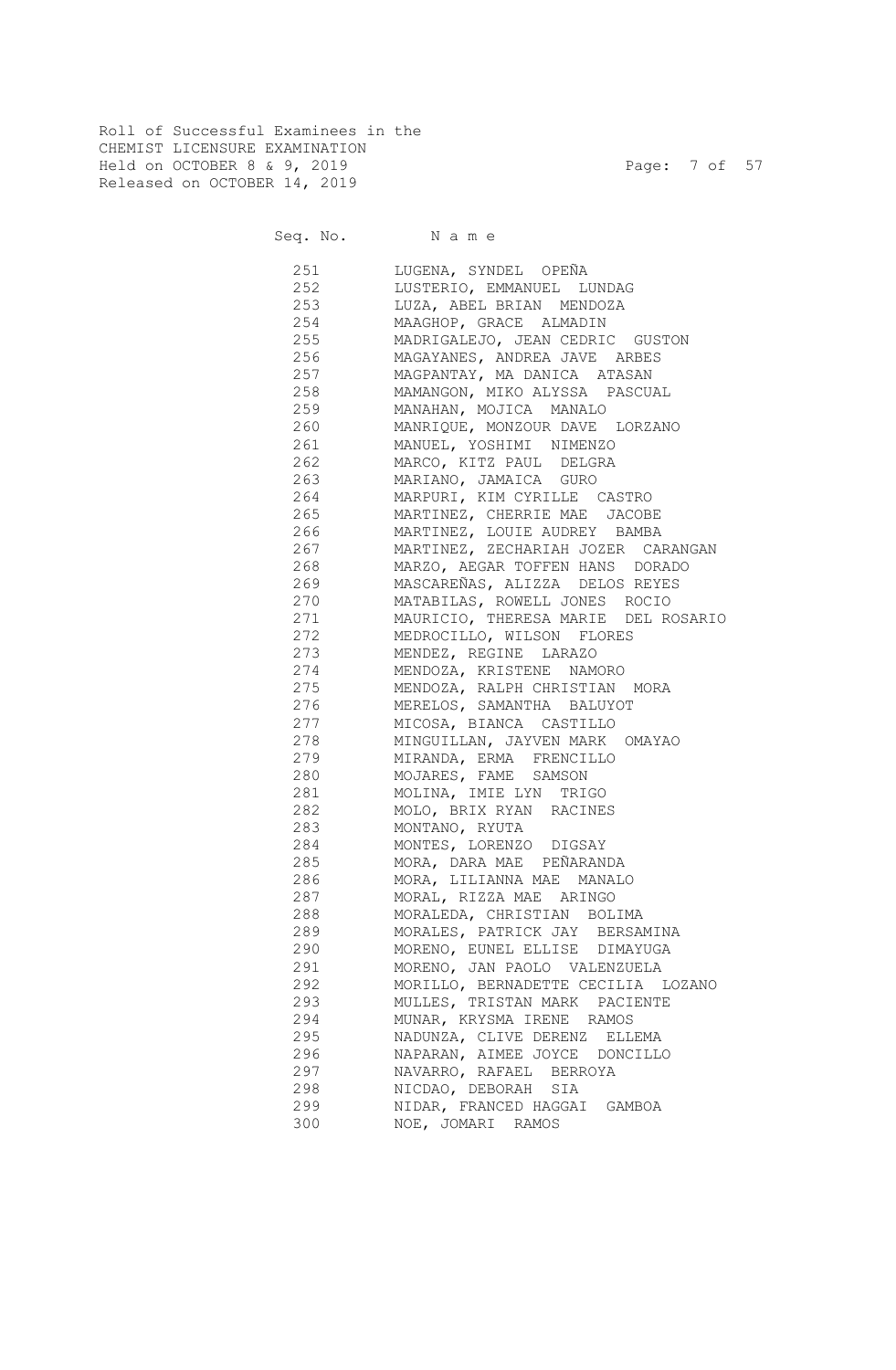Roll of Successful Examinees in the CHEMIST LICENSURE EXAMINATION Held on OCTOBER 8 & 9, 2019 Page: 8 of 57 Released on OCTOBER 14, 2019

Seq. No. Name

| 301 | NUÑEZ, JOHN MOISES                      |
|-----|-----------------------------------------|
| 302 | OCHOCO, JEREMIAH MIGUEL GUILLERMO       |
| 303 | OLEO, MARY LYSHAEL AÑERO                |
| 304 | OLIVA, PATRICIA MARIE PALOMARES         |
| 305 | OLLADAS, SYNTYCHE TAROG                 |
| 306 | OMAR, JUNAISAH CUSPAO                   |
| 307 | ONG, JULIA LINDSAY LAWANG               |
| 308 | OPAO, PHILIP GABRIEL MAKIRAMDAM         |
| 309 | OSEÑA, ALEAH MARIE POLICARPIO           |
| 310 | PABELICO, KATE LYNN ARBAN               |
| 311 | PACIS, MARIA LOURDES MINETTE GUDOY      |
| 312 | PACULBA, AIRA SHAYNE                    |
| 313 | PAELDIN, EARL LAURENCE GADONG           |
| 314 | PAGADUAN, VAN SHAIDER EGALLA            |
| 315 | PAGJUNASAN, GABRIELLE ANNE BUENAVENTURA |
| 316 | PALAMINE, APRIL JOY PAMELA BONGALES     |
| 317 | PALPAL-LATOC, NATHALIE PHOEBE<br>TAN    |
| 318 | PAMAYLAON, ELAINE GRACE ACOP            |
| 319 | PAN, JENNYLYN BENEDICTO                 |
| 320 | PANGILINAN, CLARISSE JOY FERRIOL        |
| 321 | PANGILINAN, DAVE NAZARENO               |
| 322 | PANTONIAL, CHRISTOPHER IAN BELLEZAS     |
| 323 | PARREÑO, JUSTINE LAYNE TRINIDAD         |
| 324 | PASCUA, JOHN ADRIAN AGAPAY              |
| 325 | PASIA, ABRAHAM PAUL LAGOS               |
| 326 | PENDERGAT, ELLYSSA MAE AGAN             |
| 327 | PEREZ, MARIEL ANTOINETTE LACUNA         |
| 328 | PEREZ, REB BRILLO                       |
| 329 | PEREÑA, JOSE ANTONIO ONGLAO             |
| 330 | PERNIA, KATHERINE LAURENARIA            |
| 331 | PEROJA, KHENNYIE-AR GREGORIO            |
| 332 | PETINGLAY, ROGENI MISAELLE MOSCOSO      |
| 333 | PEÑA, AYA GABRIELLA KEKIM               |
| 334 | PIE, MARLIEFE PRIETO                    |
| 335 | PIELAGO, LOUISA ANDREA OLLET            |
| 336 | PIL, DYENIROSE ROMERO                   |
| 337 | PILAPIL, LUIS AGUSTIN ELIDO             |
| 338 | POLI, NORDJAMELAH SHIEKLOKUS            |
| 339 | PORMILDA, GRACECHEL ANN COMPANIA        |
| 340 | PRADO, ANNE JIZELLE ARTAJOS             |
| 341 | PRIAS, PERLIN ERLUCELLE JEANNE BAUGBOG  |
| 342 | PRINCIPE, LYAN JEAN EMBUSCADO           |
| 343 | PULIDO, FROILETH SARMIENTO              |
| 344 | PUNIO, RIZALINO NUAS                    |
| 345 | PURAY, JAILENN JANNARAINE SABARIA       |
| 346 | QUERO, RODEL EUGENIO                    |
| 347 | QUIAMBAO, DANE MYKEL MANALASTAS         |
| 348 | QUIAWAN, MARK JOHN                      |
| 349 | QUISIL, KYLLE ANTHONETTE BENITEZ        |
| 350 | QUITALIG, DAINA MARIE                   |
|     |                                         |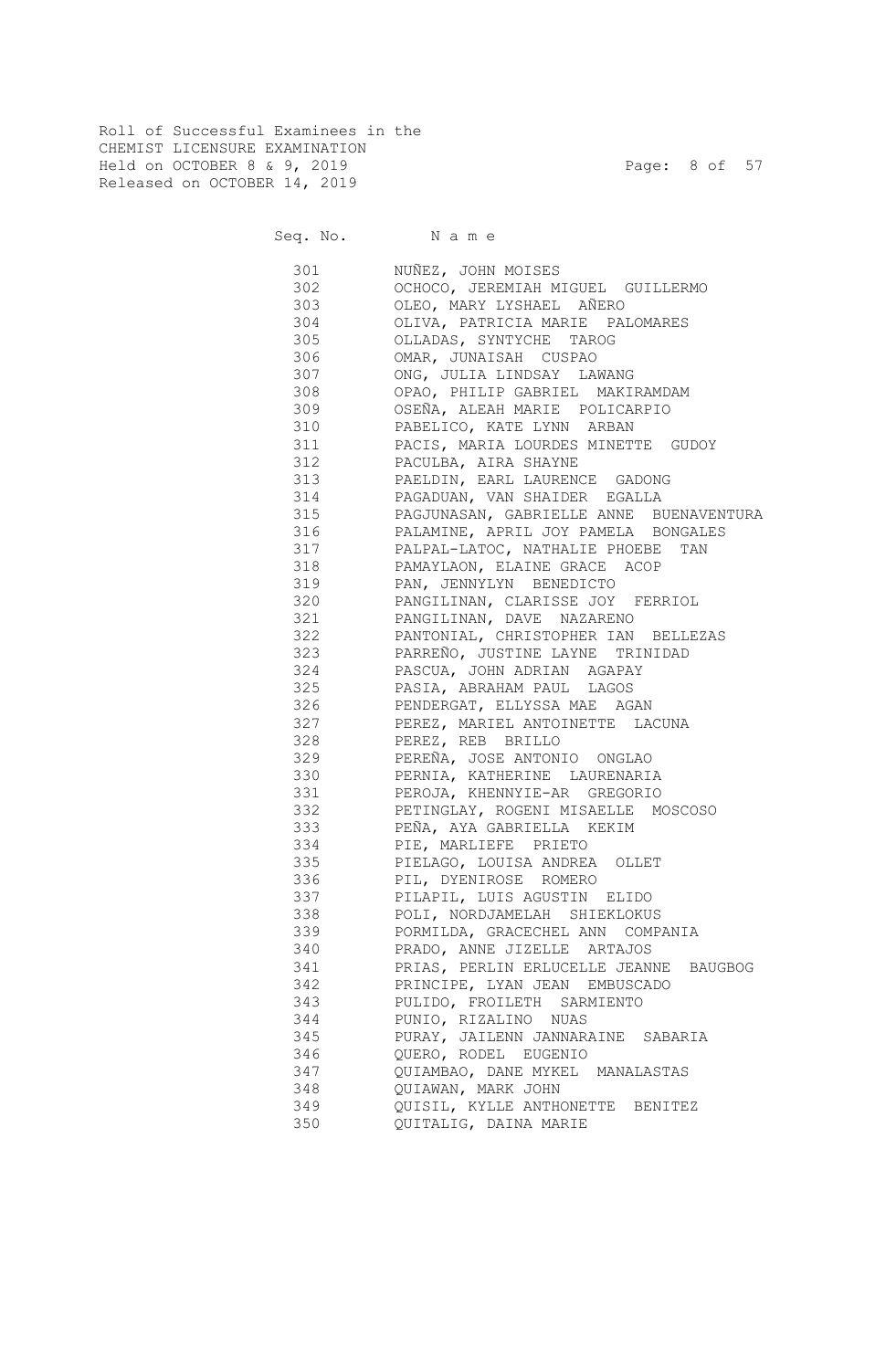Roll of Successful Examinees in the CHEMIST LICENSURE EXAMINATION Held on OCTOBER 8 & 9, 2019 Page: 9 of 57 Released on OCTOBER 14, 2019

Seq. No. Name

| 351 | QUIZON, CESAR JR GONZALES              |
|-----|----------------------------------------|
| 352 | QUIÑONES, MICHAELA MEI SOCOBUS         |
| 353 | RAMIREZ, ADAM CHARLES DOUGLAS GONZALES |
| 354 | RAMIREZ, BHEA CAMILLE MALALA           |
| 355 | RAMOS, ANA ROSE                        |
| 356 | RAMOS, ANGELICA MARIE MACARAEG         |
| 357 | RAMOS, JERINA MARJORIE AQUINO          |
| 358 | RAMOS, JOHN PAUL MONTECLARO            |
| 359 | RAMOS, KATHLYN ANNE AMURAO             |
| 360 | RAMOS, RUFUS MART CEASAR REYES         |
| 361 | RAUT, RICHELLE BACULIO                 |
| 362 | RAVANA, KIRSTEN AUDREY HANOPOL         |
| 363 | REAZO, RENZO LUIS DURIAS               |
| 364 | REGENCIA, JAMES JOLSON TAN             |
| 365 | REPOSAR, KATHLEA LAGARTIJA             |
| 366 | REYES, JAN KENNETH TATTAO              |
| 367 | REYES, JUDE MAYO                       |
| 368 | REYES, KIRI ARINOS                     |
| 369 | REYES, NICO ALEXANDER LIBUNAO          |
| 370 | RICO, RIANNE CHENEE SANDOVAL           |
| 371 | RIVERA, LURENA DIEGO                   |
| 372 | RIVERA, ROSA MARIA LAGGUI              |
| 373 | RIVERA, WILVIEN PAOLO MORAGA           |
| 374 | RODRIGUEZ, MYRON DOMINIC GUTIERREZ     |
| 375 | RODRIGUEZ, RIA CATHLEEN GUANLAO        |
| 376 | ROJO, JUDE THADDEUS BASE               |
| 377 | ROSALES, SHAIRA JHANN LOMO             |
| 378 | ROXAS, JONATHAN BRYAN MARTINEZ         |
| 379 | ROXAS, KRIS BALTERO                    |
| 380 | ROXAS, ROB MICHAEL ADAO                |
| 381 | SABANAL, DEBRA LIN LINGATING           |
| 382 | SABANG, JOVELYN OBILLOS                |
| 383 | SABLE, KAREN MARIEL RAMOS              |
| 384 | SADIE, JOSHUA PAJARILLAGA              |
| 385 | SALAS, ROAN MORADA                     |
| 386 | SALAZAR, GERLONE MASILANG              |
| 387 | SALCEDO, MA VANESSA GARCIA             |
| 388 | SALDIVAR, THERESE ANGELI DICIPULO      |
| 389 | SALINAS, PAMELA TABADA                 |
| 390 | SAN JOSE, SAIYM FAUSTINE MABASA        |
| 391 | SAN JUAN, HAZEL MAE GALLEGO            |
| 392 | SANGUEZA, JOHN KENNETH ALA             |
| 393 | SANOH, NURZEBA CANCERAN                |
| 394 | SANTIAGO, JAMES AARON ROLANDO CORTEZ   |
| 395 | SANTIAGO, SYDNEY VICTORIO              |
| 396 | SANTOS, ARVIN LUIS MESIA               |
| 397 | SANTOS, EMMANUEL MACAYAN               |
| 398 | SANTOS, HANNA KEITH SALVADOR           |
| 399 | SANTOS, MARICRIS RODRIGUEZ             |
| 400 | SANTOS, MIGUEL KARLO REYES             |
|     |                                        |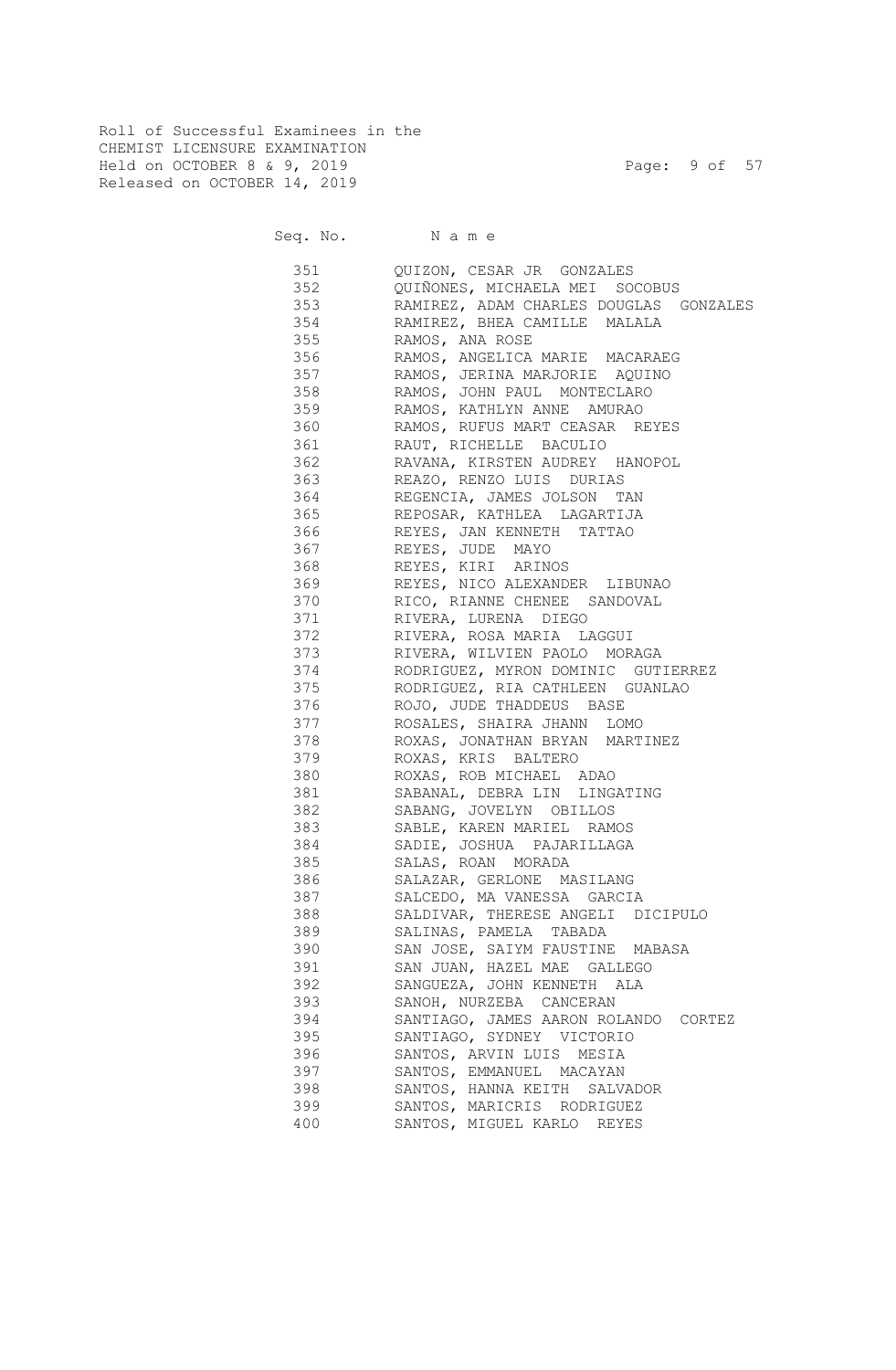Roll of Successful Examinees in the CHEMIST LICENSURE EXAMINATION Held on OCTOBER 8 & 9, 2019 Page: 10 of 57 Released on OCTOBER 14, 2019

Seq. No. Name

 401 SANTOS, REYSTER OCAMPO 402 SANTOS, SHAINE DOMINIQUE CRUZADA 403 SANTOS, STEFFI NAOMI SALGADO 404 SAPILAN, JOSEPH MARK BACAMANTE 405 SARCAUGA, KYLSY MARSON 406 SAROYDA, JOHN RAY VALDEZ 407 SEBUA, JERICHA 408 SELORIO, AYDREI KYLE NAIG 409 SILOS, ALYAN PANAGSAGAN 410 SIMPAL, HALLEAH PALANGGALAN 411 SITOY, OLIVERT MADELO 412 SOLOMON, MARC RALPH MONICIT 413 SOMOZO, BEAH DAVEE MARIE HORTELANO 414 SORIANO, DANIEL MANUCDUC 415 SORIANO, SANDY MAY FULGENCIO 416 STA ANA, NOREEN JANE CALLAO 417 SUAN, LIVING FAITH DAABAY 418 SUELTO, MELISSA MAY INOCENTES 419 SUMA, NIHAYA MACALA 420 TABILOG, ANDREW EXEQUIEL SANCHEZ 421 TALPIS, LEZIEL LEGASPI 422 TAN, ANTHONY LABITAO 423 TANAEL, JOANNA MONIQUE GORNEZ 424 TANCHULING, KYLE GABRIEL RUFINO 425 TAPAYAN, APRIL SWEET LABALAN 426 TAVITA, RICA ALLANA GARCIA 427 TAWING, KARLA JANE SUGUI 428 TEDOR, RANDI CARLA LAOAGAN 429 TENGCO, LAARNIE BALAGTAS 430 TERANTE, RAINI MARTINEZ 431 TERRADO, RUSSEL DANE TOLIBAS 432 TISTON, KARL ALBRIGHT ZABALA 433 TIU, CAMILLE LINDLEY ONG 434 TRIA, MARIAN ANGELICA CRUZ 435 TUBERON, NICOLE ANN LAUTA 436 TUMAMBING, CAREN REYES 437 TUMANENG, JOHN VINCENT MAGNAYE 438 TUSO, CHRISTIAN AMOR TAMON 439 TUZON, CLARENCE JERICHO BRIONES 440 UBUNGIN, MOISES ELEAZAR ESTEBAN 441 UMPA, RUFFAIDAH LUMAMBAS 442 UY, ANGELICA AZERO 443 UY, ANGELIKA CARLOS 444 VALDERRAMA, REINA TERESA BARANGAN 445 VALIENTE, MARJORIE BAGARES 446 VASALLO, MAE ZERRUDO 447 VENGCO, OLIVIA JANE PRESTO 448 VILLALUNA, SHAN NICOLAI AZUL 449 VILLAR, NAOMI CLAIRE CUIZONA 450 VILLAR, PAOLO GIO ALFONSO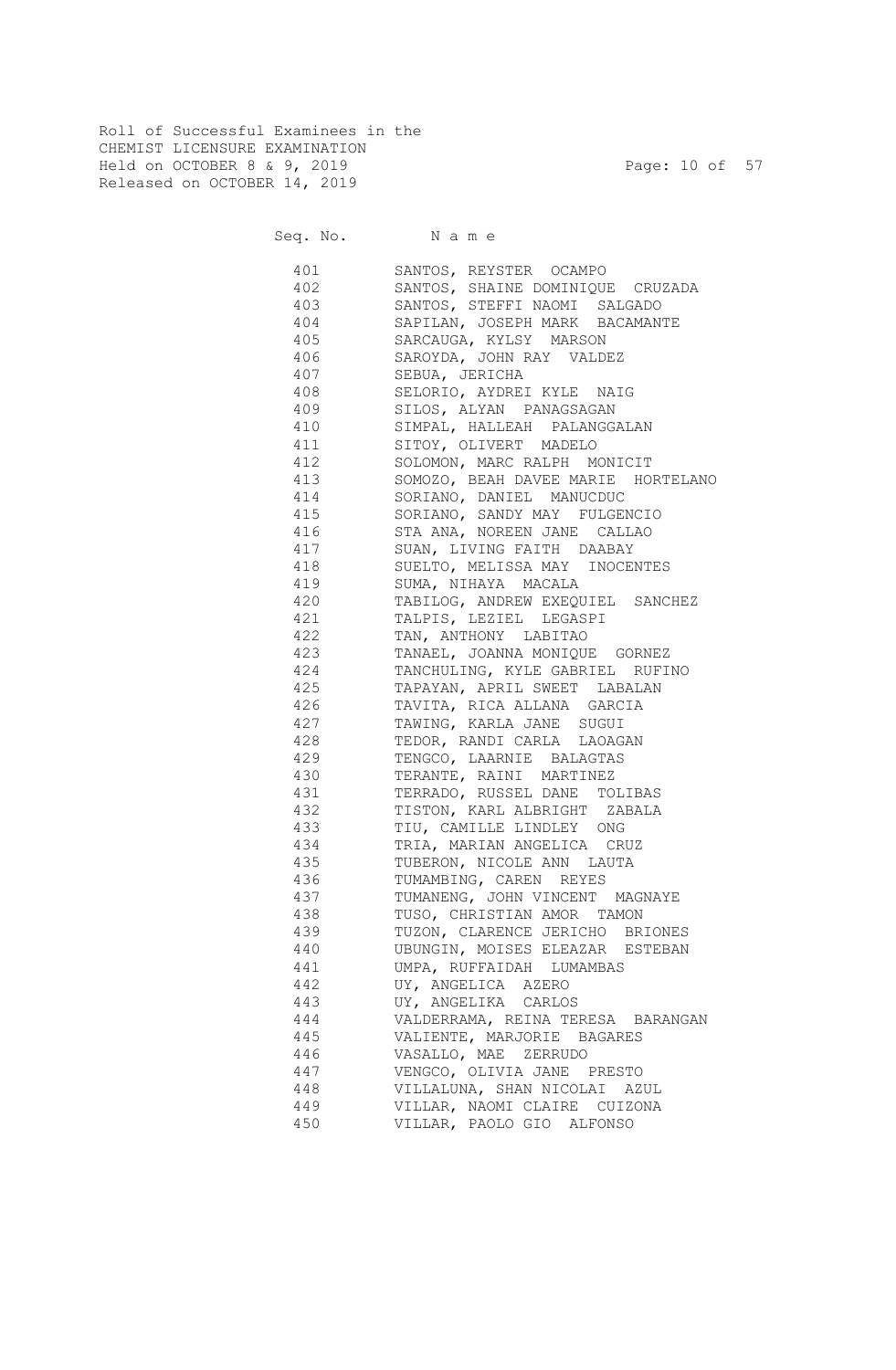Roll of Successful Examinees in the CHEMIST LICENSURE EXAMINATION Held on OCTOBER 8 & 9, 2019 Page: 11 of 57 Released on OCTOBER 14, 2019

|                                     | Seq. No. Name                    |
|-------------------------------------|----------------------------------|
| 451                                 | VILLAREAL, JOYCE KATRINE MALLARI |
| 452                                 | VILLARMINO, JERALD TUPAZ         |
| 453                                 | VITUG, KATELYN ROSE MIRANDA      |
| 454                                 | YAP, GILLIAN KATHRYN BONDOC      |
| 455                                 | YOROBE, MARIAN JUSTINE HERALDO   |
| 456                                 | YU, HANNAH EUNICE TAN            |
| 457                                 | ZIPAGAN, REMINGTON TARUN         |
| NOTHING FOLLOWS-------------------- |                                  |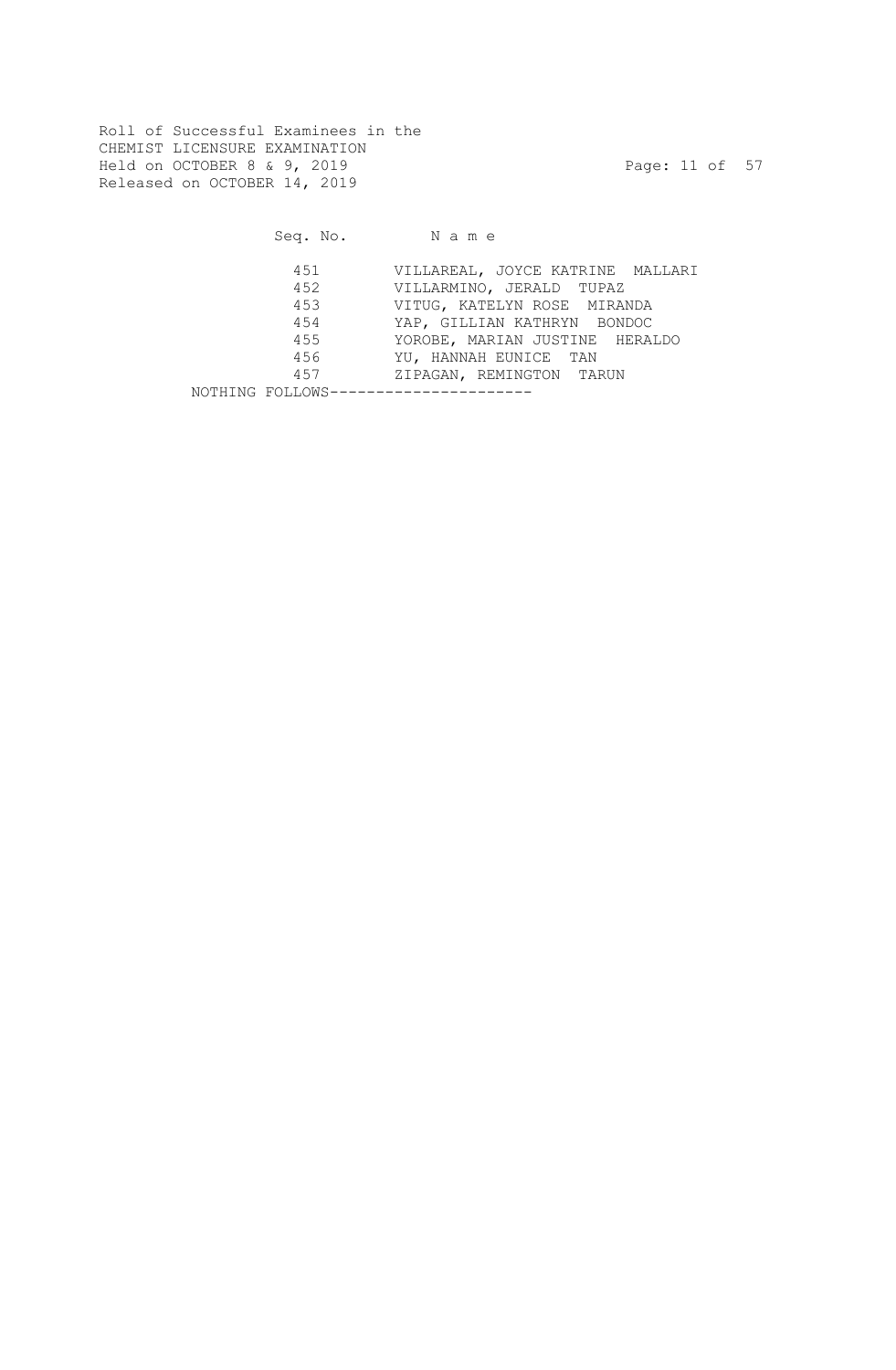Roll of Successful Examinees in the CHEMICAL TECHNICIAN LICENSURE EXAMINATION Held on OCTOBER 10, 2019 Page: 12 of 57 Released on OCTOBER 14, 2019

Seq. No. Name

 1 ABA-A, FLORIAN TRUZA 2 ABAD, MA ERIKA USMAN 3 ABAD, MELIZA JOY SANCHEZ 4 ABADEJOS, JULIUS DAGANGON 5 ABAO, JERSE HILL BERBON 6 ABARCA, PRECIOUS PAUL BARANGAY 7 ABARCAR, ALBERT RIMANDIMAN 8 ABARING, KATHRYN GERARDINO 9 ABAYON, KEIRSTYNE JHUCEL JAVA 10 ABBAS, AZIZAH ALIM 11 ABDON, RHENA FAITH ORTEGA 12 ABELLANA, LORELYN BALUYOT 13 ABILLA, PRESTINE RAMIREZ 14 ABOGADO, MELANIE JOCSON 15 ABONALLA, ANGELITA RIEGO 16 ABONALLA, GLENN FABAY 17 ABRAHAM, MARIA LOURVEN BALDONADO 18 ABUEL, JOHANNAH JANE CASIÑO 19 ABULAG, JERICHO GAVIOLA 20 ABULENCIA, CAROLYN TALUBAN 21 ABULENCIA, WENDEL JOHN DE LEON 22 ABUNDA, DAISY LABISTO 23 ABYADO, RODORA ANCHETA 24 ACAS, MEG INA SIENES 25 ACHUMBRE, KIESHA DIANNE APAS 26 ACLA, ANGELICA MARIE CORDERO 27 ACNAM, DOUGHMINN JEFF VALENCIANO 28 ACOSTA, CHARRISMA ALVAREZ 29 ACUNO, JOENARD LITO SUMAGUI 30 ACUÑA, MELODY CORREA 31 ADON, QUEENIE ANN RACOMA 32 ADONA, MARILOU SALE 33 AFAN, JEZANIAH DARYLLE JAMOLES 34 AGAD, ROXETTE PALOMA 35 AGANUS, BILL ANDRE BALTAZAR 36 AGBULOS, LHEA SALAZAR 37 AGCAOILI, RAFTER TARAMPI 38 AGDA, MARYLOU TADIFA 39 AGLIPAY, LAURENZ RICA 40 AGONOS, ANNA ROCES FRANCISCO 41 AGPAOA, JONATHAN VIERNES 42 AGRIPA, CYRIL ANN ALVARADO 43 AGSALOG, CELINE JOY LIVED 44 AGUA, ARCHEL LEONO 45 AGUIBITIN, RIZZA MAE MALOOM 46 AGUILA, ANGELICA ESCOBAL 47 AGUILAR, JESSA REYES 48 AGUILAR, MA ARIANE LOU CAGULADA 49 AGUILLON, JERVIE NEIL MONTALBAN 50 AGUILOR, ANICIA AQUINO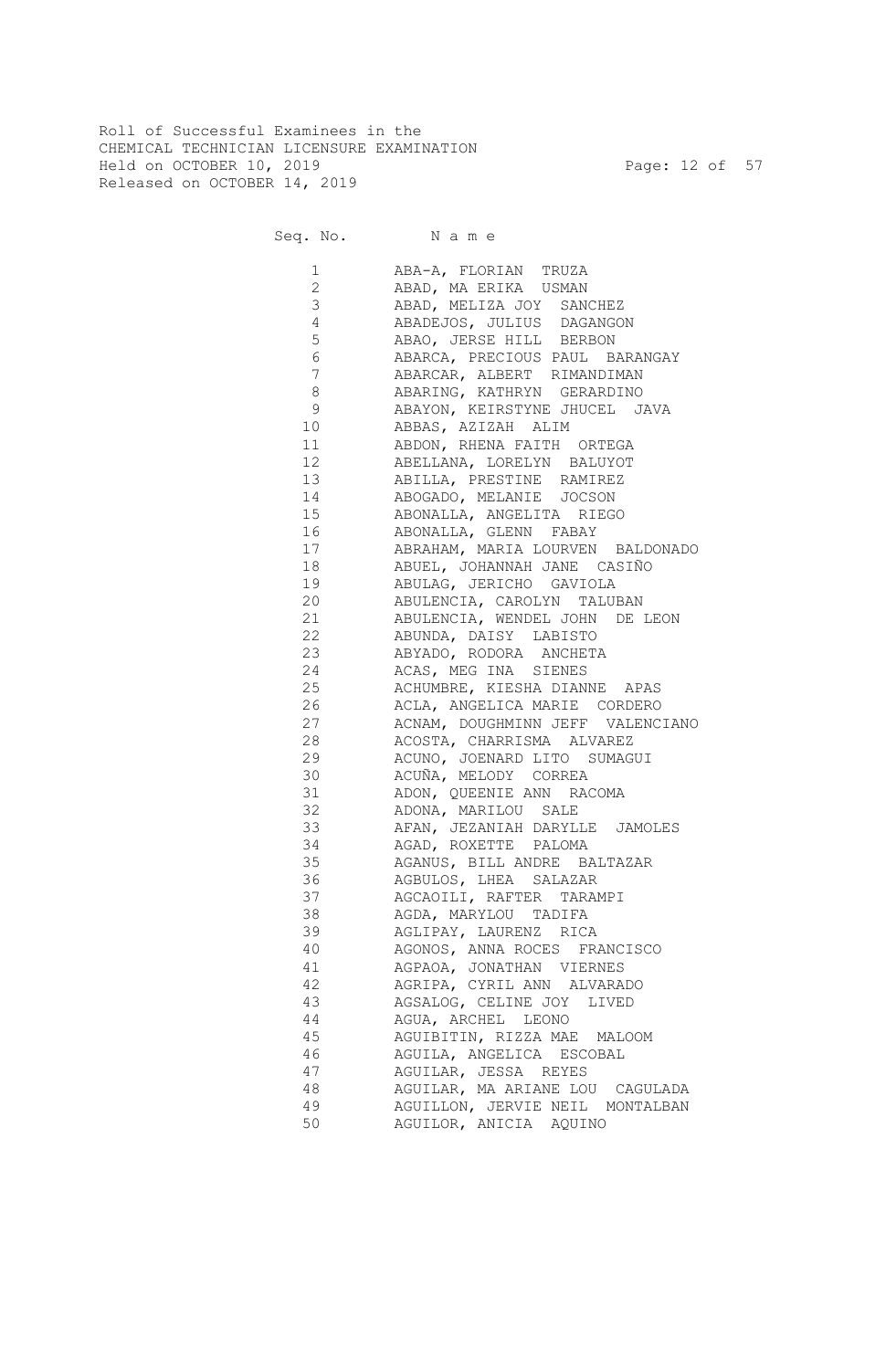Roll of Successful Examinees in the CHEMICAL TECHNICIAN LICENSURE EXAMINATION Held on OCTOBER 10, 2019 Page: 13 of 57 Released on OCTOBER 14, 2019

Seq. No. Name

 51 AGUINALDO, CHRISTINE JOY YAGIN 52 AGUINALDO, IRVIN PAUL SOBREVIÑAS 53 AGUINALDO, PRECIOUS ABIGAIL QUIRIT 54 AGUIRRE, CHARLO DEOCARES 55 AGUISANDA, DONITA ROSE PUGAL 56 AGULTO, AMANG AGA RABULAN 57 AGUNOS, RICARL IRISH FELIX 58 AGUSTIN, RALPH VINCENT JAMOROL 59 AGUSTIN, ROWENA OGARIO 60 AJOC, JOHANNAH MANTILLA 61 ALAMBATIN, CARYL FRANCHETE CUBILLAN 62 ALAMBATIN, PETH TRIXIA BROOXS CUBILLAN 63 ALAMIS, PHOEBE ANNE ORTEGA 64 ALBA, MARY GRACE SAN ANTONIO 65 ALBAO, MARICAR DELA ROSA 66 ALBIUS, MARIA ELAINE CENTURA 67 ALBURO, MAE MAGALLANES 68 ALCALA, NIÑA RICA VERONICA LENDIO 69 ALCALDE, LOREN GRACE JUMILLA 70 ALCANTARA, FRANCHETTE SINAHON 71 ALCANTARA, ROSE ANN SULIT 72 ALCANZAR, CHARISSA JULIENNE BIAG 73 ALCAUSIN, OMAR ANGELO FORONDA 74 ALCAZAR, JANE KIMBERLY DAGLE 75 ALCOVER, JEZEIL JALANDONI 76 ALDAMIA, SUSANA ABIERA 77 ALEGADO, WRYAN CORDEL NEBRIJA 78 ALEGRIA, JOEBERT OLILA 79 ALEJANDRO, WINNIE PAGADUAN 80 ALFECHE, JAN MAR TITO 81 ALGENIO, IRELLE ANGKICO 82 ALHAMBRA, NICOLE JANE ESTACIO 83 ALIBANGBANG, MARIA DULCE LOBENIA 84 ALIBUYOG, NORWEEN VINCE PADILLO 85 ALICOS, ALDEN JOHANN PEÑALOSA 86 ALIMASAG, JOHNEL BASMAYOR 87 ALIMPOLOS, MARY GRACE KRISTINE LOGROÑO 88 ALLARDE, JACQUELINE ALUDINO 89 ALMANZA, WINNIE MARANAN 90 ALMANZOR, NAPA JARCA MAE CAGAS 91 ALMOJUELA, CLARK ASIS 92 ALO, MERIAM REYLINE BACARO 93 ALO, REZY ROSE ALMIRA 94 ALOB, JEZREEL ARQUIZA 95 ALONDE, LYNDZEY MONIQUE VILLAMAYOR 96 ALONZO, JESSA DAQUIOAG 97 ALQUINO, GENILYN ROLLAN ALVAREZ, ANNA MAE MODEQUILLO 99 ALVAREZ, GINO STEFAN LEBUMFACIL 100 ALVAREZ, JANE CAYACO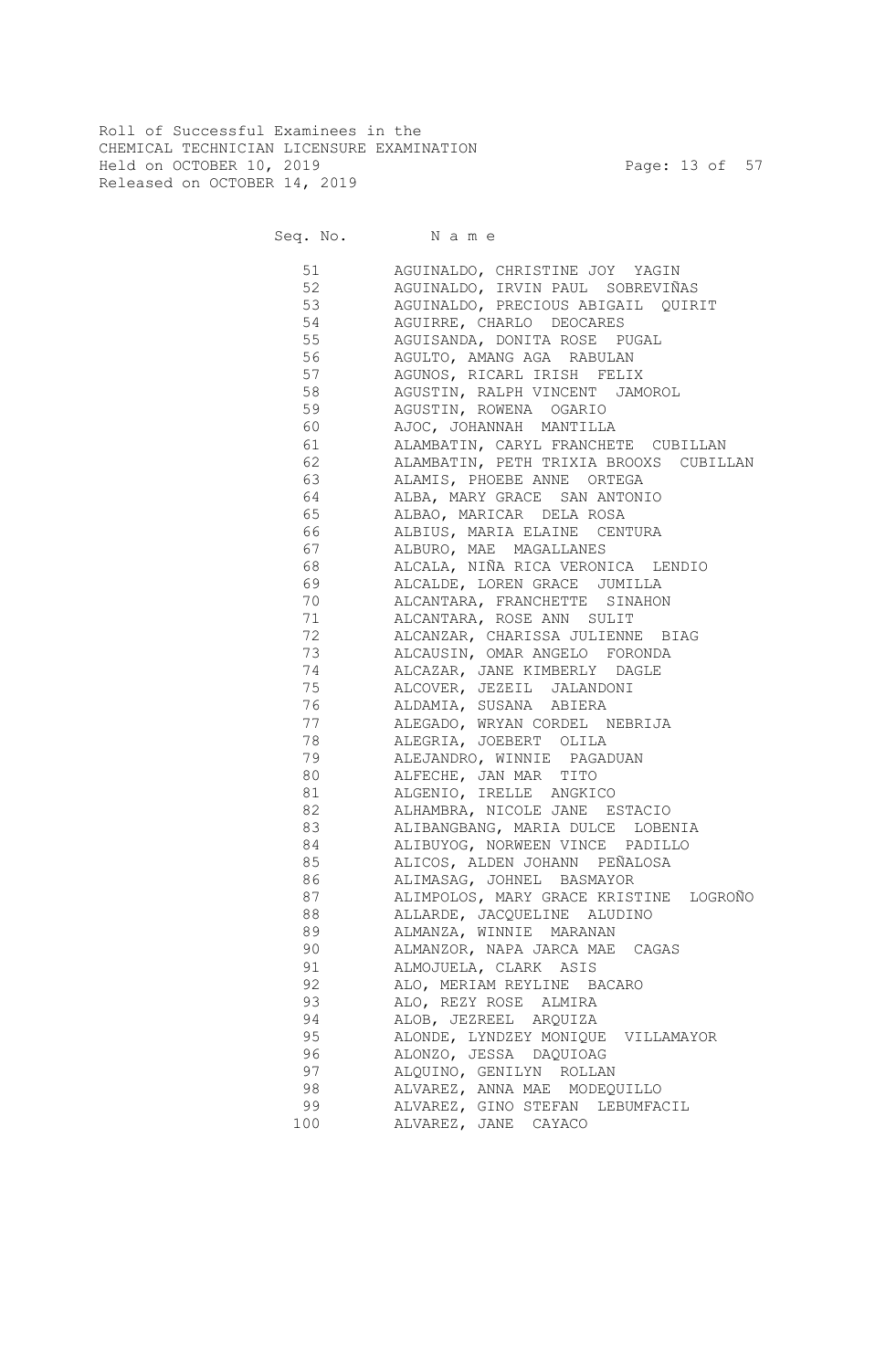Roll of Successful Examinees in the CHEMICAL TECHNICIAN LICENSURE EXAMINATION Held on OCTOBER 10, 2019 Page: 14 of 57 Released on OCTOBER 14, 2019

Seq. No. Name

 101 ALVAREZ, JENNY UBALES 102 ALVAREZ, MARIA KATHRINA GARCIA 103 ALVENDIA, IRISH DIANNE RUBINOS 104 ALZATE, IAN DAVE FERNANDO 105 AMBAS, KRISTINE REYES 106 AMBROS, JUSTITO AQUINO 107 AMI, NORLAINE BANGAYAN 108 AMOR, ED DARYL PACIS 109 ANACTA, NEIL 110 ANASTACIO, VAN CALVIN OCANA 111 ANCIS, ARIEL SACIL 112 ANCOT, RACHEL CAGAMPAN 113 ANDANA, ELLIN GRACE VILLARANTE 114 ANDRADE, EHMMARIE LUSTRE 115 ANDRES, RENANTE JR PADILLA 116 ANGDASEN, JESS NIÑO CALDA 117 ANGELES, JAN HAZEL ANN BALLENA 118 ANGELES, STEPHANIE NICOLE QUIAMBAO 119 ANISCAL, ABIGAIL VILLEJO 120 ANONGOS, LOWELL ANGSOFAN 121 ANOOS, QUENNIE MANANGOT 122 ANOR, JENNY MAY ARGEL 123 ANTICAMARA, DANEVA ABUTANMO 124 ANTINERO, JEANETH CONDES 125 ANTONIO, DIMPLE GRACE ZANTUA 126 ANTONIO, JOYCE ANNE TRANQUILINO 127 APARECIO, DALE ANDRE CONDRADO 128 APOLONIO, JOLINA MARIE PARAS 129 APOR, AVEGAIL DE JESUS 130 APOR, KRISZELLE SHANE SECRETARIA 131 APUYA, JOANNA MARIE CARRETERO 132 AQUIEN, WENDDIE ANGARA 133 AQUINO, CHAMYLLE ROSE TICA 134 AQUINO, CHARMAINE PEARL LAPUZ 135 AQUINO, CHRISTOPHER LOPEZ 136 AQUINO, KIZY VALLO 137 AQUINO, MICHELLE CHARISSE RAFAEL 138 ARAN, NEMERISZA ILOG 139 ARANIADOR, GLAICYL DAME ANN BUGADOR 140 ARCIAGA, LIEZL LAROZA 141 ARCILLA, MAY ANGRACE OLLANO 142 ARCILLAS, LIZETTE SAHAR NAVARRETE 143 ARELLANO, CHRISTINA ANN NUDO 144 ARELLANO, DIANNE AICIE RONQUILLO 145 ARELLANO, LORY MAE FELERA 146 ARENAS, MA ANDREA BONIFACIO 147 ARENAS, SHYLLA MARIE TABIAN 148 AREVALO, KRIS ZAMORA 149 AREVALO, REY ROSETTE CADAG 150 ARGANA, OLGA DENISE GALLARDO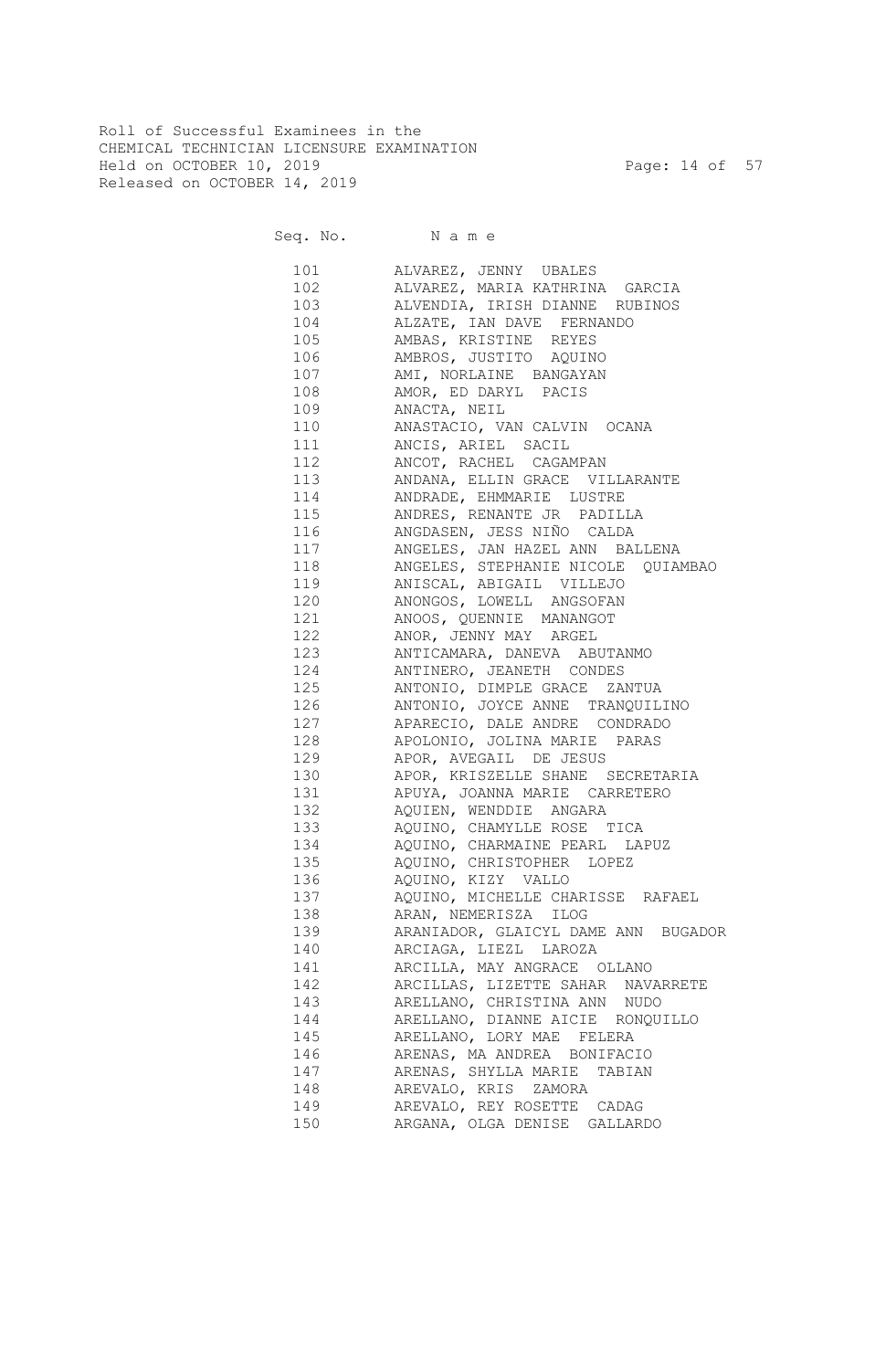Roll of Successful Examinees in the CHEMICAL TECHNICIAN LICENSURE EXAMINATION Held on OCTOBER 10, 2019 Page: 15 of 57 Released on OCTOBER 14, 2019

Seq. No. Name

 151 ARGANA, ROMEO BUNGGAY 152 ARGUELLES, GIAN CARLO ENCARNADO 153 ARINGO, JEENEVIVE SO 154 ARIPIN, KATHROUNADA SAHABI 155 ARNAIZ, RYAN ANTONIO BAYHONAN 156 ARQUILLO, APRIL KRIS DUBLA 157 ARQUILLO, JUNELYN PURISIMA 158 ARTIAGA, HANAH MAE TRIPOLI 159 ARZOLA, ROSE ANNE PANGGA 160 ASA, LAIKA MAE MENDOZA 161 ASCAN, HAZEL JANE AQUINO 162 ASENIERO, MARK IAN MONTANER 163 ASGALI, ROWIDA USMAN 164 ASI, LIEZEL GUMAMIT 165 ASIA, PAUL NIKKO BUENAFE 166 ASINAS, EARVIN RAY VIDALLO 167 ASINGUA, JOHN KERULF ROMARES 168 ASIO, FRITCHE VALDEZ 169 ASIS, CHRISTINE JANE MAGALLON 170 ASOMBRADO, CYNTHIA SEDORIPA 171 ASOY, ANGELICA CASTILLO 172 ASTORGA, KRIZZIA ANNE BLANCAFLOR 173 ASUNCION, CHRISTIAN MELCHOR 174 ASUNCION, JOSE DANIEL GALVEZ 175 ASUNCION, SHEILA MARICE TOPE 176 ATIENZA, CHERRY ANN SOLIDO 177 ATIENZA, JOHN-JAY CUETO 178 ATIENZA, MARY ANNE PONCE 179 ATIENZA, MARY JOYCE GARCILLANOSA 180 ATIENZA, RANCY BALASBAS 181 ATOS, CHARLES MATTHEW ARCOS 182 AUCENA, FATIMA REYES 183 AURE, ALZAR ALAYSA BANDALA 184 AUSTRAL, ROAIDA SITE 185 AUTENTICO, MICHELLE TANCIO 186 AVENA, CARLO TUMBAGA 187 AVENDAÑO, JAY RUSSELL AQUINO 188 AVERIA, AILEEN FADUL 189 AVISA, DEVY BAGUITAN 190 AYCO, FEMABELLE LIBAY 191 AYING, DEXTER JOHN MAGHANOY 192 AYOHAN, LENARD ARIOLA 193 AYSON, ANNJANET MATOCIÑOS 194 AZUCENA, JACHIELYN SAROL 195 AZUR, KEVIN MICHAEL DUGAY 196 BABAEL, LORIE MAE MATIN-AO 197 BACALLAN, CAITLIN REGINE ACLARO 198 BACALLAN, JOHN RUSSEL CORDERO 199 BACALSO, EDWARD JAN CASUYON 200 BACCAY, APRIL ELLEN BACUTENG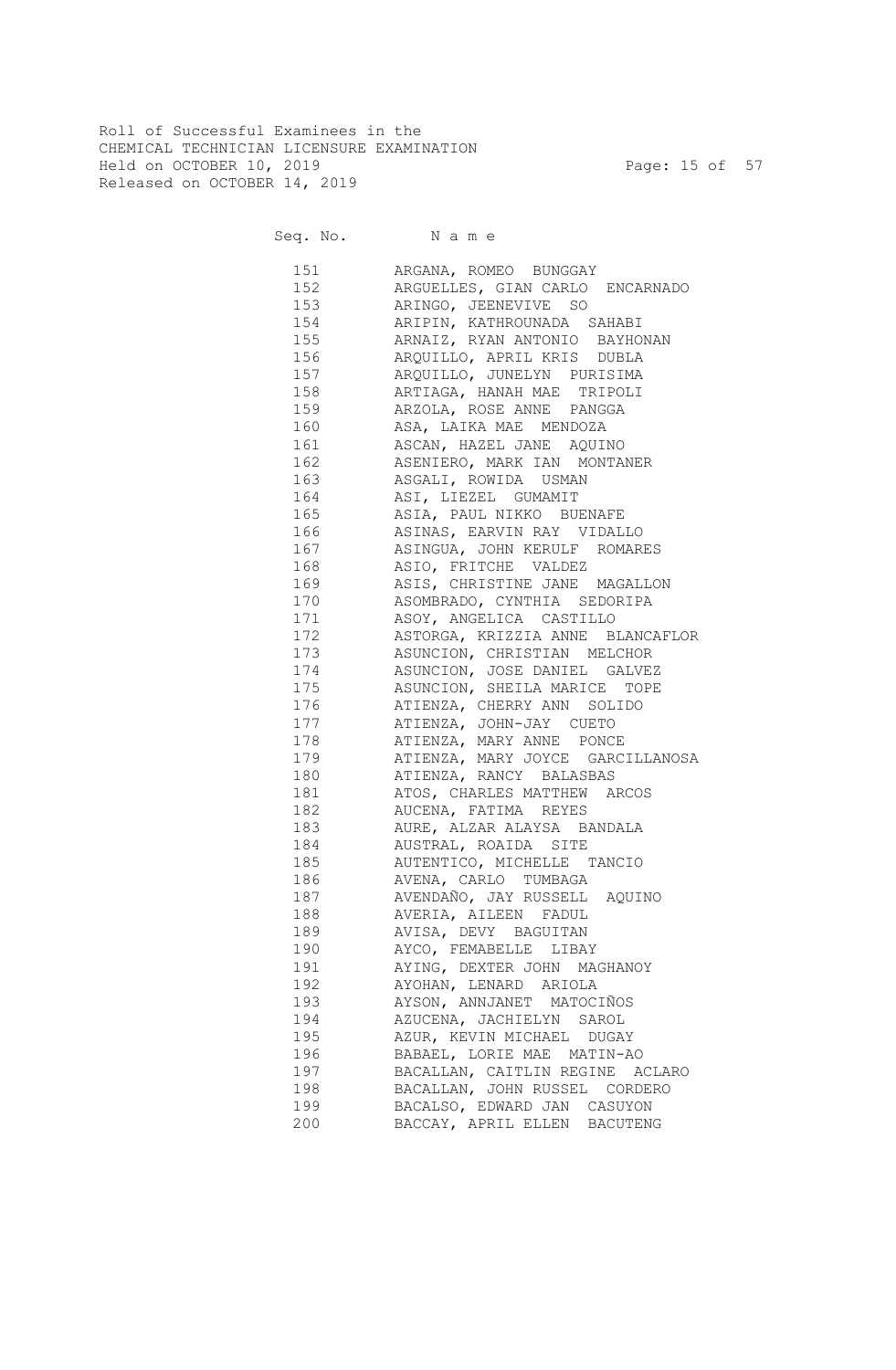Roll of Successful Examinees in the CHEMICAL TECHNICIAN LICENSURE EXAMINATION Held on OCTOBER 10, 2019 **Page: 16 of 57** Released on OCTOBER 14, 2019

Seq. No. Name

 201 BACERRA, FEMALEEN SETH TABANGCORA 202 BACONGA, CHARLENE PLANTAS 203 BACUS, JAN BENEDICT MAGOS 204 BACUÑATA, RYAN CALUMPIANO 205 BADAR, DJ RYAN MARZAN 206 BADILLA, LEO LAVILLA 207 BADON, LAURENE MAE HULIGANGA 208 BADUA, REYNALDO JR AYSON 209 BAEL, MAZZEL LOU APORTADERA 210 BAGACINA, RENZO PAREDES 211 BAGAY, ERICA JOY INGUITO 212 BAGONDOL, VINAH PAGENTE 213 BAGUIO, JEAN LOUISE QUIJANO 214 BAGUISTAN, BON JOVI RAMOS 215 BAKING, EDMOND NAVARRO 216 BALAGA, CRISTAL MAE 217 BALAGAT, CHERRY GRACE RUBIO 218 BALAGTAS, ANALIZA LUNES 219 BALAGTAS, NOVERLYN BAUSA 220 BALAJADIA, IVAN MATTHEW ALABBANG 221 BALAO, MICHAEL BAO-ID 222 BALAOING, CHAD MAHINAY 223 BALARESIA, JEAN MAURILLO 224 BALAT, MARY ROSE SADIWA 225 BALATAYO, MICHAEL ROBERT ROJA 226 BALBERAN, MARVIE CHRISTIAN CASTRO 227 BALBUENA, EUNICE DE LEON 228 BALCARCEL, ANGELICA VILLANUEVA 229 BALDELOMAR, JOSHUA NIKKO MANANSALA 230 BALDERAMA, YVONNE KREESHNA AFRICANO 231 BALEOS, DIEGO DECHUSA 232 BALIBALITA, RALPH CABOBOY 233 BALICHA, ELOISA MYRA HIPONA 234 BALIDA, LEX ALIKO PAREL 235 BALIGOD, MARIE YAGIN 236 BALINGIT, ANNE LORAINE CORDERO 237 BALINTE, REYNALDO NGAGAN 238 BALLATONG, DAVID ESTEBAN 239 BALLERA, ALFORD TORRES 240 BALLESTEROS, CARLEEN JAY SUMAGAYSAY 241 BALMES, MIKKO ANGELO UMAHON 242 BALOALOA, JOHN JAMES DICHOSO 243 BALORO, JENEARLY ZAMBO 244 BALSAMO, VON ROMULO II LACHICA 245 BALTAZAR, JENNA ANDREI DE JESUS 246 BAMBA, ERA ERG PARAGES 247 BANAAG, KRISTIAN GREGG CASTILLO 248 BANAGODUS, MIRIAM RUFIL 249 BANAS, PRISCILLE DAWN MALINAB 250 BANDIBAS, ACE VINCENT SUAN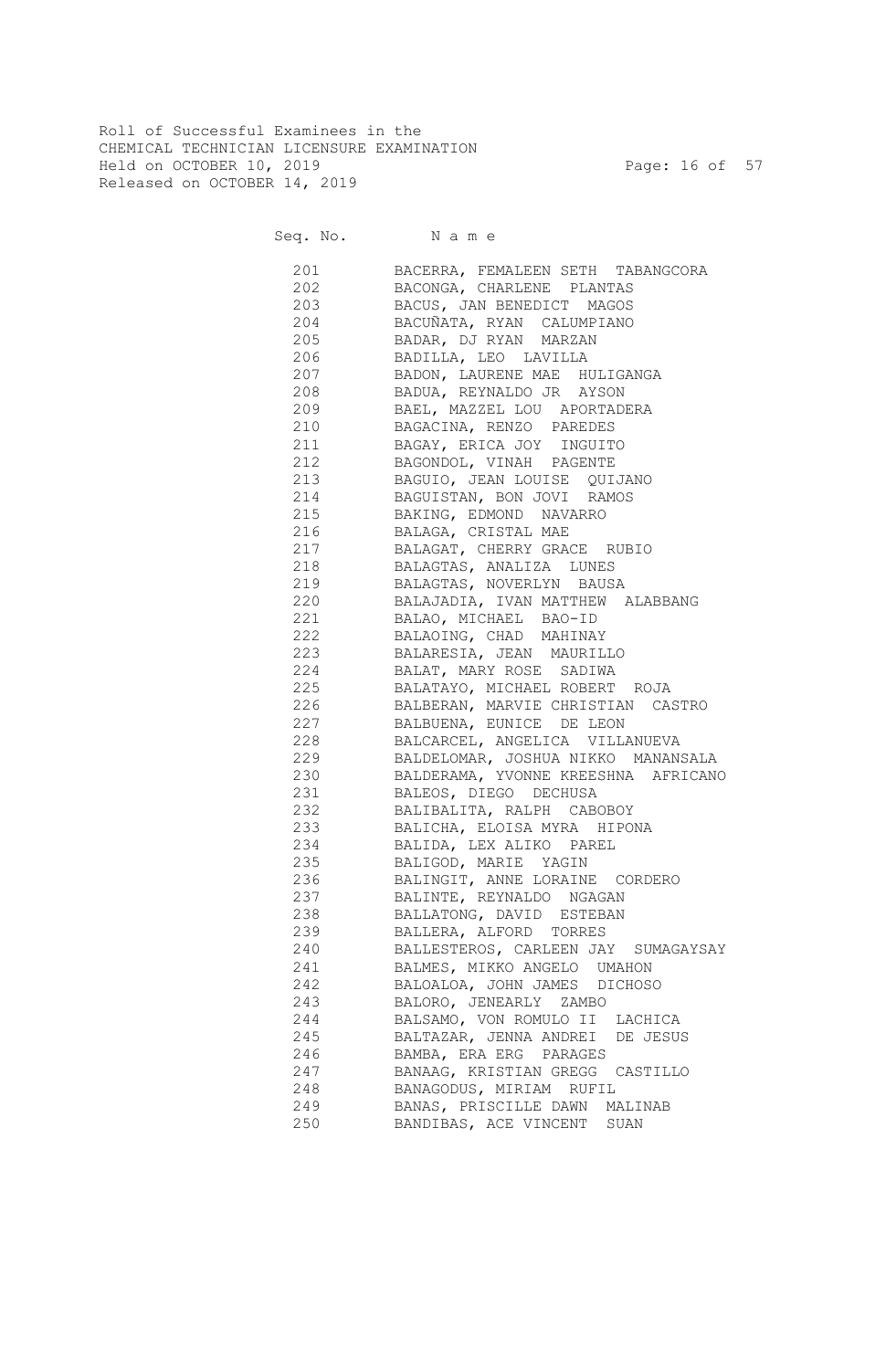Roll of Successful Examinees in the CHEMICAL TECHNICIAN LICENSURE EXAMINATION Held on OCTOBER 10, 2019 Page: 17 of 57 Released on OCTOBER 14, 2019

Seq. No. Name

| 251 | BANDOLA, KIMBERLY SABADO              |
|-----|---------------------------------------|
| 252 | BANGCAYRIN, MARY MAY DECIAL           |
| 253 | BANGUILAN, KATHLEENE ANTHONETTE TARUN |
| 254 | BANIAS, MYSTIC PABLEO                 |
| 255 | BANICOD, RIZA JANE SERDEÑA            |
| 256 | BANTA, MARY CLAIRE LLAMAS             |
| 257 | BAQUERO, NAIDVIE BENITEZ              |
| 258 | BAQUEROS, AIREEN PALAMOS              |
| 259 | BARACE, ARLEJUN ROCHA                 |
| 260 | BARANGIAN, RHEA BERANGEL              |
| 261 | BARANQUIL, FATIMA VELASCO             |
| 262 | BARCELON, CHATERINE MAPA              |
| 263 | BARCELONA, JOSE MARC ADRIAS           |
| 264 | BARDOQUILLO, ED IVAN MESA             |
| 265 | BARIBE, NEIL IVAN CARONONGAN          |
| 266 | BARICAUA, FAUSTINE TOMO               |
| 267 | BARICUATRO, JENNY CLAIRE CABILIN      |
| 268 | BARLISAN, CHANCY LOUISSE TADLIP       |
| 269 | BAROL, MARR ERICK VARELA              |
| 270 | BARONIA, HANNAH RICCI SHIENE QUERO    |
| 271 | BARRAMEDA, REMYR EÑOLA                |
| 272 | BARRERA, CLINTON GIV LAGUERDER        |
| 273 | BARRIENTOS, CHICO POLO DILLA          |
| 274 | BARRION, ANNALYN VITALES              |
| 275 | BASA, MARLA CIRUJALES                 |
| 276 | BASCO, CART JOHN DY                   |
| 277 | BASCO, LUISITA AREVALO                |
| 278 | BASERA, IRISH TOLENTINO               |
|     | BASILLA, JUAN VICENTE GONZALES        |
| 279 |                                       |
| 280 | BATAGA, LEA RACQUEL DUANO             |
| 281 | BATHAN, ANDREA REA TAPIRU             |
| 282 | BATIAO, MARILENE TAMAYO               |
| 283 | BATIS, BERNARD BATAN                  |
| 284 | BAUGBOG, EMILY JOY PALACIO            |
| 285 | BAURE, JIAREN GALLEGO                 |
| 286 | BAUTISTA, AARON FLOYD DIEGO           |
| 287 | BAUTISTA, CHRISTAIRE JOYCE SEVILLA    |
| 288 | BAUTISTA, COLEEN MAGANTO              |
| 289 | BAUTISTA, JOANA MHAY CONCAN           |
| 290 | BAUTISTA, JOEL FESTIJO                |
| 291 | BAUTISTA, KLAIRE MARIE TALABON        |
| 292 | BAUTISTA, MARK JULIUS AMIEL RAYMUNDO  |
| 293 | BAUTISTA, QUENELYN GADUT              |
| 294 | BAUTISTA, SHEILA BATILO               |
| 295 | BAUTISTA, VERONICA MAMARIL            |
| 296 | BAUTISTA, VERONICA MERCADO            |
| 297 | BAYAWA, CRISLYN AKILIT                |
| 298 | BAYO, ROLETH BACADON                  |
| 299 | BAÑARES, GIAN CARLO SORIANO           |
| 300 | BAÑARES, QUENNIE MARIE LOVINO         |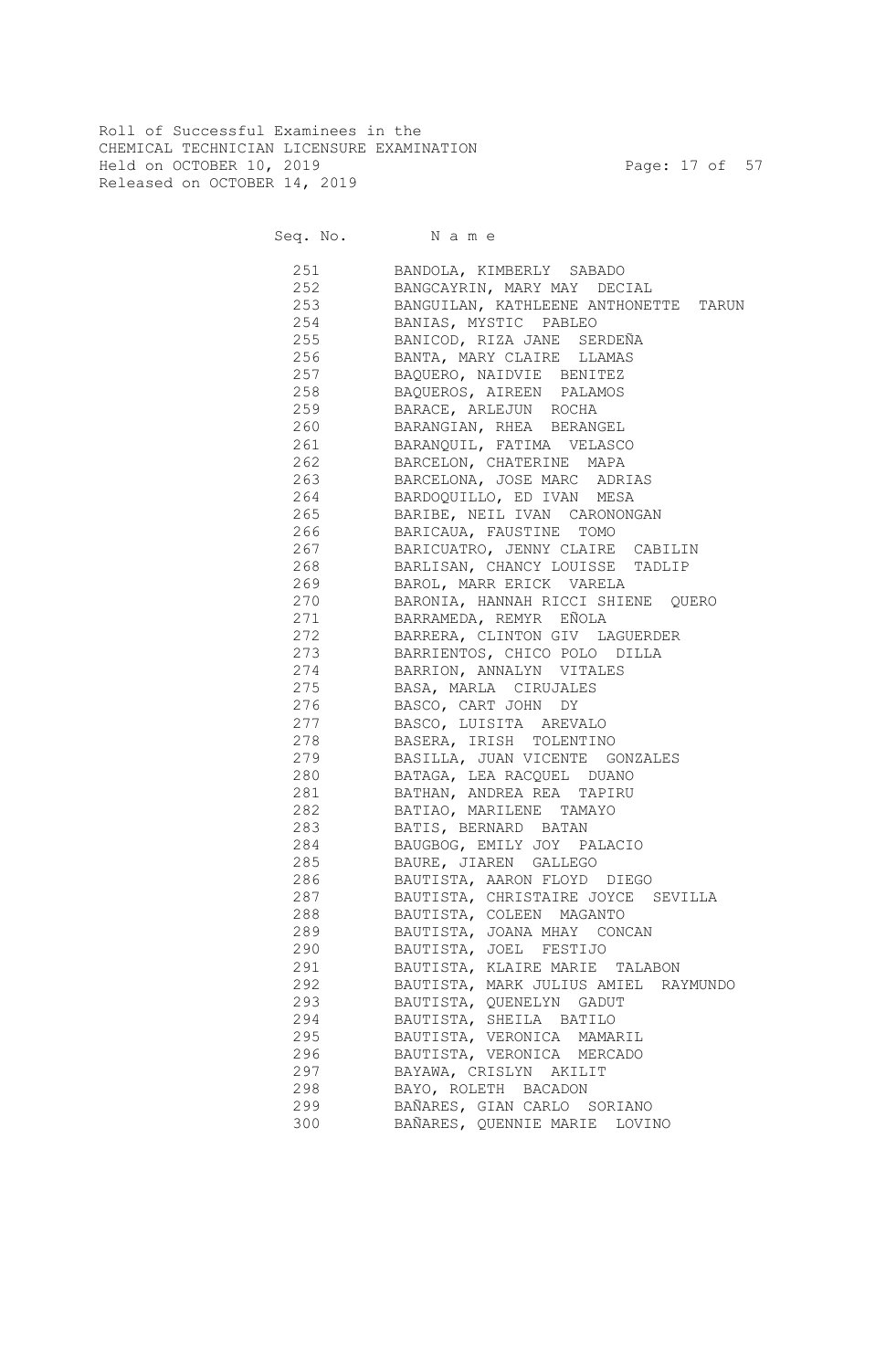Roll of Successful Examinees in the CHEMICAL TECHNICIAN LICENSURE EXAMINATION Held on OCTOBER 10, 2019 Page: 18 of 57 Released on OCTOBER 14, 2019

Seq. No. Name

 301 BEJAR, FREIDRICH TAFALLA 302 BELANO, AVEGAIL JUNIO 303 BELANO, MARYFRANIE IBALLAR 304 BELBAR, SYDNEY MARTIN CADALSO 305 BELEGORIO, JAY-ANN GONZALES 306 BELEN, RHONIE ANDAL 307 BELEN, VENER JUNE RICARDO 308 BELLEN, EDRALYN VOLANTE 309 BELMONTE, MARIA AIMEE ARANDIA 310 BENITEZ, JOHN CEAZAR LOYOLA 311 BENITEZ, KATHLENE CLEAH DAGPIN 312 BENITEZ, KRISTINE GRACE BAMA 313 BENONG, CHRISTOPHER BERNARD SAVERON 314 BERCES, RUEMHEL DE CASTRO 315 BERDON, CARL KYLIE REVILLEZA 316 BERDOS, KHRYSTIN JARA 317 BERGANTIÑOS, ERICA WENZ APQUIZ 318 BERINGUELA, CRISTINE GANTALA 319 BERMILLO, JOHN ROBERT VASQUEZ 320 BERNAL, PRINCESS GRACE ESPIRITU 321 BERNALDO, BERNIYEL CRUZ 322 BERNAN, RALPH CLARENCE LIWANAGAN 323 BERNARDO, FREYMAR DAVE MENDOZA 324 BERNARDO, JAY-LYNE ARANETA 325 BERNAS, HELMUT HANSJOE CABELLO 326 BERNAT, KIM MARIC TANAWAN 327 BERON, DANICA DE GUZMAN 328 BERSABE, JIEZEL BEJO 329 BERUÑO, MARIA ANGELIKA VERDAN 330 BERZUELA, JAY AR NOCOMORA 331 BESA, GIO ALBERT GUINSISANA 332 BESA, SALLY KRISTINE ILAO 333 BETANGCOL, CELLY MEDALLA 334 BICO, COLEEN FAYE VASQUEZ 335 BIEN, PATRICK GABRIEL CORONEL 336 BIGORNIA, JOSEPH NOEL VALE 337 BIHAG, KAREN YVONNE 338 BILLEDO, ELYSS GORAYEB 339 BINOYA, WILIAZA BARREDO 340 BIOLE, CARLO AGUILAR 341 BIONG, GREGGY DUMALA 342 BISANA, GRACE ROWENA BLANCO 343 BISCOCHO, PRINCESS GARCIA 344 BITALAC, EUGENIO JR MATULAC 345 BLANCAS, PAMELA JOY SAMBRANA 346 BLAZA, ANGELIE MADLAO 347 BOGNOT, JENNIFER SAUSA 348 BOLAÑO, DELMA FAYE ALBARICO 349 BOLAÑO, VERNA JEBULAN 350 BOLESTANA, CHILSEY CLAIRE AMBOS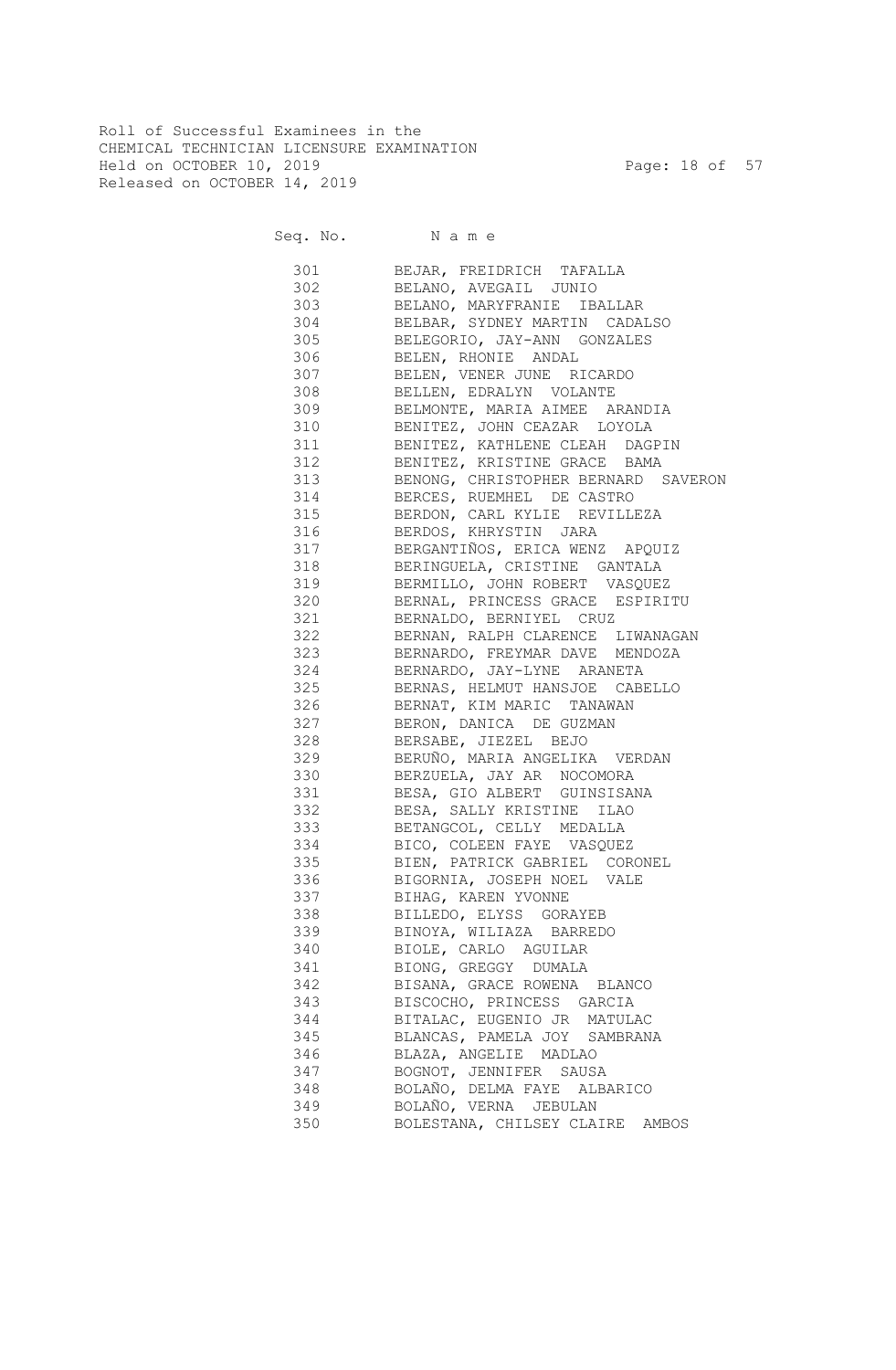Roll of Successful Examinees in the CHEMICAL TECHNICIAN LICENSURE EXAMINATION Held on OCTOBER 10, 2019 Page: 19 of 57 Released on OCTOBER 14, 2019

Seq. No. Name

 351 BOLILAN, SHANDRA BERMUNDO 352 BOLTIADOR, NEIL CLYDE PERINO 353 BOMBALES, JEAN BALINQUIT 354 BON, JENNIE ROSE ILO 355 BONDA, KAYLA MICHELLE LINGAMEN 356 BONGALOS, JERALD BALOLOY 357 BONGO, SAYRE JAYME 358 BOOC, JENEBELL PACE 359 BORDEOS, MONA LIZA MAHUSAY 360 BOREN, JOSEPH MATARO 361 BORGOÑOS, JEANALYN DAÑEZ 362 BORILLO, ALYSSA MAE TOLENTINO 363 BORJA, DIVINA SUPSUP 364 BORJA, ELAINE LUCENA 365 BORONGAN, MARLITO ARBONIDA 366 BORRAS, MAJEL GALLEGO 367 BORROMEO, ANGELYN AGUSTIN 368 BORROMEO, NICOLE ANNE TIU 369 BOSE, CHRISTIAN JOSEPH GACAYAN 370 BOSE, JUDY ANN DUQUE 371 BOSQUILLOS, RAYMON 372 BOTALON, MARRY ROSE MONREAL 373 BRAZAL, MERIELLE MUÑOZ 374 BRIDLE, ELAINE NORDAN 375 BRILLAS, CATHERINE JILL DOLLETE 376 BRINGUELA, JISSELLE ALIOSA 377 BRONZAL, LUCILE ANSINO 378 BROQUEZA, JERICK MOJAL 379 BRUFAL, EUNICE RANILE 380 BRUNO, KANNA JESS VALLESPIN 381 BUADLART, DON CHRISTIAN LORENZO 382 BUBAN, ADELYN BOYON 383 BUCALON, SHAIRA MAE ASTRONOMO 384 BUCAO, JUSTINE DIANE SARMIENTO 385 BUCOYA, ELLA ANGELIQUE MEJARES 386 BUCSIT, BROOKE OYA-OY 387 BUENAFLOR, SHIELA MARIE CANARIA 388 BUENAVISTA, HERWIN GEGA 389 BUENO, ARLENE JORDAN 390 BUENO, LEONARDO DAWANG 391 BULANHAGUI, MA NENITA LAS PIÑAS 392 BULARIO, JOAN SALAZAR 393 BULAWIT, KATHLEEN JOY MASILANG 394 BULFA, REAH BESTUDIO 395 BUMATAY, ZYRA GAIL HERMONES 396 BUNA, MARIECRIS AMONGO 397 BUNADO, GLEE JOSHUA SUMINGUIT 398 BUNAO, JAY AR PALMA 399 BUNIEL, FRANZ JOSHUA CONSOLACION 400 BURCA, MARY EDERLYN TOLENTINO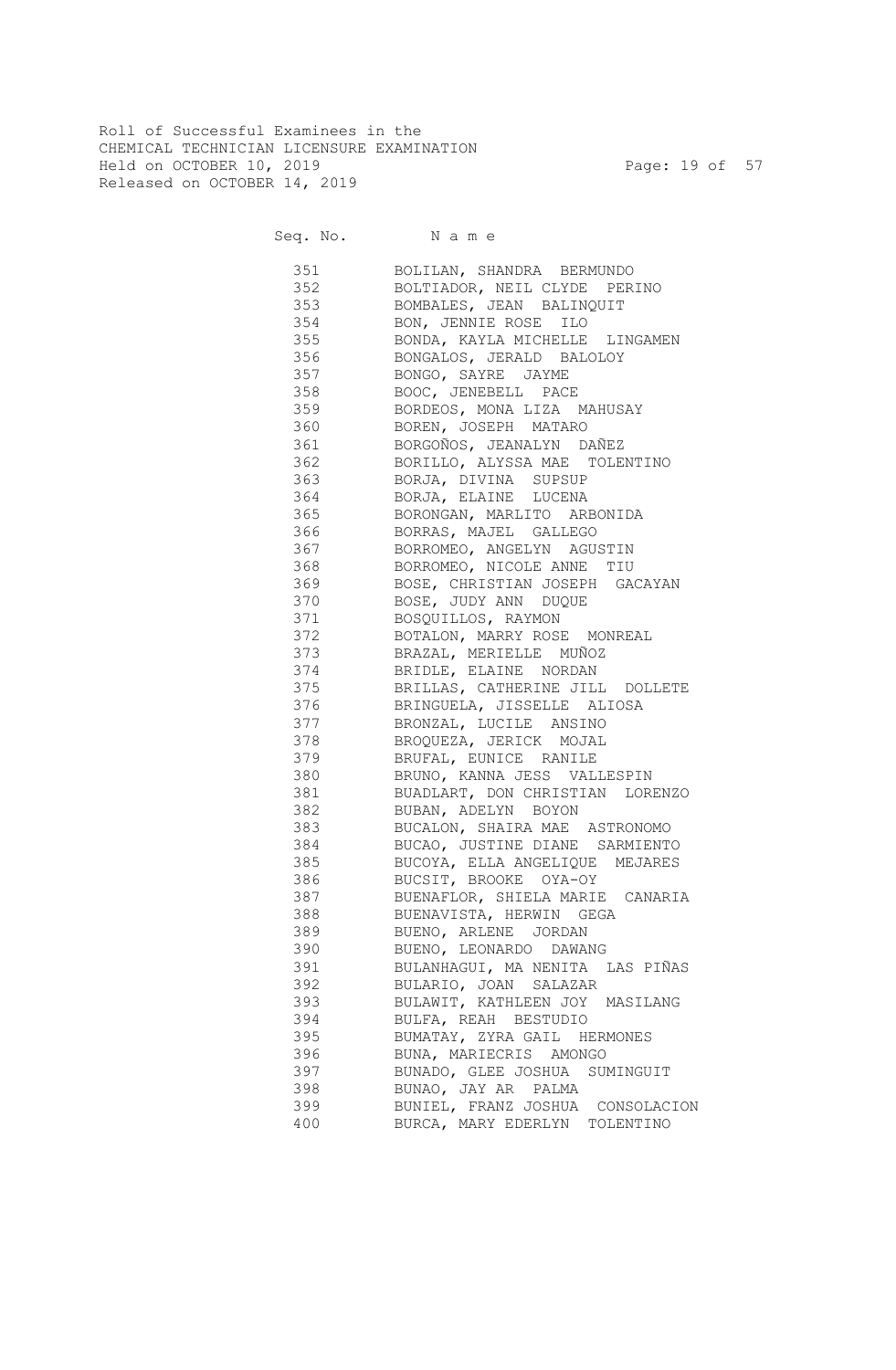Roll of Successful Examinees in the CHEMICAL TECHNICIAN LICENSURE EXAMINATION Held on OCTOBER 10, 2019 Page: 20 of 57 Released on OCTOBER 14, 2019

Seq. No. Name

 401 BURLADO, REZANNE MABYL CABABAT 402 BUSAING, MINVILU JUNEN DANGCALAN 403 BUSTAMANTE, SHERLENE LYDA TABIGNE 404 BUSTARDE, REIGN CELINE SANTIAGO 405 BUTAC, MAUREEN ALEXIS CAMALIGAN 406 BUYAN, CHRISTINE ANOBA 407 CABACANG, MANUEL MANAOG 408 CABAL, JOHN LOUISE ROSALES 409 CABAL, ZYREN JANINE RABANAL 410 CABANSA, HERSHEY ABESAMIS 411 CABANTOG, DIANE LOSANTAS 412 CABATIN, DANIELA MARI DOMERO 413 CABELLON, PRINCESS DIANNE LOPEZ 414 CABEROY, FERRESA MAE ORTIZ 415 CABIGON, EARL JOHN LOCLOC 416 CABILIN, PABLO JR GONZAGA 417 CABILLAN, CHERRY ANSIT 418 CABO, SHENA RAMYR SIMBAJON 419 CABORDA, CHRISTINE JOYCE BALICANTA 420 CABRERA, DANIELLE JOY PUSERIO 421 CABRERA, JOSEPH VINCENT SOLINAP 422 CABRIDO, NIÑA ANTONETTE MORANTE 423 CABRIGAS, ANA JEAN MARAYA 424 CABUANG, MARVIN TOMELDEN 425 CABUGUASON, PAUL LYNDON MANALO 426 CABULONG, JOANNA MARIE VIDAL 427 CABUS, VILARY MAY CHING 428 CABUSLAY, BERNA JOSEPHINE MAGBUAL 429 CACABILOS, CONSUELO JASMIN GALARAGA 430 CACANINDIN, REGGIE SAGUN 431 CACAYURIN, MYREACH GUILLERMO 432 CADIAO, NIEL-JU ANGELLE CAIGOY 433 CADIZ, HANNA MARIE TANGO 434 CADIZ, PRIA MAE CONSTANTINO 435 CAEDO, MANLETH HAMPAC 436 CAGAOAN, MONICA MANAHON 437 CAGOYONG, FRANCES IRENE CAMUS 438 CAGUBCUB, GIA MARIE BALANGIAO 439 CAGUISA, JC FAITH MAE AGRABIO 440 CAHATOL, ANDREA THERESE CEDO 441 CAHIGAS, YVONNE KATE DELA CRUZ 442 CAHILIG, GUEN GIAN DE LA CURA 443 CAHILLO, CHRISTOPHER CABALLES 444 CAHUCOM, GRIZYL RICHA GUBOT 445 CAILLES, MA ZAIRA ENCALLADO 446 CAINO, ALAIZA MARI KADUSALE 447 CAINOY, MA NOR AUSTEIN ELLEVERA 448 CALAGO, JEAN CLAIRE GABAYA 449 CALAMBRO, LOVELY GONZALES 450 CALAMLAM, AILENE HIJARA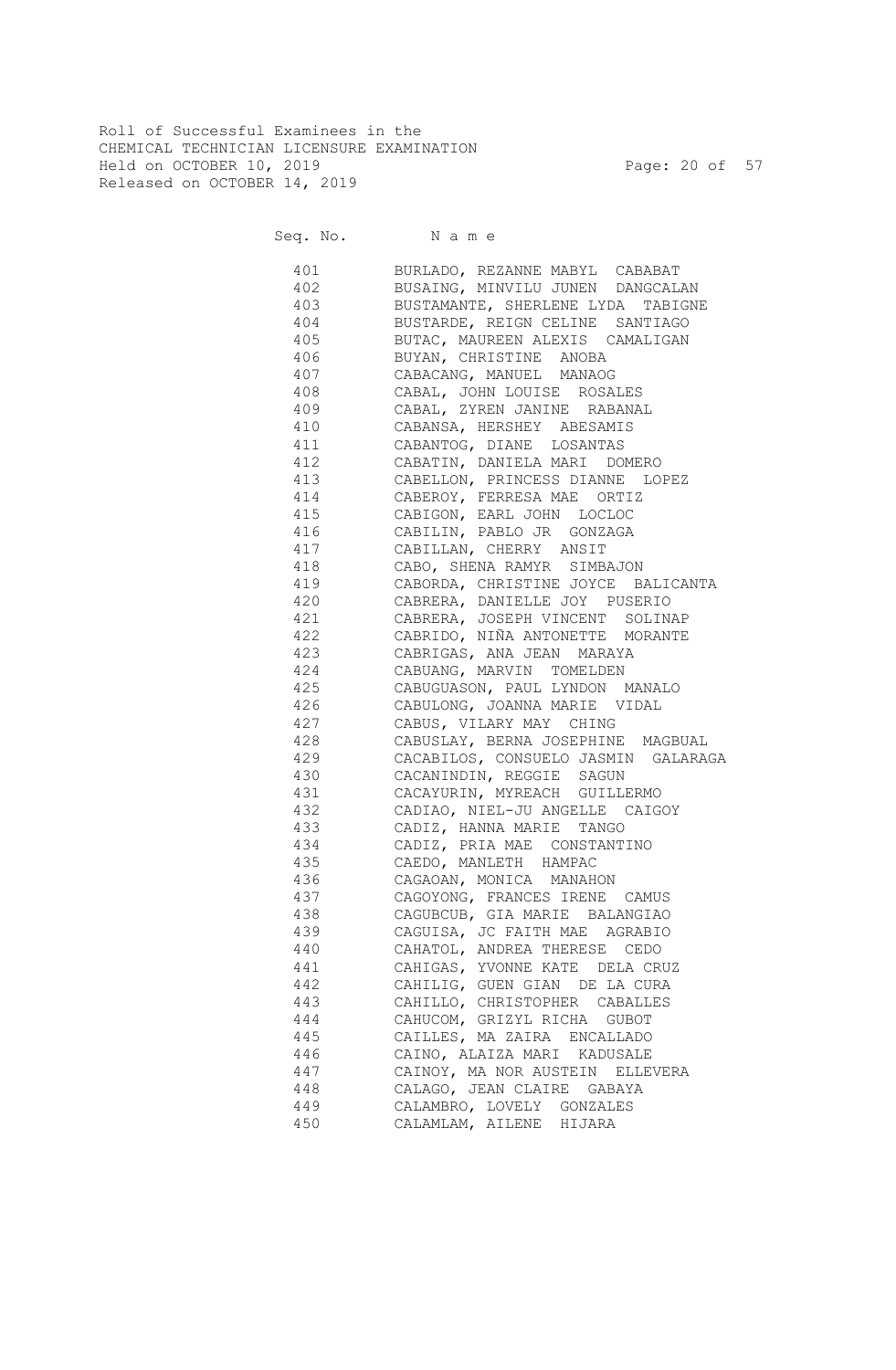Roll of Successful Examinees in the CHEMICAL TECHNICIAN LICENSURE EXAMINATION Held on OCTOBER 10, 2019 Page: 21 of 57 Released on OCTOBER 14, 2019

Seq. No. Name

 451 CALAMLAM, JOSE ISAAK MALLARI 452 CALARANAN, ANGELICA FAYE PASCUAL 453 CALARANAN, FLORIDA DINIO 454 CALDITO, SHEENA MARIE ENDIAPE 455 CALEON, PAULA BIANCA GARCIA 456 CALIB-OG, ALCON ABALLE 457 CALIBUYUT, DONNA AURA GUDASEN 458 CALIMLIM, KENNETH YURI FERNANDEZ 459 CALIMPON, RICA FAITH PACULBA 460 CALIPARA, ANALIZA BADANGO 461 CALISING, ZYRA JEANE DIG 462 CALIWAG, GABRIELLE JOY JAVIER 463 CALLEJAS, MARLYN MONTES 464 CALLUENG, JOMHEL BASSIG 465 CALMA, ROSELLE LUMABAS 466 CALUMA, MARY ARVY TRISH AUSTRIA 467 CALUPAS, PAUL JANSSEN CABALTERA 468 CALVO, REDGIE ANN 469 CAMACHO, CATHERINE MAE SANTIAGO 470 CAMADDO, ARJELYN ESTOLLOSO 471 CAMANGIAN, ALOISA ROMERO 472 CAMBARE, ROMA MADLANGBAYAN 473 CAMBARI, RUTH BESARIO 474 CAMELOTE, RAMMELA ANN BATADLAN 475 CAMILING, TARA CARPIO 476 CAMPANER, WINCHELL MADERA 477 CAMPANO, APRELLE GAY CABALUM 478 CAMPOSANO, ELJANE DIANNE PABILLO 479 CANALES, MA SHEILA GARCIA 480 CANDADO, RACHELLE LISONDRA 481 CANEOS, GRETCHEN GUMAHIN 482 CANILLO, DANIELLE CAMILLE PEREZ 483 CANIMO, SHANNA JOY SATANA 484 CANONIGO, JESSEL MARIE TILLOR 485 CANOY, CLAIRE ESPINOSA 486 CANTONAO, KATHRENA ESO 487 CAPANGPANGAN, JOJIE UTBO 488 CAPATI, MELISSA PEREZ 489 CAPILI, EVANGELINE VALENTINO 490 CAPINIG, HESED LUKE SARMIENTO 491 CAPITO, SWETSEL MANDAPITON 492 CAPULAC, CLEOFE COBACHA 493 CARABALLE, REYMAR ESCARAN 494 CARALDE, IMMANUEL LUDOVICE 495 CARANG, MA CRISTINA LANZA 496 CARANGAN, ROSALYN CAPISPISAN 497 CARANGUIAN, KAREN CAGURANGAN 498 CARANZO, IVY JANE LLOPEZ 499 CARDENAS, COLLEEN RENDON 500 CARDENAS, JELLY BANTOLINO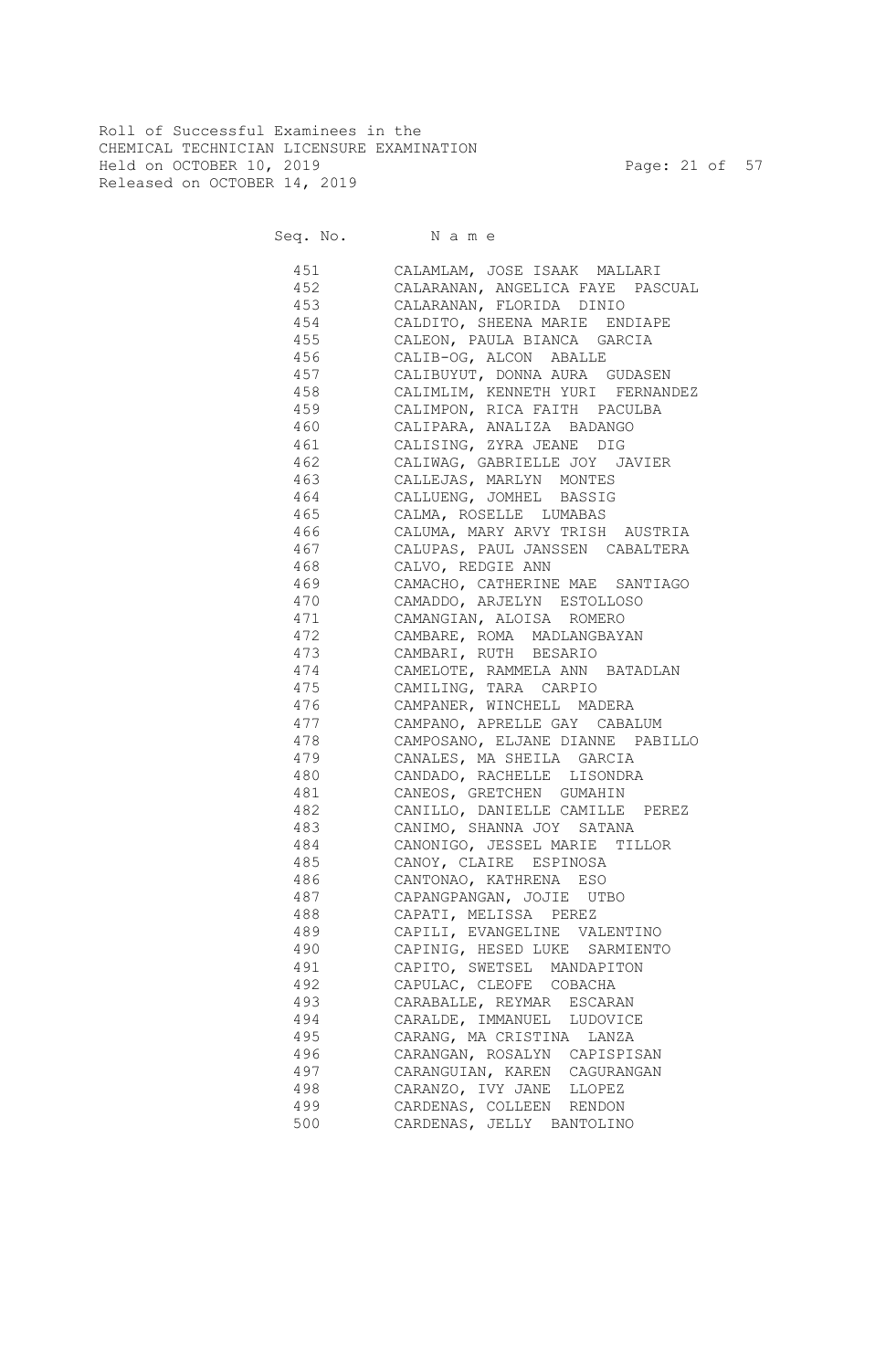Roll of Successful Examinees in the CHEMICAL TECHNICIAN LICENSURE EXAMINATION Held on OCTOBER 10, 2019 Page: 22 of 57 Released on OCTOBER 14, 2019

Seq. No. Name

| 501 | CARDENAS, RAYMUNDO SALES            |
|-----|-------------------------------------|
| 502 | CARDONA, JOHN ENVIN RAMOS           |
| 503 | CARDONA, KAREN JARABAY              |
| 504 | CARDOZO, JAMES ADRIAN DEPALCO       |
| 505 | CARDOZO, KAREL ANDREA SOSA          |
| 506 | CARINGAL, KHIEMSHIE ALULOD          |
| 507 | CARIZON, RICHARD HAPLIT             |
| 508 | CARIÑO, JOHN VINCENT BUGARIN        |
| 509 | CARLOS, FAULINE DEUNE GONZAGA       |
| 510 | CARLOS, MARINELLA FRANCESCA SANTOS  |
| 511 | CARMONA, PHILBERT JR SANTOS         |
| 512 | CAROLINO, RIZA NABOR                |
| 513 | CARONAN, CHARLENE CORPEZ            |
| 514 | CARPINTERO, JAN BEATRICE GUADALUPE  |
| 515 | CARPIO, MARGARET ANN ECALDRE        |
| 516 | CARPO, MARK LOUIE MARATAS           |
| 517 | CASABUENA, JUVILLAN RAMBOYONG       |
| 518 | CASAMINA, CAMILLE JOY ENRIQUEZ      |
| 519 | CASIO, CRISTALYN CEZAR              |
| 520 | CASTELO, EFFIE JANE GUAMOS          |
| 521 | CASTILLER, YAM DONICA DIOLA         |
| 522 | CASTILLO, ATHENA JENICA AGUSTIN     |
| 523 | CASTILLO, CLARRISE OLARIO           |
| 524 | CASTILLO, DEO JOEMIL AMIGO          |
| 525 | CASTILLO, LENIE SABADO              |
| 526 | CASTOR, AUBREY KAYE MAGNAYE         |
| 527 | CASTOR, LESLIE ANN CANTUBA          |
| 528 | CASTRO, GERAZEL JANE BACALTOS       |
| 529 | CASTRO, JOIE ABE                    |
| 530 | CASTRO, MARIE QATHRINE BONGALON     |
| 531 | CASTRO, MARY JAY MERCADO            |
| 532 | CASTRO, NIKKI JANE CABALLERO        |
| 533 | CATALON, KAREN GUERRERO             |
| 534 | CATANGHAL, CHRIS VERGEL YUMUL       |
| 535 | CATIPAY, TESALONICA ALFAFARA        |
| 536 | CATIPON, VON JENNY TARZONA          |
| 537 | CATUBAY, KRISTINE LALO              |
|     |                                     |
| 538 | CAUAGDAN, DIANE SOLIVA              |
| 539 | CAUILAN, KEICEE                     |
| 540 | CAUSAPIN, JOHN WILBERT RODRIGUEZ    |
| 541 | CAY, ANGELLA PAULINE CONSTANTINO    |
| 542 | CAYA, WYLENE NAVARRO                |
| 543 | CAYABAS, CAMILLE SANCHEZ            |
| 544 | CAYABYAB, MAPPLE APRIL ANNE<br>NERY |
| 545 | CAYLAN, RICHE GALLEROS              |
| 546 | CAYONA, MARYJEAN BONGGOL            |
| 547 | CAÑEDA, REGINE BANZON               |
| 548 | CAÑETE, ALGER PITOGO                |
| 549 | CAÑON, LIZETTE ABAD                 |
| 550 | CEA, ANNE MERYL BLANCIA             |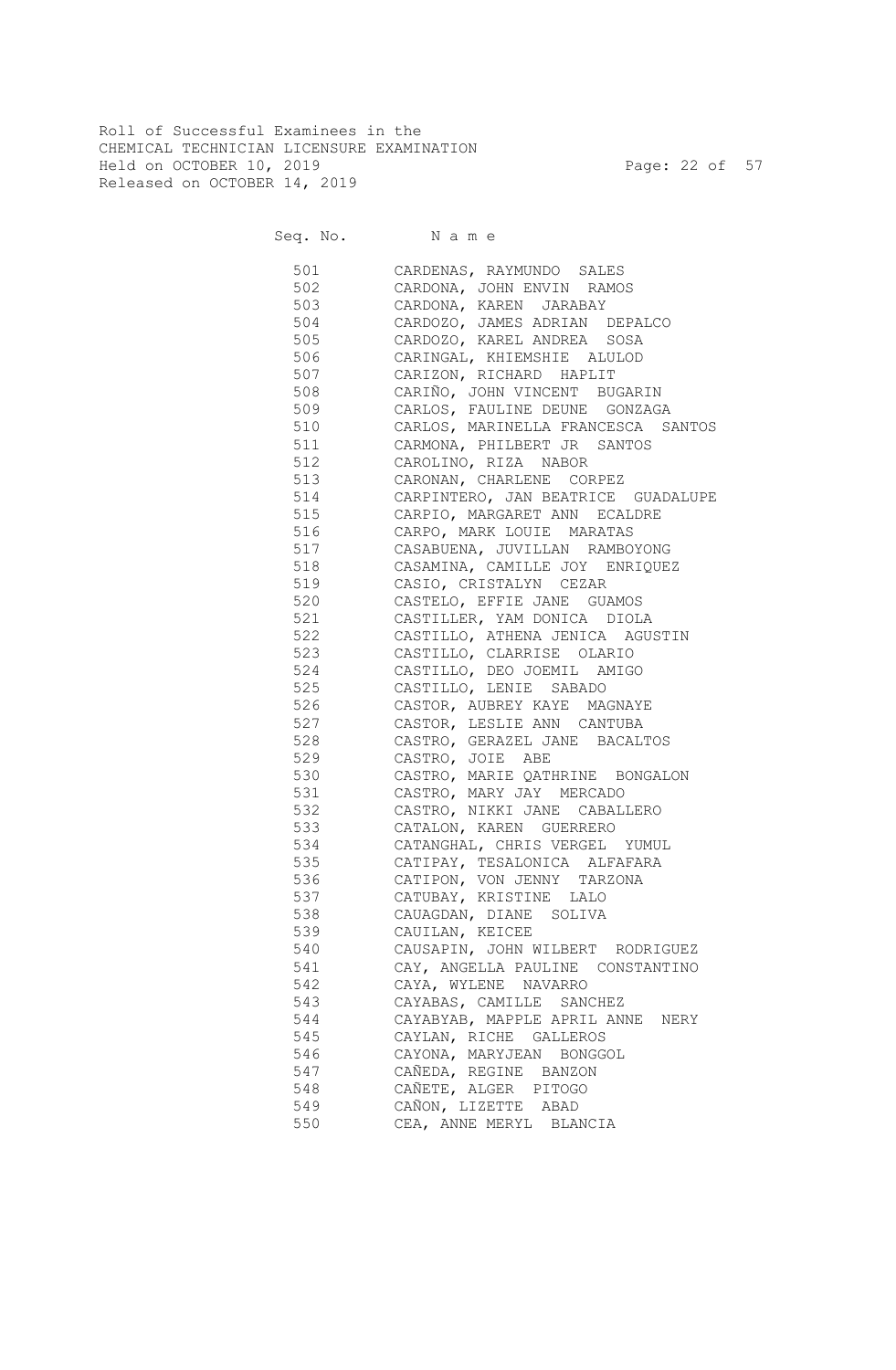Roll of Successful Examinees in the CHEMICAL TECHNICIAN LICENSURE EXAMINATION Held on OCTOBER 10, 2019 Page: 23 of 57 Released on OCTOBER 14, 2019

Seq. No. Name

 551 CELESTE, RUSSEL JAKE GONZALES 552 CELLAN, JAYNICA LOGROÑO 553 CELLERO, GENEVIE AMBA 554 CELOCIA, RICHELLE BABIERA 555 CENA, JULIE ANN ELUMBA 556 CENIZA, ROSEMARIE WAGAS 557 CENTENO, CATHERINE MANUEL 558 CENTENO, WENDELYN OLIVEROS 559 CEPEDA, MODESTO III BUGHAO 560 CEREZO, CANDICE GEL TABUNDA 561 CERVANTES, JOSEPHINE CASTOR 562 CESARIO, VINAFLOR LALOSIN 563 CESTINA, HENRY CELLO 564 CHANGHO, CHRISTOPHER DAVID DACDAC 565 CHATO, REIZL JANE ARISTAN 566 CHAVEZ, ANGELICA LUNAR 567 CHICO, MARIA ESTELA CAYABYAB 568 CHICO, MARY CATHERINE JOSE 569 CHING, MARIA BELLA CAÑETE 570 CHIONG, HEDDY SUZANE DACILLO 571 CHUA, ARIADNE DE LA VEGA 572 CHUA, JANS CHOLO ESTRERA 573 CHUA, KIMBERLY CENTENA 574 CHUA, LUISITA MEDRANO 575 CHUA, ZETH REVRIC CU 576 CI-O, ROSHER DEANE REAL 577 CIMAFRANCA, MAY JEAN SIMBAJON 578 CIRON, IANA CHRISTINE VALENCIANO 579 CLARO, ANNA MARIE RAÑOLA 580 CLAROS, KEANU BRAZIL 581 CLAUS, CHRISTIAN MARASIGAN 582 CLAVERIA, CAMILLE SONGCUAN 583 CLEMENCIO, CHRIST HYACINTH CAMINADE 584 CLERIGO, LEAH MENDOZA 585 CLOMA, DIANE TERESA RODRIGUEZ 586 CLUTARIO, ANTONETTE COS 587 CLUTARIO, MAE CONTANTE 588 CO, MARJORIE LITAN 589 COFREROS, RENEE JOY REGIDOR 590 COLESIO, MARY BETH MAGAMPON 591 COLICO, KRISTELLE BER ALIBUCA 592 COLLADO, MITCHVY ARMADA 593 COLLERA, JOHN JEFFERSON ABAO 594 COLOMA, ALDRIN BIEN BUGAYONG 595 COMALING, HELEN LADY RUTH PADERNAL 596 COMBALICER, JONAH MAE FONTILLA 597 COMIA, ERWIN RAPHAEL MACALALAD<br>598 CONDAT. MARCO CIOCSON CONDAT, MARCO CIOCSON 599 CONFESOR, SARAH VICENTA SIRBO 600 CONGE, JOHN CARLA SACLOTE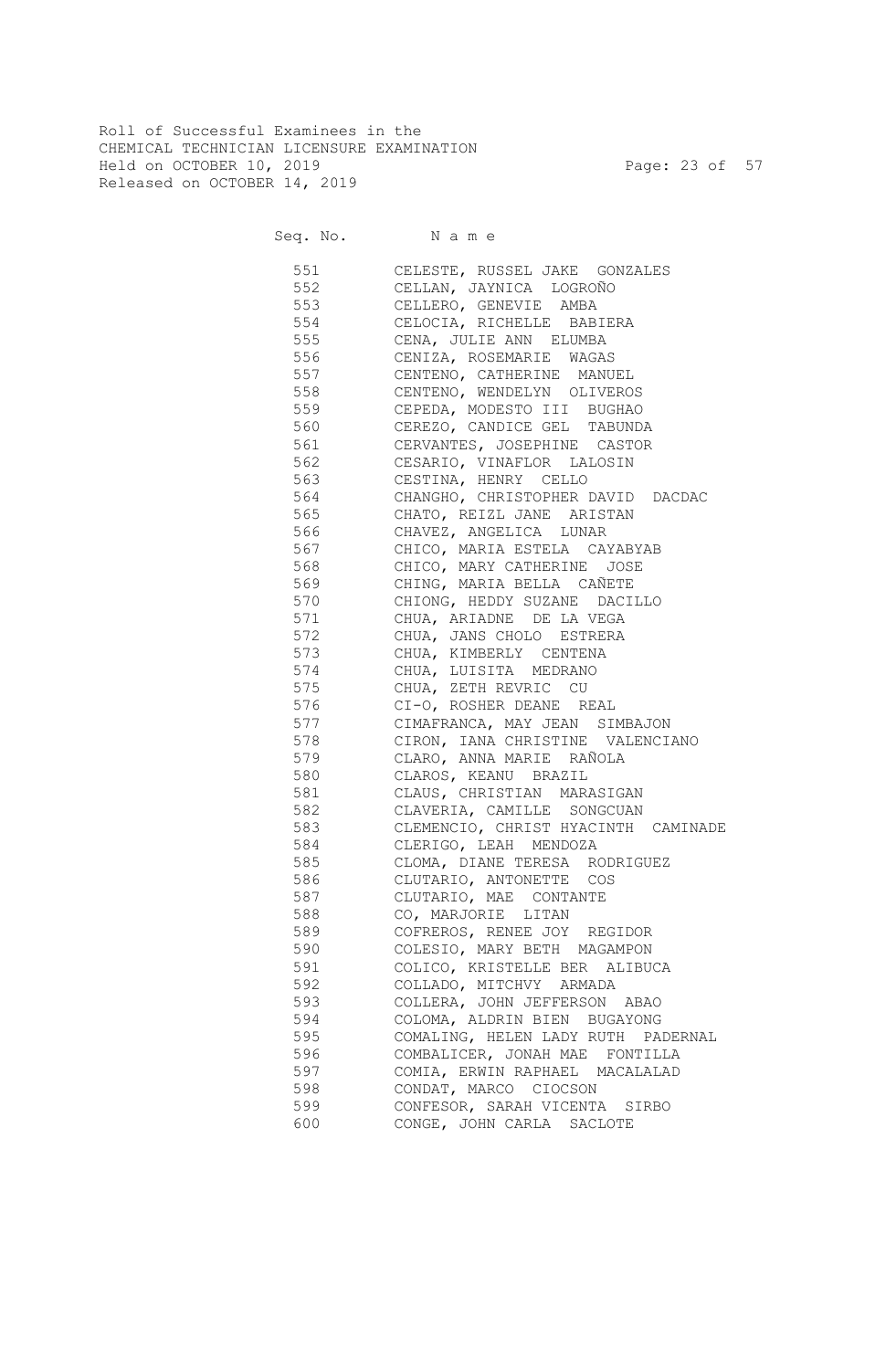Roll of Successful Examinees in the CHEMICAL TECHNICIAN LICENSURE EXAMINATION Held on OCTOBER 10, 2019 Page: 24 of 57 Released on OCTOBER 14, 2019

Seq. No. Name

| 601 | CONSIGNADO, JENNIELYN TUBAÑA          |
|-----|---------------------------------------|
|     | 602 CONTRERAS, JOHN HARVEY PANOPIO    |
|     | 603 CONTRERAS, ZERAH CANTILLER        |
|     | 604 CORCINO, JOCELENE ADRIANO         |
|     | 605 CORDERO, MIGUEL ALAP-AP           |
|     | 606 CORDEZ, KIM ANDREA STA ROSA       |
|     | 607 CORDOVA, MARIEL LUCIANO           |
| 608 | CORDOVA, PRINCE HOPE                  |
|     | 609 CORDOVA, ROSSIEL JUNE MARIANO     |
|     | 610 CORESES, JUMARIE ENDRANO          |
| 611 | CORILLA, PRINCESS JOY ROWY            |
| 612 | CORNELIO, JIELYN MONREAL              |
| 613 | CORNICO, DARWIN BALDOMARO             |
| 614 | CORPUZ, DAINE LANE GANIGAN            |
| 615 | CORPUZ, HANNAH BRIGETTE CABACUNGAN    |
| 616 | CORPUZ, JONATHAN UNGUI                |
| 617 | CORPUZ, MA RENALYN NICOLE CRUZ        |
| 618 | CORTEZ, HYACINTH MAE DORINGUEZ        |
| 619 | CORTEZ, INGRID LIGAYA                 |
| 620 | COSCA, ANNA MAY TOMOGDON              |
| 621 | COSEP, MARY GRETCHEN ORTEGA           |
| 622 | COSTILLAS, MA THELMA KEZZIAH VERBO    |
| 623 | CRESCINI, SARAH IRENE BAÑARES         |
| 624 | CRISOSTOMO, CHRISTOPHER BANITOG       |
| 625 | CRISOSTOMO, LEA-LOU MACARAIG          |
| 626 | CRUZ, AIKO ROWYENA CONSTANTINO        |
| 627 | CRUZ, AIMEE ROSE UMADHAY              |
| 628 | CRUZ, CHARMAINE JOCSON                |
| 629 | CRUZ, FAULYN DOMINGO                  |
| 630 | CRUZ, MARIANNE VILLANUEVA             |
| 631 | CRUZ, MARY ANN TAGLE                  |
| 632 | CUCAL, DEANNE LAUAN                   |
| 633 | CUENCA, JENNY ROSE NIETES             |
| 634 | CUENO, JAN KENNETH SOLOMON            |
| 635 | CUENTO, RONA PENAFIEL                 |
| 636 | CUISON, DINALYN ESTRAZA               |
| 637 | CUIZON, CATHRINA JOY DELA CRUZ        |
| 638 | CULLADO, ANNA MAY ALONZO              |
| 639 | CURAMING, FELYN RICO                  |
| 640 | CURAYAG, IVY MONICA BUAGAS            |
| 641 | CURAYAG, MARY ALFIL AGUAVIVA          |
| 642 | CUSIPAG, JONELOU ANGCO                |
| 643 | CUSTODIO, JANIN FRANCISCO             |
| 644 | CUTIN, BUCHARD BANCALE                |
| 645 | DABLIO, CARYL MAE DOROTHY LANTACA     |
| 646 | DABLO, ANGELINE PUSTA                 |
| 647 | DABU, MAY ROSE ANINAO                 |
| 648 | DACANAY, ADA FRANCESCA MARIA COSTALES |
| 649 | DACANAY, JOHN LESTER PADILLA          |
| 650 | DACANAY, MILLARD LOUIE CACAL          |
|     |                                       |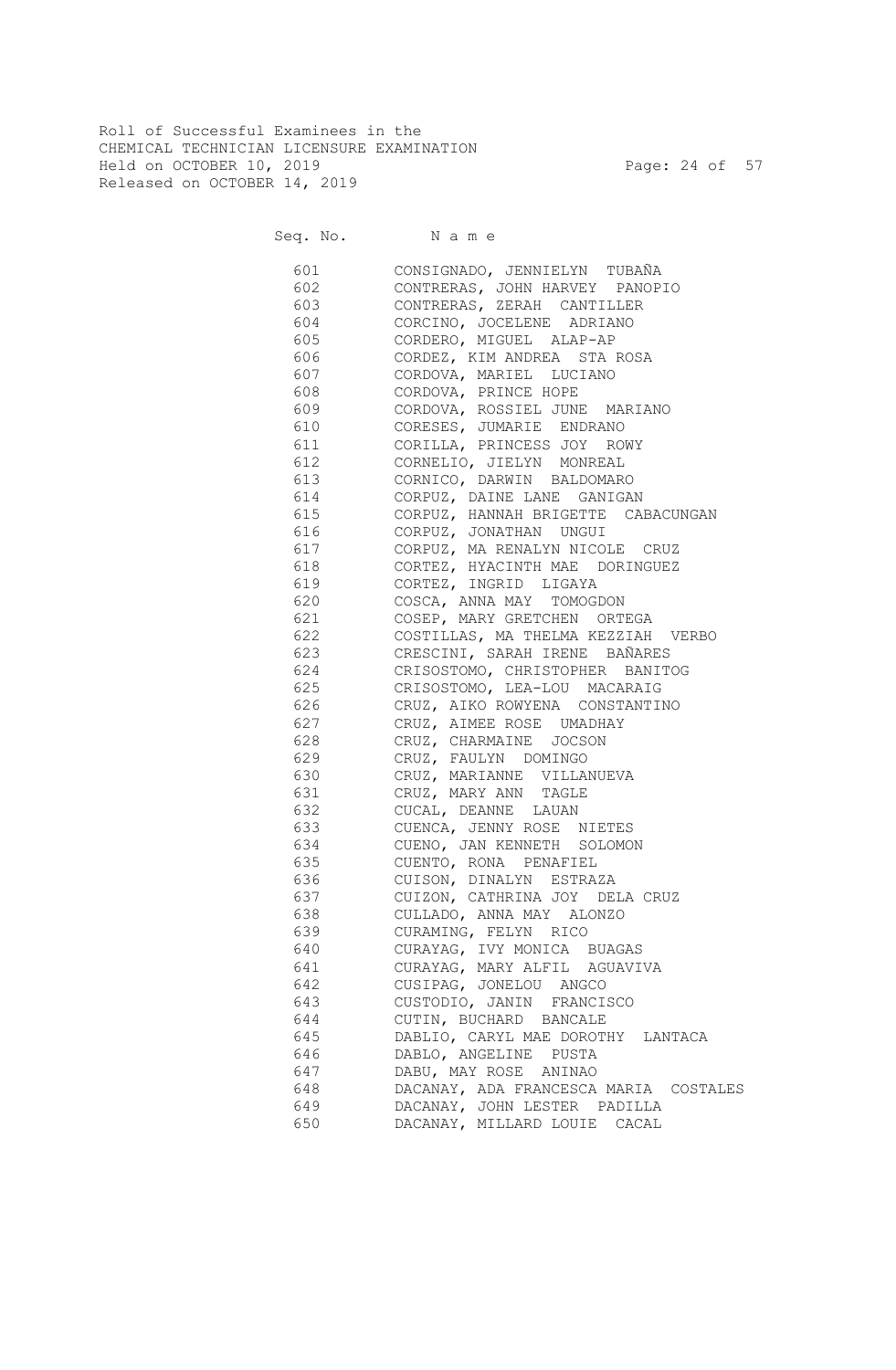Roll of Successful Examinees in the CHEMICAL TECHNICIAN LICENSURE EXAMINATION Held on OCTOBER 10, 2019 Page: 25 of 57 Released on OCTOBER 14, 2019

Seq. No. Name

 651 DACER, JANINE CLARISSE HINOLUS 652 DACIR, ELIZABETH GAUDIA 653 DACPANO, MARK ANTOLIN 654 DACUA, JESSA LEE DOMINGO 655 DACUMOS, MARIA ELENA CASIÑO 656 DACWAG, SUMMER WYNN AYAWAN 657 DAEL, JOREEN SAMORIN 658 DAGALEA, FLYNDON MARK SAGADAL 659 DAGODOG, YVANCE JANE PEPITO 660 DAGOHOY, IRIS MAE JAVIER 661 DAGPIN, AISLE JANNE BARBER 662 DAGUPLO, JAN ALVIN PUTIAN 663 DAISON, JACQUELYN CENTINO 664 DALAGAN, DIACE JR BARRETE 665 DALANDA, NAWAF MANGACOP 666 DALANGIN, CARLO MAGHIRANG 667 DALANGIN, RAD ALVIN ARANGILAN 668 DALAO, GIL LOUIS MENDOZA 669 DALEON, IVY MARIE DAJANG 670 DALILIS, ANA LORRAINE MUNDA 671 DALIPE, ALEXANDER MELGAR 672 DALMACIO, GELI MAE LODROÑO 673 DALUMAY, RHAZZEL JANE AGPULDO 674 DALUSONG, RICKY MAE GARCIA 675 DAMASO, VARJEONESA DANTE 676 DANAO, MARIA PAULINE JOY GAUAN 677 DANCEL, GIAN CARLO ANTONIO 678 DANDAN, RESHIA MAE TINGCOY 679 DANGAT, JENNIFER DE GUZMAN 680 DANIEL, ELOISA STA IGLESIA 681 DAO-WAN, KENDRA DOMAWA 682 DAQUIOAG, JUSTINE DOMINGO 683 DASALLA, CHARLENE FRANCISCO 684 DATA, KHIM GALOY 685 DATING, JAN MARIE ABANES 686 DATUIN, DARLENE ANNE PRADO 687 DAVID, JEANY LUZONG 688 DAYANDAYAN, GERAMIE LACDAYING 689 DAYAWON, DIANNA JANE BELARO 690 DAYDAY, MAILA JERVOSO 691 DAYO, RITA MAE VILLA 692 DAYOT, EDZELLE MAE BANTAYANON 693 DE ASIS, LIZLEE LUCIANO 694 DE CASTRO, KARL LYNDON LISTA 695 DE CHAVEZ, FRANCES MARIE CEBANICO 696 DE CHAVEZ, JENNIELYN CASAO 697 DE CHAVEZ, MAY ANGELINE JAVIER 698 DE GUZMAN, BERNADETTE LORIA 699 DE GUZMAN, CHERRIE MAE 700 DE GUZMAN, ERIKA LYN BLAS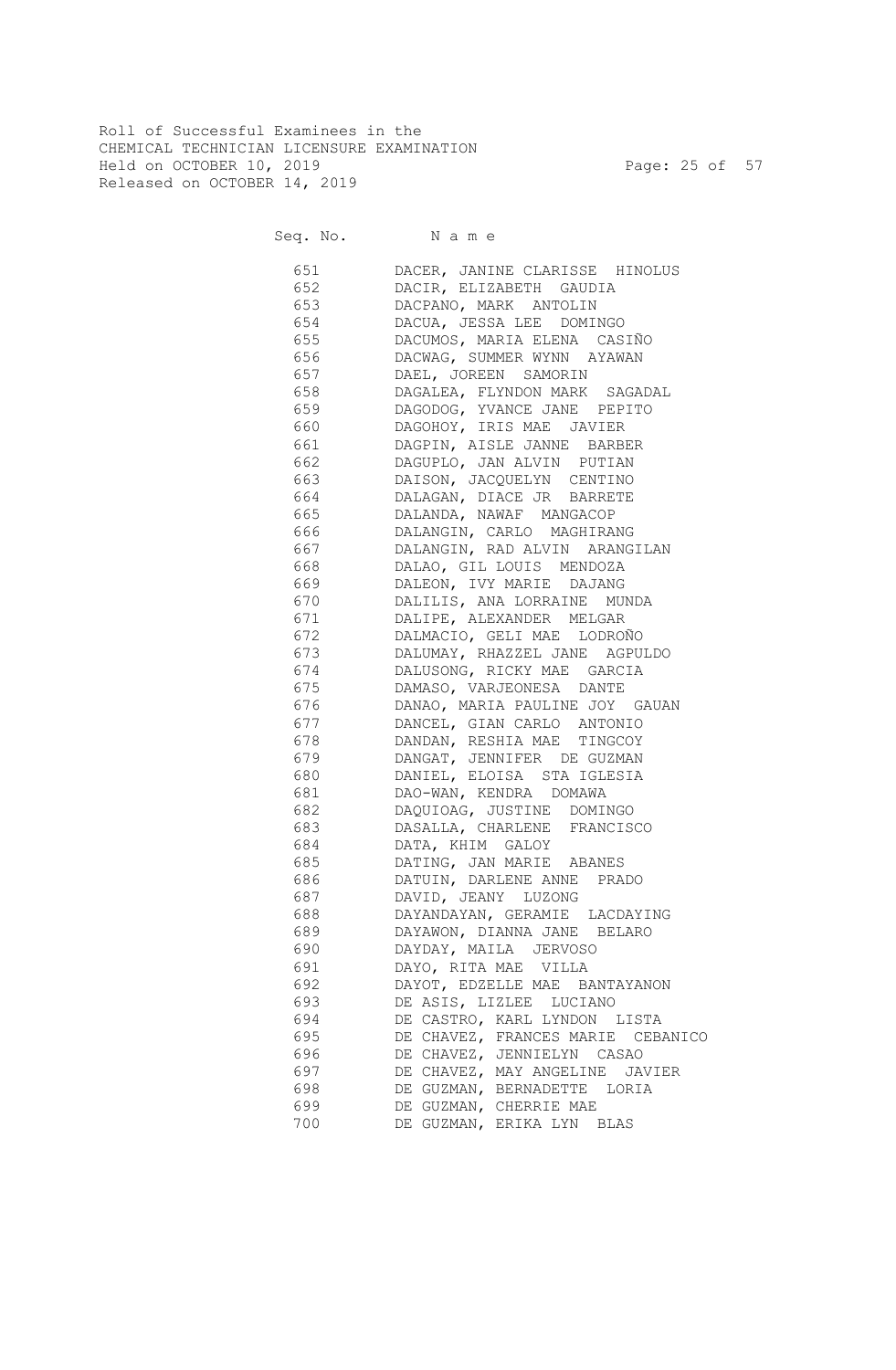Roll of Successful Examinees in the CHEMICAL TECHNICIAN LICENSURE EXAMINATION Held on OCTOBER 10, 2019 Page: 26 of 57 Released on OCTOBER 14, 2019

Seq. No. Name 701 DE GUZMAN, HONEY MAE CUYAG 702 DE GUZMAN, KRISTEL ANNMARI LABRADOR 703 DE GUZMAN, LORETA OPRECIO 704 DE GUZMAN, PATRICK IVAN FELIAS 705 DE GUZMAN, PEPITO JR SAN MIGUEL 706 DE JESUS, EDUARDSON TAWATAO 707 DE JESUS, KIMBERLY ANNE CESTINA 708 DE JESUS, ROSE ANN FLORES 709 DE JUAN, JENIFER PELISCO 710 DE LA CRUZ, JERRY MHAR GRACIOSO 711 DE LA CRUZ, ROLANDO DE LA CRUZ 712 DE LA PEÑA, WRENZO MARPA 713 DE LEON, CHERYL JANE ROSAL 714 DE LEON, FRANCES ANGELENE LABERGUE 715 DE LEON, IRISH CASMERE ISON 716 DE LEON, PATRICIA MAE ORTUA 717 DE LEON, SHAEENA GENABE 718 DE LUNA, CASELYN CRUZ 719 DE PERALTA, JESSICA PALACIO 720 DE ROXAS, NEZIPHORA CHAVEZ 721 DE ROXAS, RACHELLE BACAY 722 DE VEYRA, MARY GRACE YANGCO 723 DECIERDO, REXIEL ANGELO MACEDA 724 DECLARADOR, JAEDY VILLALOBOS 725 DEGAMO, HARVEY RICABLANCA 726 DEGAY, DAPHNE LIANNE FAGYAN 727 DEL MUNDO, ALYZZA GAIL MERCADO 728 DEL ROSARIO, FRANCESCA LOUIS ESPARAGOZA 729 DEL SOL, RICHARD ALIC 730 DELA CERNA, RODNEY NOVABOS 731 DELA CERNA, VIENNA AI MARIE VALLESER 732 DELA CRUZ, BRYAN TOBIAS DELA CRUZ, BRYAN JESHER SALMINAO 734 DELA CRUZ, CLAIRE RAMOS 735 DELA CRUZ, CRISTEL DIANE DELA PAZ 736 DELA CRUZ, FRANCHESKA KAE BASCO 737 DELA CRUZ, GILES MONTEAGUDO 738 DELA CRUZ, HENRY MONDARES 739 DELA CRUZ, JOBELLE ANN RESPICIO 740 DELA CRUZ, JUDE ROLAN BASANTA 741 DELA CRUZ, LEA GARCIA 742 DELA CRUZ, LIEZYL 743 DELA CRUZ, LOUISE RAPHAELLE VILLANUEVA 744 DELA CRUZ, VILLAMOR JR JUAN 745 DELA GRACIA, MELO GRACE APOSTOL 746 DELA GUARDIA, ISLIE DELOS SANTOS 747 DELA MERCED, RIELIZA GOMERA DELA PEÑA, CEDRICK SUAREZ 749 DELA ROSA, MARIROSE TIGAS 750 DELA ROSA, MILTON JR BIANDA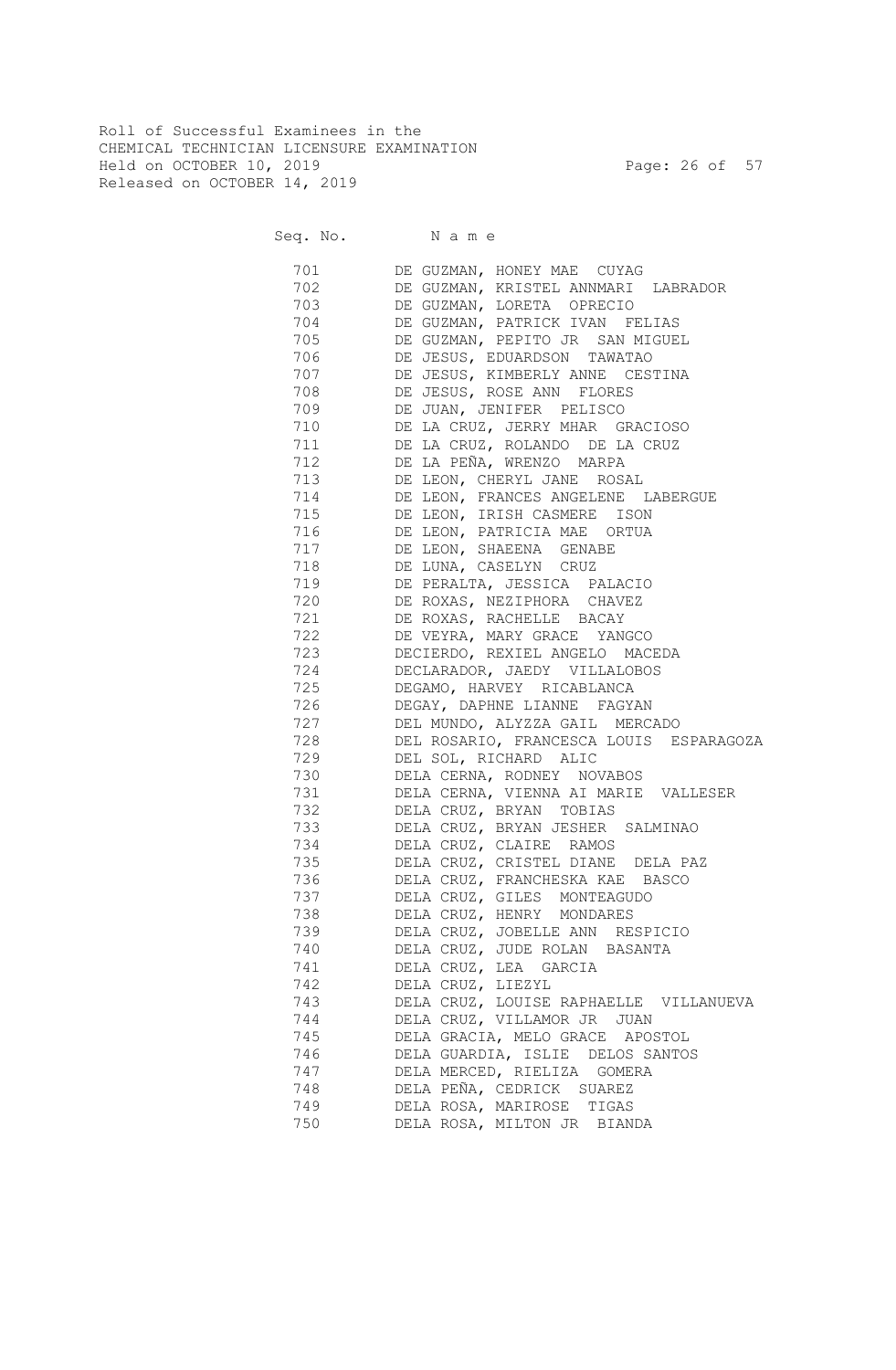Roll of Successful Examinees in the CHEMICAL TECHNICIAN LICENSURE EXAMINATION Held on OCTOBER 10, 2019 Page: 27 of 57 Released on OCTOBER 14, 2019

Seq. No. Name

 751 DELA RUEDA, JEANETTE QUIATCHON 752 DELA SERNA, ANNA LEOVA CAAYAO 753 DELA TORRE, JAYVEE ACAK 754 DELA TORRE, JUDY ANN TAMESIS 755 DELGADO, JOAN MAE GONZALES 756 DELIGERO, REYMART TORREVILLAS 757 DELIGOS, MARIFE FLORES 758 DELOS REYES, IRENE RIVERA 759 DELOS REYES, MONALYN LONDONIO 760 DELOS SANTOS, JESSETTE TAYO 761 DELOS SANTOS, JIN BONIFACIO 762 DENOY, JHUSETTEE MAE CABEROS 763 DEOCADES, ELYSA DEGAYO 764 DEOCADIZ, MARYCRIS VILLA 765 DESEO, MA ROGEMAE GENOVES 766 DESPABILADERAS, ARNIE RODRIGUEZ 767 DESPI, LESTER RALP GOMEZ 768 DEVIBAR, TRIXIA CIMAFRANCA 769 DEVIS, GLERISA ALBERTO 770 DEYPALAN, MELISSA GRACE DEYPALAN 771 DEZA, CLARISSE CASIMERO 772 DIAMANTE, MA HERESA CARLOS 773 DIAZ, PAULO SAMBAJON 774 DIGAL, ZYRILL RESTIENE LUAYON 775 DIGMAN, KRISDI RIA CRISTINO 776 DILAO, MA JIMELLA GELANGRE 777 DILOY, THEA MARY JOYCE MERCADO 778 DIMAANO, SHARINA MAE BUROG 779 DIMACULANGAN, MELISSA MARIE CUMPAS 780 DIMAKILING, RHOAN IRISH 781 DIMAYUGA, KIMBERLY FRITZ LACUARTA 782 DIMLA, MARJORIE CRUZ 783 DINDIN, SHELA MAE MACALIT 784 DIONEDA, JIM PAOLO OBSEQUIO 785 DIZON, ROMARIE IDANAN 786 DIZOR, YORADYL CALIAO 787 DIÑO, MARIA PATRICIA HERRERA 788 DOCOR, ROMEO JR TANGUAMOS 789 DOLOGUIN, ROGER JR BALANAY 790 DOLORES, CHARLOTTE ANNE GONZALES 791 DOMINGO, CARLO MALANA 792 DOMINGO, JOEMARIE RAMOS 793 DOMINGO, LOU MINNETH GELLADULA 794 DOMINGO, MARIA BELIZA RIVERA 795 DOMINGO, NAZARYNE ARQUERO 796 DOMINGO, RUTH DAILO 797 DONDOYANO, JANNIE DIANE TAGALOG 798 DORADO, ALEXIS BUENAVENTE 799 DORADO, JHOVY VAN VIRTUDEZ 800 DRAPER, DARREN MAE ECHIVARE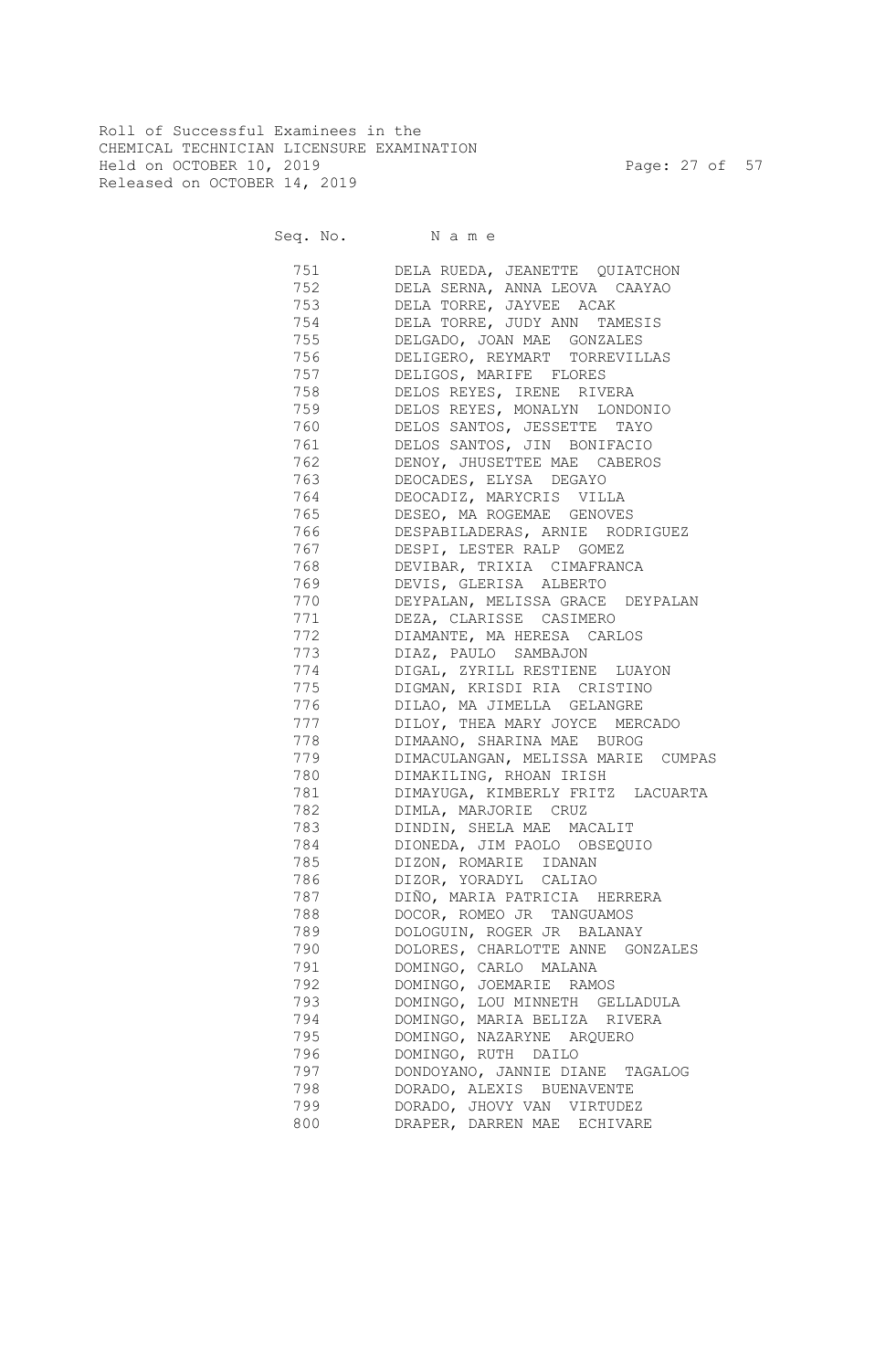Roll of Successful Examinees in the CHEMICAL TECHNICIAN LICENSURE EXAMINATION Held on OCTOBER 10, 2019 Page: 28 of 57 Released on OCTOBER 14, 2019

Seq. No. Name

 801 DRIZ, CAMILLE CUETO 802 DUARTE, ZEUS IAN AGSOY 803 DUAT, KIMNARD JOSEPH MAGSACAY 804 DUCAY, MARVIE LYN PAUIG 805 DUCLAYAN, MICADEL NARBONITA 806 DUERME, KHENT IVAN MATA 807 DULAY, RYAN MUNDA 808 DULLER, ABIGAEL BORGOÑOS 809 DUMALAOG, TEAH AURA LOU MALAYAS 810 DUMAN-AG, REICH MARIAN JIMENEZ 811 DUMASIG, ORVEN ROY EBAO 812 DUMLAO, LYXER KENT CASEL 813 DUQUE, CHRISTINE JOY SANITA 814 DUQUE, MIRACLE GEM MANANGUIT 815 DUQUES, HANNAH JANE PAGDATO 816 DUQUITA, LOUIE LIZ DE LIRA 817 EBAÑEZ, NIKKI ROSE GALES 818 EBORA, MAY ROCHELLE RABAYA 819 ECHANO, RICHARD TOLEDO 820 ECHAVEZ, JOYCEE CLAIRE SEVILLA 821 EGAMA, ELIAH GEM BILLONES 822 EGAY, JAM GALLARDO 823 EGBALIC, MARILOU LUMINHAY 824 EGIDO, CATHERIN 825 EJE, ERICA JANE SALINAS 826 ELARDES, LILIBETH CADIZ 827 ELITAN, YVONNE RHANE SENOT 828 ELIZAR, BILLY PLAGATA 829 EMPEYNADO, LYNIE ROSE PAGDATO 830 ENAL, MARIA LUISA ABUSTAN 831 ENALES, RUSSEL MAGALLANES 832 ENARSAO, ZAYIN JIMENEZ 833 ENCABO, RICLEFORD ABELLA 834 ENCINA, CATHRENE CELESTE SALAMIDA 835 ENERIO, NADINE ELAINE ACEDERA 836 ENOVEJAS, SHERLYN MARVIDA 837 ENRIQUEZ, EDNA MAY CAYONA 838 ENRIQUEZ, RENDELLE MAGSINO 839 EOLA, AZL ROSE DICHOSA 840 EQUILA, MAHAZELYN UMBLAS 841 ERASMO, CARMELLA AMOR FUERTES 842 ERESIMA, RODNEL OSORIO 843 ERMINO, QASIANA MARIE HAZ 844 ERMITA, GRACE MEA CARERAS 845 ERMITAÑO, ELMER JR SERRA 846 ESCANUELA, ANDREA MICHELLE KHO 847 ESMA, JUNE REY CEMPRON 848 ESMAYAN, ELAIZA GRACE GIRAY 849 ESPARAGOZA, JASMINE KATE LIMPIADO 850 ESPAÑO, GRACE LUSTIANO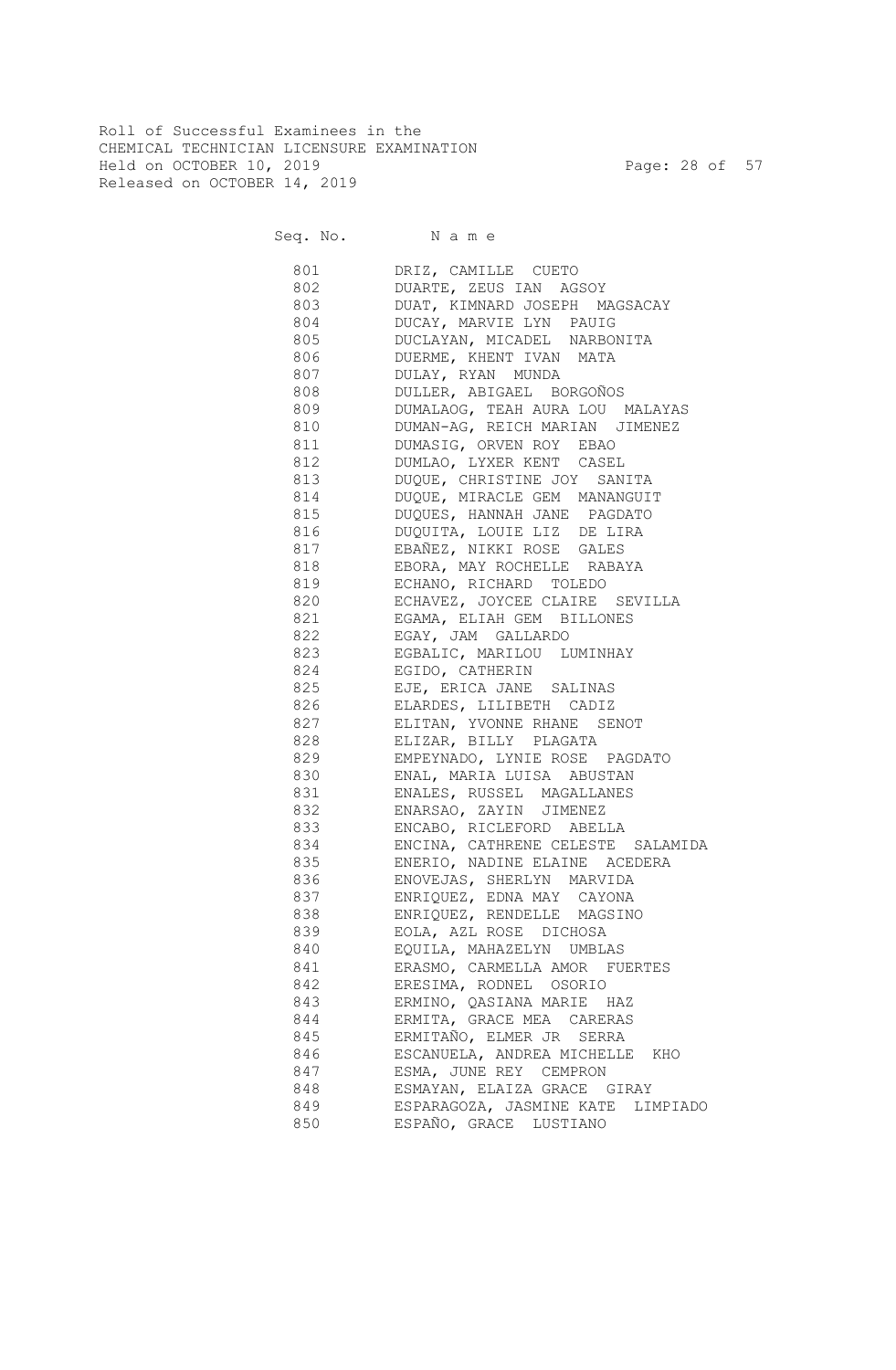Roll of Successful Examinees in the CHEMICAL TECHNICIAN LICENSURE EXAMINATION Held on OCTOBER 10, 2019 Page: 29 of 57 Released on OCTOBER 14, 2019

Seq. No. Name

| 851       | ESPEDIDA, ARLYN SURAT                                                                   |
|-----------|-----------------------------------------------------------------------------------------|
| 852       | ESPELA, MAYBELLE RODRIGUEZ                                                              |
| 853 000   | ESPINA, KRISTIAN RONEL ALEJANDRE                                                        |
|           | 854 ESPINA, NICOLAS BULLECER                                                            |
|           | 855 ESPINELI, RHEYNA FRANCISCO                                                          |
| 856 8     | ESPINOSA, JAN LUDEN MASMELA                                                             |
| 857       | ESPINOSA, JHERVIN MATIAS                                                                |
|           | 858 ESPINOSA, KHRISTINE MAE MANAGBANAG                                                  |
| 859       | ESPINOZA, IVY KREZIA                                                                    |
| 860       | ESPIRITU, ANDREI PHILSEN NUQUE                                                          |
| 861       | ESPIRITU, MARJORIE IBUYAT                                                               |
| 862       | ESPIÑE, KELVIN OLIVA                                                                    |
| 863       | ESQUILLO, MARIEL REYES<br>ESTACIO, JOCHSSET LOU BENIGA<br>ESTACION, NERRY JOY RODRIGUEZ |
| 864       |                                                                                         |
| 865       |                                                                                         |
| 866       | ESTANDARTE, JASTIN DAVE RABARA                                                          |
| 867       | ESTEBAN, EMMANUEL ZARRIZ                                                                |
| 868       | ESTEVES, JOANA RHEA BULLECER                                                            |
| 869       | ESTILLORE, HAZEL DIANE LANG-AYAN                                                        |
| 870       | ESTIPONA, JOSHUA NOEL LUPO                                                              |
| 871       | ESTIPONA, STEPHANNIE LOUISE BRIONES                                                     |
| 872       | ESTORCO, JOMAR CABASAG                                                                  |
| 873       | ESTORQUE, KIT JOSHUA JOLAMPONG                                                          |
| 874       | ESTRABO, ISRAEL BRYAN JR GAMMARU                                                        |
| 875       | ESTRADA, NILO JR LATO                                                                   |
| 876       | ESTRADA, TRINA BORERO                                                                   |
| 877       | ESTRELLA, CHRISTINE LEDESMA                                                             |
| 878 8     | ESTRELLA, ESPER PERNITO                                                                 |
| 879       | ESTRELLA, EUNICE TAN                                                                    |
| 880 880   | ESTRELLA, ROCHELLE PACALDO                                                              |
| 881 88    | ESTUYA, JERESAH MALAYAS                                                                 |
| 882       | EUGENIO, JACKIELYN BONETE                                                               |
| 883 88    | EUGENIO, KEYLA JOY VALETE                                                               |
| 884       | EUSTAQUIO, RHEA LOU QUIÑANOLA                                                           |
|           | 885 EVANGELISTA, KYRA GAIL ANCHETA                                                      |
|           | 886 EVANGELISTA, SHALEM VERGARA                                                         |
| 887 — 100 | EVARISTO, JASMINE BALUMPO                                                               |
|           | EYA, DAREZ STEFFANI DAGONDON                                                            |
| 889       | FABELLAR, JOHN MICHAEL MENONG                                                           |
| 890       | FABIAN, REYNIER SANTOS                                                                  |
| 891       | FABILLAR, MIKA RAIZA KANE CABUTE                                                        |
| 892       | FABREAG, CZARINA VILLENA                                                                |
| 893       | FABRERO, JOELLI MARY SENACA                                                             |
| 894       | FABROS, CHRISTINE JOY DACUMOS                                                           |
| 895       | FABROS, JOSEPH CHRISTIAN ORALLO                                                         |
| 896       | FACUN, PRINCESS DIVINE MILLADO                                                          |
| 897       | FAJARDO, AMIELLE RONQUILLO                                                              |
| 898       | FAJARDO, FATIMA LOUISE PERALES                                                          |
| 899       | FAJARDO, J S CHRISTOPHER PIELAGO                                                        |
| 900       | FAJARDO, LEIZEL MANALES                                                                 |
|           |                                                                                         |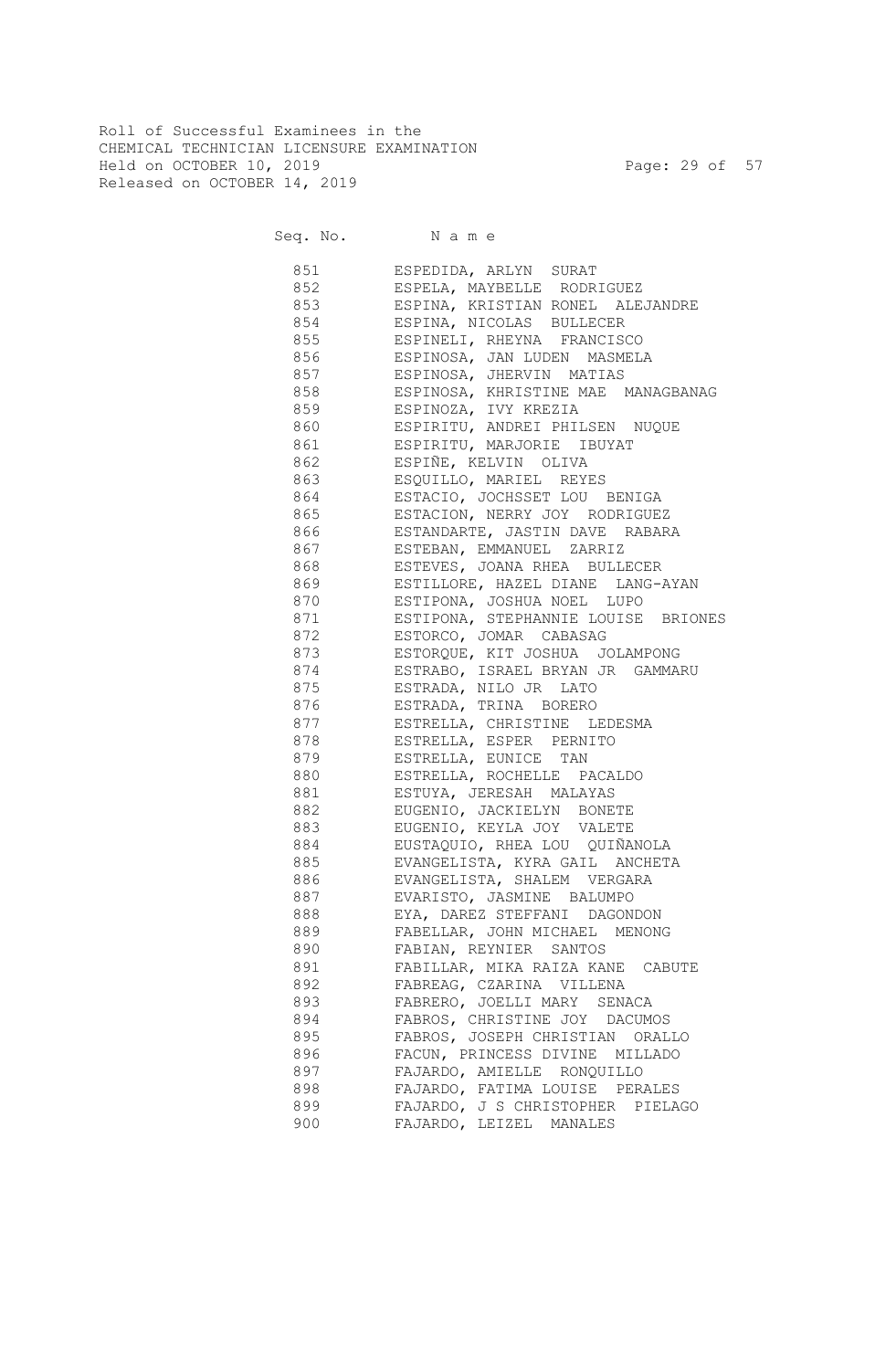Roll of Successful Examinees in the CHEMICAL TECHNICIAN LICENSURE EXAMINATION Held on OCTOBER 10, 2019 Page: 30 of 57 Released on OCTOBER 14, 2019

Seq. No. Name

|     | 901 FAJARDO, MARIANNE DAGSAAN                                                                 |
|-----|-----------------------------------------------------------------------------------------------|
|     | 902 FAJARILLO, RALPH ADRIAN TUPAS                                                             |
|     | 903 FAJARITO, ARLYN RAÑISES                                                                   |
|     | 904 FALLER, FRANZ                                                                             |
|     | 905 FAMADICO, MAUREN CACAO                                                                    |
|     | 906 FAMISARAN, JEFHSON BELBORA                                                                |
|     | 907 FAROLAN, KAREN MANGUBAT                                                                   |
|     | 908 FAUSTINO, BABY BELEN SALIPONG                                                             |
|     | 909 FAUSTORILLA, EVA LEAH RUMAGUERA                                                           |
|     | 910 FEBRERO, ALMA CATIPOL                                                                     |
|     | 911 FELIPE, KEVIN JOSEPH LADERAS                                                              |
|     | 912 FELISCUZO, VALENTINE CAMPOS                                                               |
|     | 913 FELISILDA, IRISH GUCILA                                                                   |
|     | 914 FERIA, GABRIEL VELASCO                                                                    |
|     | 915 FERIA, SHIELA TARROZA                                                                     |
|     | 916 FERNAN, HARRAH DEGUIT                                                                     |
|     | 917 FERNANDEZ, ALTHEA MAE OBIAS                                                               |
|     | 918 FERNANDEZ, CHARLIE BERNABE                                                                |
|     | 919 FERNANDEZ, CHRISTINE MAUREEN VILLASIN                                                     |
|     | 920 FERNANDEZ, IMEE ANNE SANTOS                                                               |
|     | 921 FERNANDEZ, JULIET APALE                                                                   |
|     | 922 FERNANDEZ, LEONY ANN DE LA RAMA                                                           |
|     | 923 FERNANDEZ, MAJASHER JIEL STA ROMANA                                                       |
|     | 924 FERNANDEZ, MARTIN CELZO                                                                   |
|     | 925 FEROLIN, BILLY JOHN NIERVES                                                               |
|     | 926 FERRANCULLO, ARGENTINA FAMISAN                                                            |
| 927 | FERRER, JEAN DUMANAN                                                                          |
| 928 | FERRER, ROBERT LEI CERBATOS                                                                   |
|     | 929 FESTIN, NELSON BOTA                                                                       |
| 930 | FLORANO, JESSA MAE BANOG                                                                      |
| 931 | FLORES, BIEL MELISSA CARALIPIO                                                                |
| 932 | FLORES, BRYLYN DANDUAN                                                                        |
| 933 | FLORES, CLOUIE ROBAS                                                                          |
| 934 | FLORES, DANILLA MAY MAGALSO                                                                   |
| 935 |                                                                                               |
| 936 | FLORES, ELYZZA JOANNE MANDALA<br>FLORES, JOHN REY TERENCIO<br>FLORES, JYRENE KLEIN SAGUINDANG |
| 937 |                                                                                               |
| 938 | FLORES, LOVE ANGEL HERNANDEZ                                                                  |
| 939 | FLORES, LUNINGNING HERNANDEZ                                                                  |
| 940 | FONOLLERA, JUNABETH OGSID                                                                     |
| 941 | FONTANILLA, JAYSON PANELO                                                                     |
| 942 | FONTEJON, SHIELA MARIE PEREDA                                                                 |
| 943 | FONTILLAS, GENEVIEVE BAYANI                                                                   |
| 944 | FONTILLAS, PHOEBE CUJARDO                                                                     |
| 945 | FORTALEZA, GERARD ADAM RICO                                                                   |
| 946 | FORTE, JAYSON BONGON                                                                          |
| 947 | FORTES, KRISTEL MAE BO                                                                        |
| 948 | FORTUNA, JEMIMAH RAMOS                                                                        |
| 949 | FRANCISCO, JAYSON TRUNO                                                                       |
| 950 | FRANCISCO, JOZELLE GONZALES                                                                   |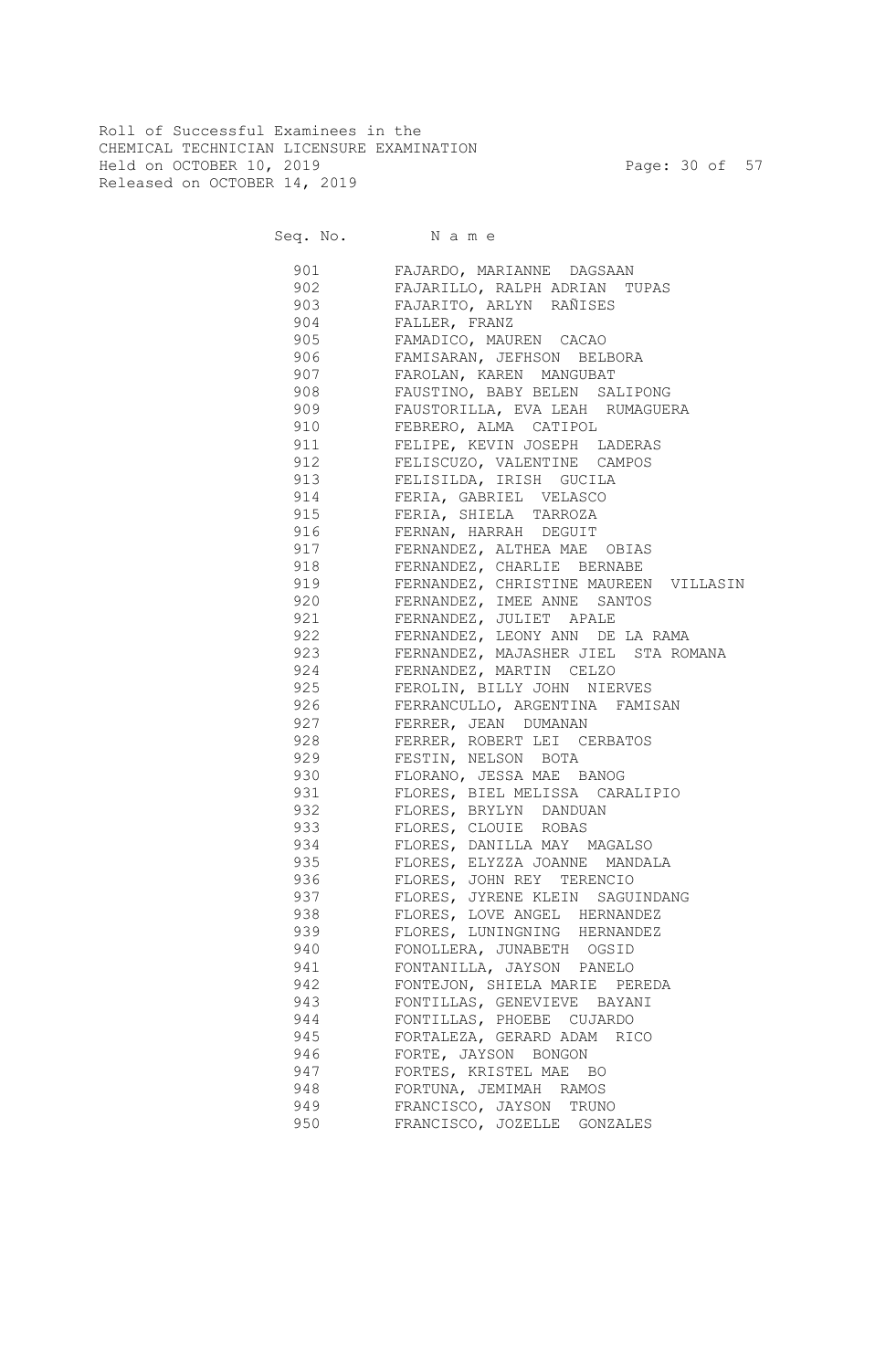Roll of Successful Examinees in the CHEMICAL TECHNICIAN LICENSURE EXAMINATION Held on OCTOBER 10, 2019 Page: 31 of 57 Released on OCTOBER 14, 2019

Seq. No. Name

 951 FRANCISCO, PATRICIA ANNE BACUD 952 FRANCISCO, PETER JOHN SEGUERA 953 FRANCO, ABBEY NICOLE VALDEZ 954 FRANZA, DAISYREE DAWN CALINDAS 955 FUENE, GLYDELE MAE ERAGOL 956 FUENTES, HENS CHRISTIAN BUSTILLO 957 FULGENCIO, MC KENNLY CADAY 958 FUNDANO, JEROME DELOS REYES 959 FUNGO, ODINA LORRAINE BORJA 960 FURAGGANAN, JEZZA MAE MENDOZA 961 GABAYA, MILDRED PRIOLO 962 GABILAGON, ARVIE CRISNEL MACARIO 963 GABUCAN, MARK CLINT MEÑORIA 964 GABUT, ANNALIE GELIG 965 GACOSTA, JENNYLYN FONTELAR 966 GADOR, MHEL NACIONAL 967 GADORES, RAYMAND VICO 968 GAERLAN, NUTRI EDITHA VENTURA 969 GAGARIN, SHEENA JUAN 970 GAGARRA, GRIZELLE ANGELEE SOLAMO 971 GAGELONIA, LOIDEL ESPIRITU 972 GAGPANAN, JOSE CARLO SUEÑA 973 GAID, GAIREEN DADULO 974 GAJULTOS, MAY ANNE ARCILLA 975 GALACIO, JOSEPHINE REPOLLEDO 976 GALANZA, LEONOR CANCEKO 977 GALARIO, JVGIAN ROI PANCHO 978 GALBAN, ADRELYN NARCA 979 GALEON, PHOEBE LAWAS 980 GALERA, KATE COLEEN DALISAY 981 GALIMBA, EVANGELINE MACLI-ING 982 GALINATO, CRISMAR JOY OLVEZ 983 GALISANAO, JENNYLOU MORATALLA 984 GALLANO, KRISTINE JOY DE ROXAS 985 GALLANOSA, ANJOHN CARLO SEE 986 GALLARDO, DIONETTE ABERO 987 GALLARDO, JENNIEVIEVE EUGENIO 988 GALLARDO, JHACEL ANN BONIEL 989 GALLARDO, MARWIN REGLOS 990 GALLARDO, NADINE JENINA ABELEDA 991 GALLETO, STEPHANIE MANTIZA 992 GALO, ROBY ANNE BALIONG 993 GALON, JESSANINE LOU UY 994 GALOS, QUEENIE RAMOS 995 GALURA, DANICA CASTUCIANO 996 GALURA, LLOYD STEPHEN BUAGA 997 GALVE, SHELLA MAE TAPULGO 998 GALVEZ, CHRISMA ANNA FE CARIOTES 999 GAMALO, RIA CABUSAS 1000 GAMARO, LYRAIN MANALO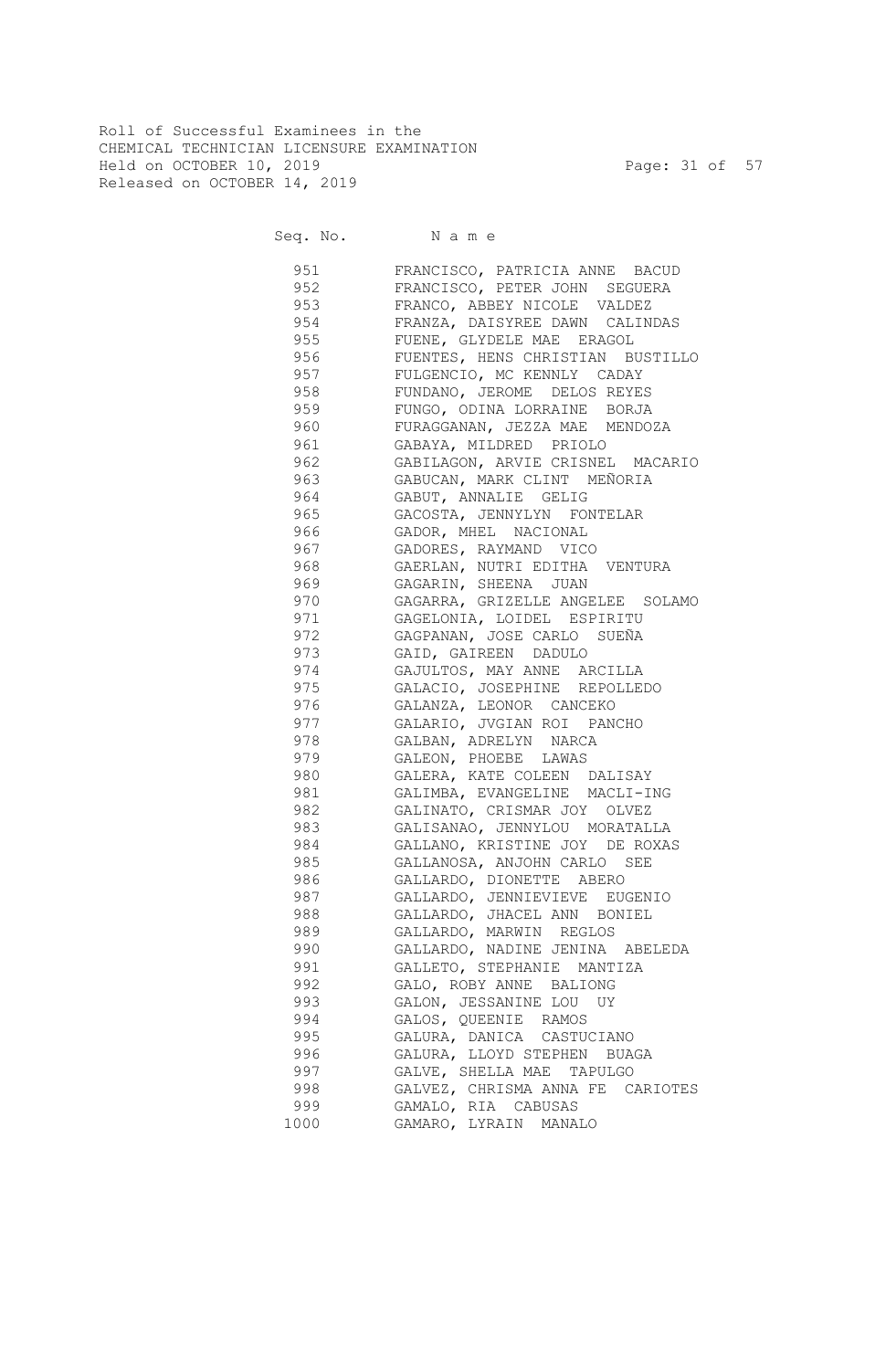Roll of Successful Examinees in the CHEMICAL TECHNICIAN LICENSURE EXAMINATION Held on OCTOBER 10, 2019 Page: 32 of 57 Released on OCTOBER 14, 2019

Seq. No. Name

| 1001 | GAMBALA, KEANE STEPHANIE PERILLO |
|------|----------------------------------|
| 1002 | GAMBOA, KATHERINE MAE PETRASANTA |
| 1003 | GAMET, MEGAN PADILLA             |
| 1004 | GAMUS, DYNA BARTULABA            |
| 1005 | GANAR, JULIET GILLESANIA         |
| 1006 | GANIGAN, PAOLO RYAN TENEZA       |
| 1007 | GANZON, DIANNE MARIE CABICO      |
| 1008 | GAPAS, QUERUBIN PADURA           |
| 1009 | GAPAYAO, JEANETTE LOPEZ          |
| 1010 | GAPUIN, MARICOR MONTE            |
| 1011 | GARCERA, MIKEE LAPUEBLA          |
| 1012 | GARCIA, BEA GEDELYN DELFIN       |
| 1013 | GARCIA, EDWARD NIÑO PEÑARES      |
| 1014 | GARCIA, ERIKA SEVILLO            |
| 1015 | GARCIA, GISSANE MAE BAÑEZ        |
| 1016 | GARCIA, GLORIA MAGLUYAN          |
| 1017 | GARCIA, JEANY PEARL DAWN NORCA   |
| 1018 | GARCIA, KATHLINE JOY PANCUBIT    |
| 1019 | GARCIA, NIXON AYOS               |
| 1020 | GARCIA, RIVA MARGARETH UDDIN     |
| 1021 | GARCIA, TISHA SHAE GOMEZ         |
| 1022 | GASCON, LUIGIE ZAPATA            |
| 1023 | GASGA, KIER PERDON               |
| 1024 | GASPAR, RICKIE MAE SUBIA         |
| 1025 | GASTON, GILLIAN LOI BALTAZAR     |
| 1026 | GATBONTON, JOYCE LYN CARAMAT     |
| 1027 | GATBONTON, NATHANIEL MUNAR       |
| 1028 | GAVIOLA, SHIELA MARIE GEMAO      |
| 1029 | GAYADOS, ALVIN NOEL DEL-O        |
| 1030 | GELIDO, MARISTEL DIOQUINO        |
| 1031 | GEOLAGON, SHERRYL MANALO         |
| 1032 | GEOLIN, KRISTYNE ROSE CARZANO    |
| 1033 | GEROLAGA, WINSTON JAKE CABANA    |
| 1034 | GERSAVA, DONNA TUMAMBO           |
|      | GESTIADA, EDYZZA FAITH BELO      |
|      | 1036 GEVER, CRISLENE MAE LIBRE   |
| 1037 | GILBERT, PRINCESS GELICA SILVA   |
|      |                                  |
| 1038 | GILBOLINGO, JAYSON REY ABUCAY    |
| 1039 | GIMENA, JAMIE LORRAINE FRONDOZA  |
| 1040 | GIMENEZ, JOSEPHUS ALPAJARO       |
| 1041 | GIMENEZ, JULIA ADELINE ALBA      |
| 1042 | GINGOYON, EMMANUEL ALFORQUE      |
| 1043 | GINOLOS, NIÑO                    |
| 1044 | GLORIOSO, CLODY III LORENZO      |
| 1045 | GO, MAC BRIAN PANULAYA           |
| 1046 | GO, VICTORIA LIZARDO             |
| 1047 | GOCALIN, JOHNDEL GUARDA          |
| 1048 | GOMEZ, ALVYN CLAY HANGINON       |
| 1049 | GOMEZ, CHRISTINE JOY PERALTA     |
| 1050 | GOMEZ, CZANEIL CARILLO           |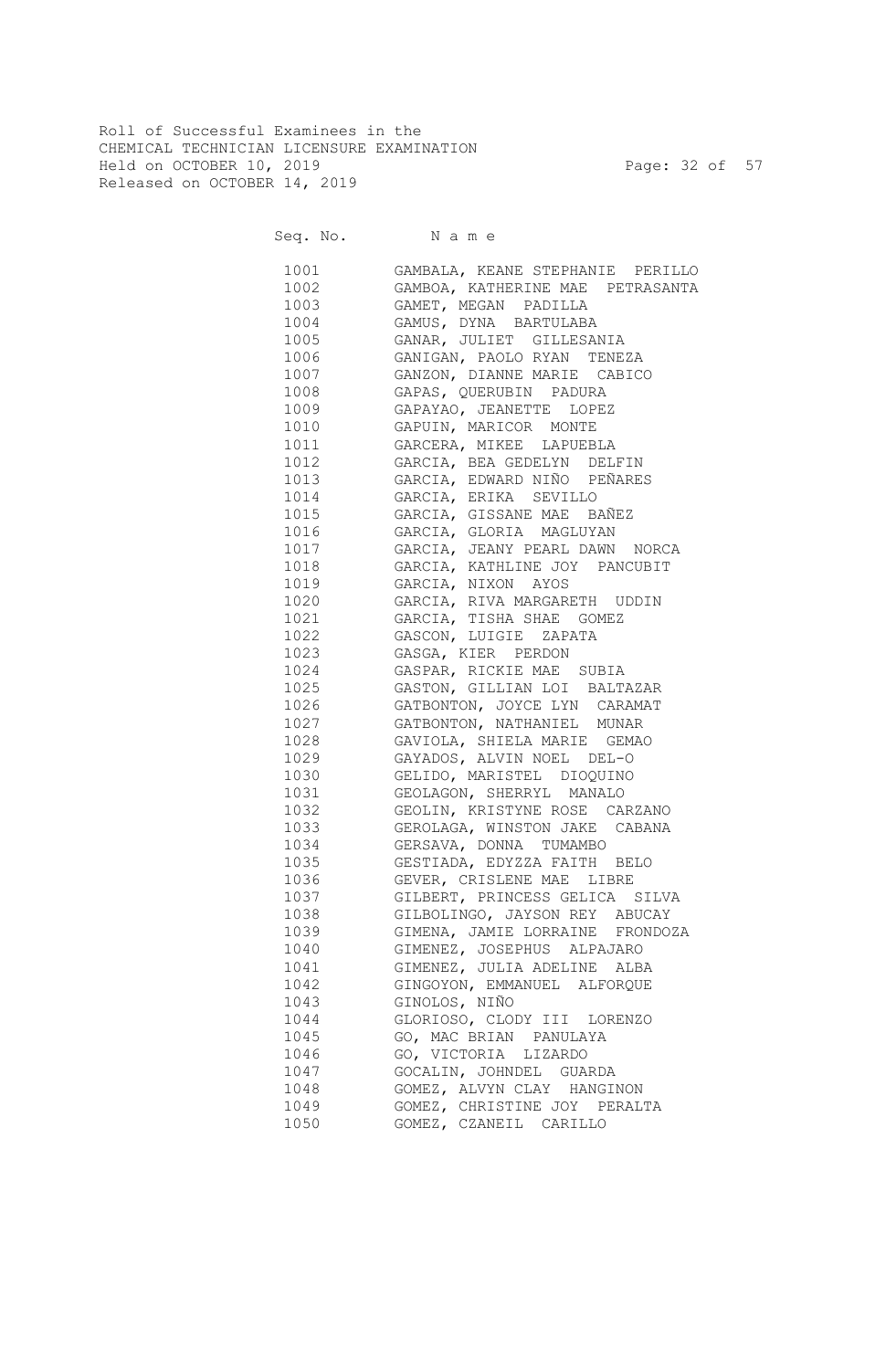Roll of Successful Examinees in the CHEMICAL TECHNICIAN LICENSURE EXAMINATION Held on OCTOBER 10, 2019 Page: 33 of 57 Released on OCTOBER 14, 2019

Seq. No. Name

 1051 GOMEZ, JUSTIN LOWELL CALLENO 1052 GOMEZ, RICKY JAY COLETA 1053 GONATO, MARY JANE MANINGO 1054 GONGORA, JERVIE UNTALAN 1055 GONZAGA, LEERA CHAVEZ 1056 GONZALES, JULIENE BARIZO 1057 GONZALES, KATHLEEN JOY 1058 GONZALES, MARIE JOANNA BAUTISTA 1059 GONZALES, SHANNE MORALLA 1060 GOPO, JONARD BISLUMBRE 1061 GRABATO, JEB REECE HABULAN 1062 GRACE, CHERRY MAE ABAYA 1063 GRAGASIN, GRETCHEN ORDONIO 1064 GRANETA, BEVERLY CHIONG 1065 GRATIL, MA KATE LABRADOR 1066 GRAVADOR, JOY MARIE ESPINOSA 1067 GREGORIO, LALAINE ARCILLAS 1068 GRUPE, GENE TIMOTHY LUCIANO 1069 GUADILLA, BRENT KIRK NACOG-ANG 1070 GUANIZO, TONI MAI DE LIM 1071 GUDOY, LOI-KATE NOARELLY DELA CRUZ 1072 GUEVARRA, MARVIE ABERION 1073 GUEVARRA, ROLAND SAPINOSO 1074 GUIAM, ANICA EUNICE 1075 GUINTO, DREX RUCERO 1076 GULTIANO, PRECIOUS MAE DIPAY 1077 GUMABAT, TEODY LAGNASON 1078 GUMAFELIX, IRA CANDICE CASTRO 1079 GUNHURAN, ABDULLAH KUNTING 1080 GUTIERREZ, MARY GRACE FARAON 1081 GUTIERREZ, RICA ANN CACHO 1082 GUTIERREZ, VENUS ABIGAIL DIMAANO 1083 GUYA, LORENZ ANGELO LUCAS 1084 GUZMAN, KRIZZEL ASHLEIGH OBIEN 1085 GUZON, YASMIN PESTAÑO 1086 HAJAN, ROSE JANE EGPAS 1087 HALLAZGO, ANN COLEEN SABALDANA 1088 HASSAN, MUHMIN ATANG 1089 HERMOGENO, STEPHANIE JANE MESA 1090 HERNAEZ, ZENITH LARRAGA 1091 HERNANDEZ, JAN MARLOWE SAGALA 1092 HERNANDEZ, JUVIE YERRO 1093 HERNANDEZ, MA EUFRACIA ILAGAN 1094 HERNANDO, IZEL MARION NICOLE CABILAO 1095 HILARIO, ALRICH JADE RAMOS 1096 HINA, DONABEL JESALVA 1097 HINACAY, PRINCESS JANINE ARCE 1098 HIPOLITO, HARVEY GALLON 1099 HIZON, NOEL DELA CRUZ 1100 HJ IBRAHIM, SHAIRAH TIPLI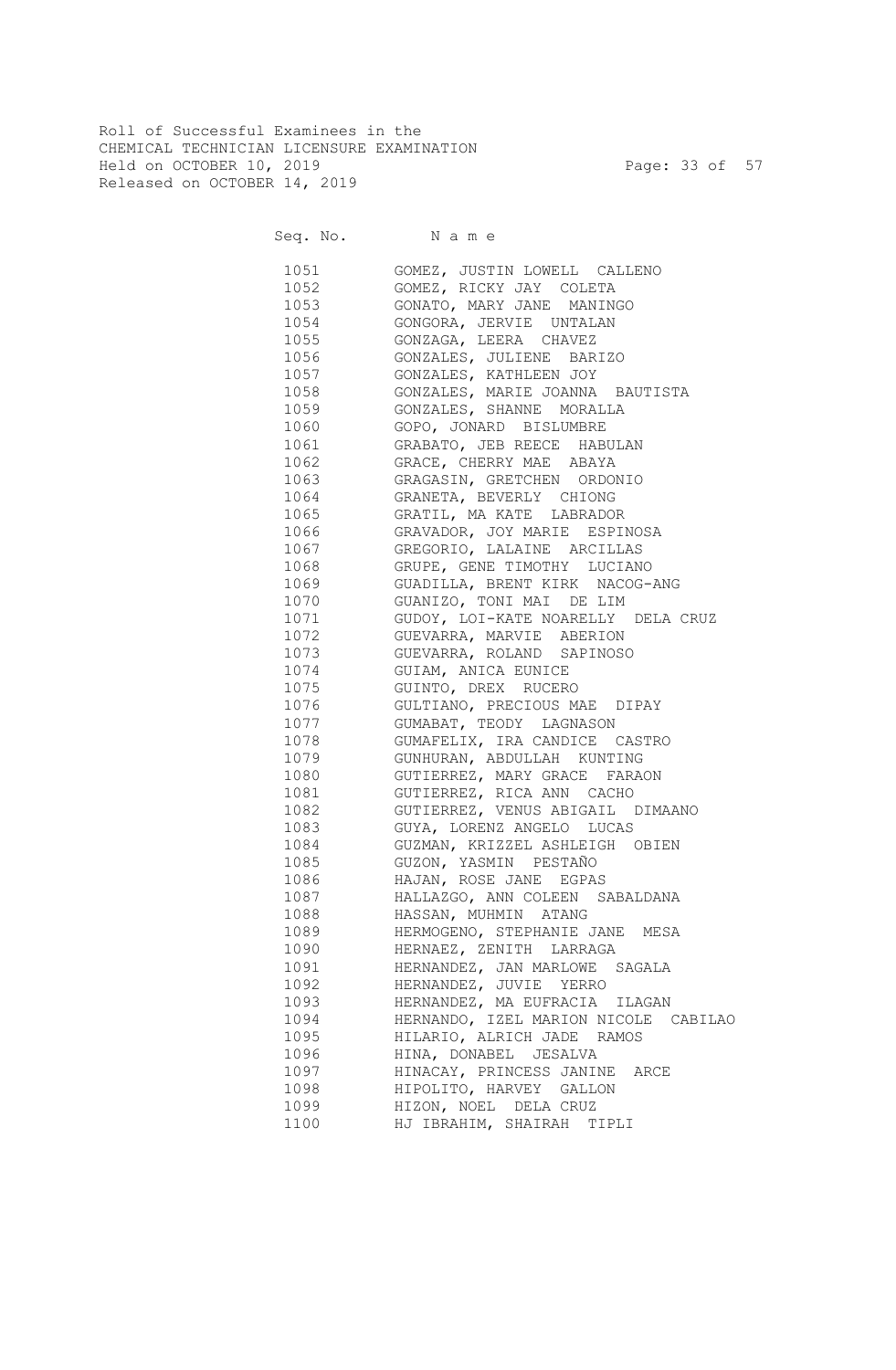Roll of Successful Examinees in the CHEMICAL TECHNICIAN LICENSURE EXAMINATION Held on OCTOBER 10, 2019 Page: 34 of 57 Released on OCTOBER 14, 2019

Seq. No. Name 1101 IBABAO, MEL ROXAINE ACOSTA 1102 IBRAHIM, ALEXANDER JR SALADO 1103 IDULSA, REGIEZ NOVEM PIQUERO 1104 IGNACIO, HERREN MAE MALIG 1105 IGNAO, FRANCIS LAYOSA 1106 IGOT, ALTHEA MAY AGUELO 1107 ILAGAN, CATHERINE DUMAS 1108 ILANO, CHELSEA JELLENE BERGONIA 1109 ILANO, MARIA PATRICIA HEMBRADOR 1110 ILAO, ANA MARIE 1111 ILAW, ALADDIN DE VILLA 1112 ILLANA, ROSLY MAE MAAGAD 1113 IMMAK, A-ESHA ABDULLA 1114 INCO, JOSIAH MIGUEL MARIANO 1115 INOCENTE, IVY BERJUEGA 1116 INOJALES, TRISTAN MENDOZA 1117 INOVAL, CAROLOUS ARGENTE 1118 INTAC, ALONA BALMES 1119 ISNANI, MOHAMMADEEM LOTO 1120 ISRAEL, MARY KARLA ALEXANDRIA CANTALICIO 1121 IÑOLA, WEALTHY DEL ROSARIO 1122 JABONILLO, AL DEXTHER VILLAMOR 1123 JACINTO, BERNADETTE VILLA 1124 JACINTO, MARC ADRIANNE CRUZ 1125 JACINTO, RYAN CHRISTIAN HERRERA 1126 JACOB, MELODY NASAYAO 1127 JACOBE, SWEETY ARGUILLON 1128 JADRAQUE, KAREN ECO 1129 JADULCO, LESLEY ANNE MAGLASANG 1130 JAGONAL, SHALDHAN PUJAS 1131 JAGONIA, ROFEL VINCENT SABROSO 1132 JAJALLA, KYEN JAY ACOGIDO 1133 JAKOSALEM, BETH MARIONNE ELNAR 1134 JALA, ANDRAE GAAS 1135 JALOS, JESSICA ANTOLIN 1136 JAMIN, CHESKA JOICE APILAR 1137 JAMIN, IRAH MAY EBINA 1138 JAMINAL, RHINEZA LAGANAO 1139 JANDA, MARY GRACE ROBLES 1140 JANDI, JOVALYN BUSTAMANTE 1141 JANDIC, CHERRY ANN BAUTISTA 1142 JANDOC, KIER ERBERT GABUAT 1143 JANGALAY, JOE-MARIE MADRAZO 1144 JANOLINO, IAN HARVEY SADSAD 1145 JAO, LEONARD KING 1146 JAPITAN, DANN DALE AGBAY 1147 JARAULA, KENNETH MAAPE 1148 JARDER, JEAN LOUISE SAN JUAN 1149 JARDIN, SWEEZEN JEAN MANAJERO

1150 JARENCIO, EDSYL JANNINE RESOL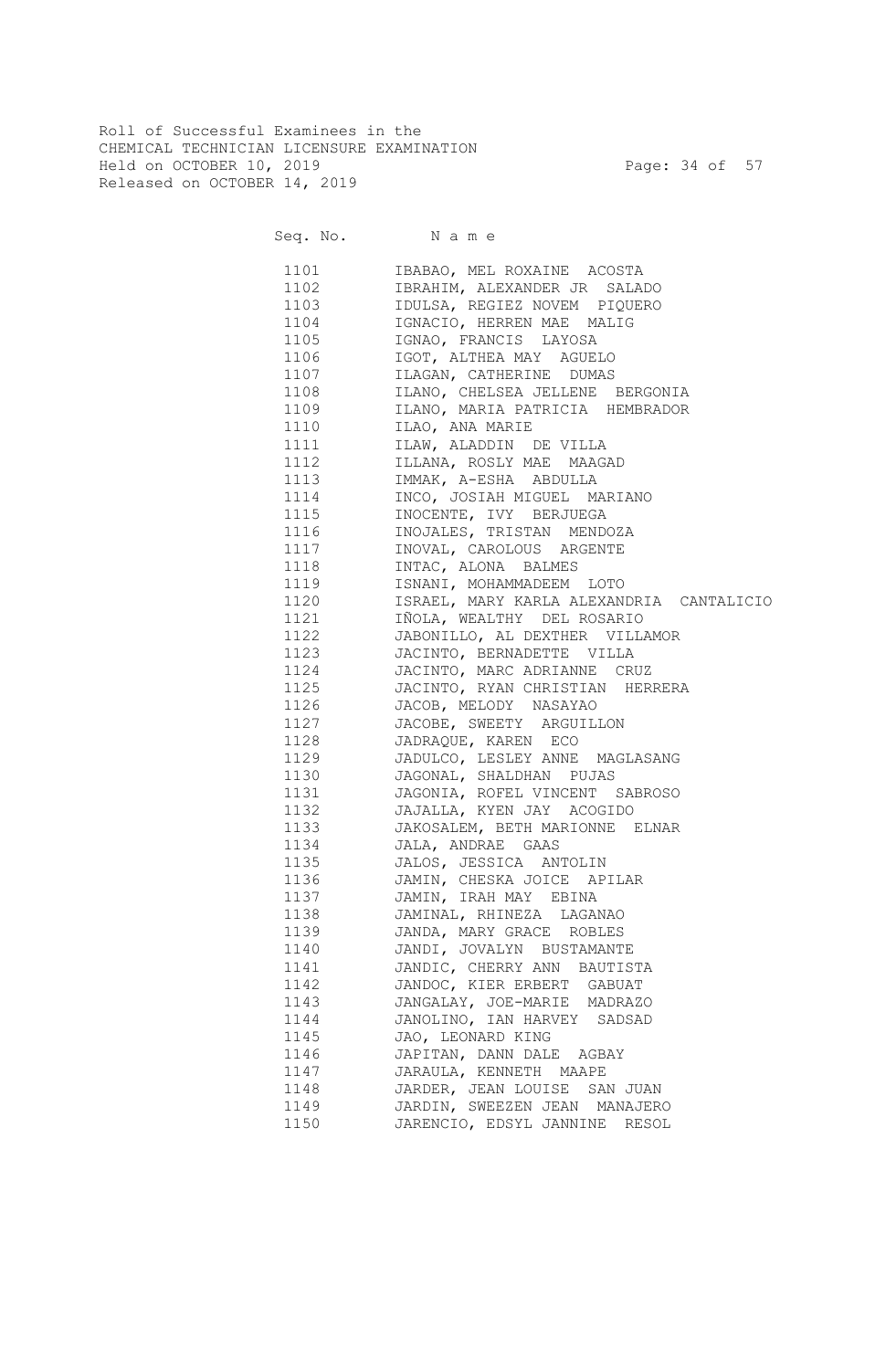Roll of Successful Examinees in the CHEMICAL TECHNICIAN LICENSURE EXAMINATION Held on OCTOBER 10, 2019 Page: 35 of 57 Released on OCTOBER 14, 2019

Seq. No. Name

 1151 JAVELONA, JOACHIM ANTONIO CUSI 1152 JAVIER, ARRIANA JOY BADONG 1153 JAVIER, MARJORIE ADSUARA 1154 JAVIER, RICHELLE NICOLAS 1155 JAYSON, GELBIA ANNA JUAREZ 1156 JIMENEZ, CRISTINE MAE RAFALLO 1157 JIMENEZ, JHON PAUL BUENO 1158 JIMENEZ, MA JOERDETTE NOVIO 1159 JOAQUIN, JENETTE CABIGAS 1160 JOAQUIN, MONSOUR TABLAC 1161 JONTILANO, DEANNA JEZRAH HATULAN 1162 JORE, RHONIA SALAFRANIA 1163 JOTOJOT, CHRISTINE JEMARIE BICAR 1164 JOVES, JOSE III MARTINEZ 1165 JUMAWAN, KHARL VINCENT OZARAGA 1166 JUMAWAN, MARY GRACE LAROGA 1167 KABIGTING, PHIL JOVEN VELASQUEZ 1168 KADJIM, FATIMA ABE-KAYE HARUN 1169 KADLOSAN, ROBYNSON MAMILIG 1170 KAKILALA, IVAN LENARD DELOS REYES 1171 KALAIN, YUSRAN JAYARI 1172 KIBRA, MC HIROCHI LAGBAS 1173 KIMMAYONG, NICOLE ANN 1174 KOLLIN, ISABELLA MARIE HOLGADO 1175 KROON, JAN ANDREW FLORESCA 1176 KUSIN, RUFAIDAH MAGUID 1177 KWE, ANN PAULINE VILLAFLOR 1178 LABAJO, GELLE AN CLAVE 1179 LABAY, JHEYA VICTORIA 1180 LABIAL, JULIANITA CATUBIG 1181 LACANARIA, MARENIL TOMANDAO 1182 LACASTESANTOS, RONEL POTENCIANO 1183 LACSON, DINA LIBUNA 1184 LACUESTA, MARIA ESTRELLA GAMPONG 1185 LAENO, CLEO ANN BADIANG 1186 LAGAMON, CATHERINE YANOYAN 1187 LAGAR, ANDREA PLACINO 1188 LAGBAS, BILLBRYAN NACIONAL 1189 LAGBUNAN, RUFE MAY FUENTES 1190 LAGGUI, LARRY GARCIA 1191 LAGO, JEANNIFER ROZANO 1192 LAGRAZON, NADIA ZUSETTE OGNILLA 1193 LAGRIO, JONATHAN ALQUIZA 1194 LAGUDA, PAULYN BORAC 1195 LALOG, ADRIAN DIMAANO 1196 LALOG, MARJORIE LIWANAGAN 1197 LAM-AN, GELLIE BORJA 1198 LAMBOJON, CYRIL MARIE JABINEZ 1199 LAMPARERO, BON LESTER LA-AB 1200 LANGAMAN, JERIELYN TEODONES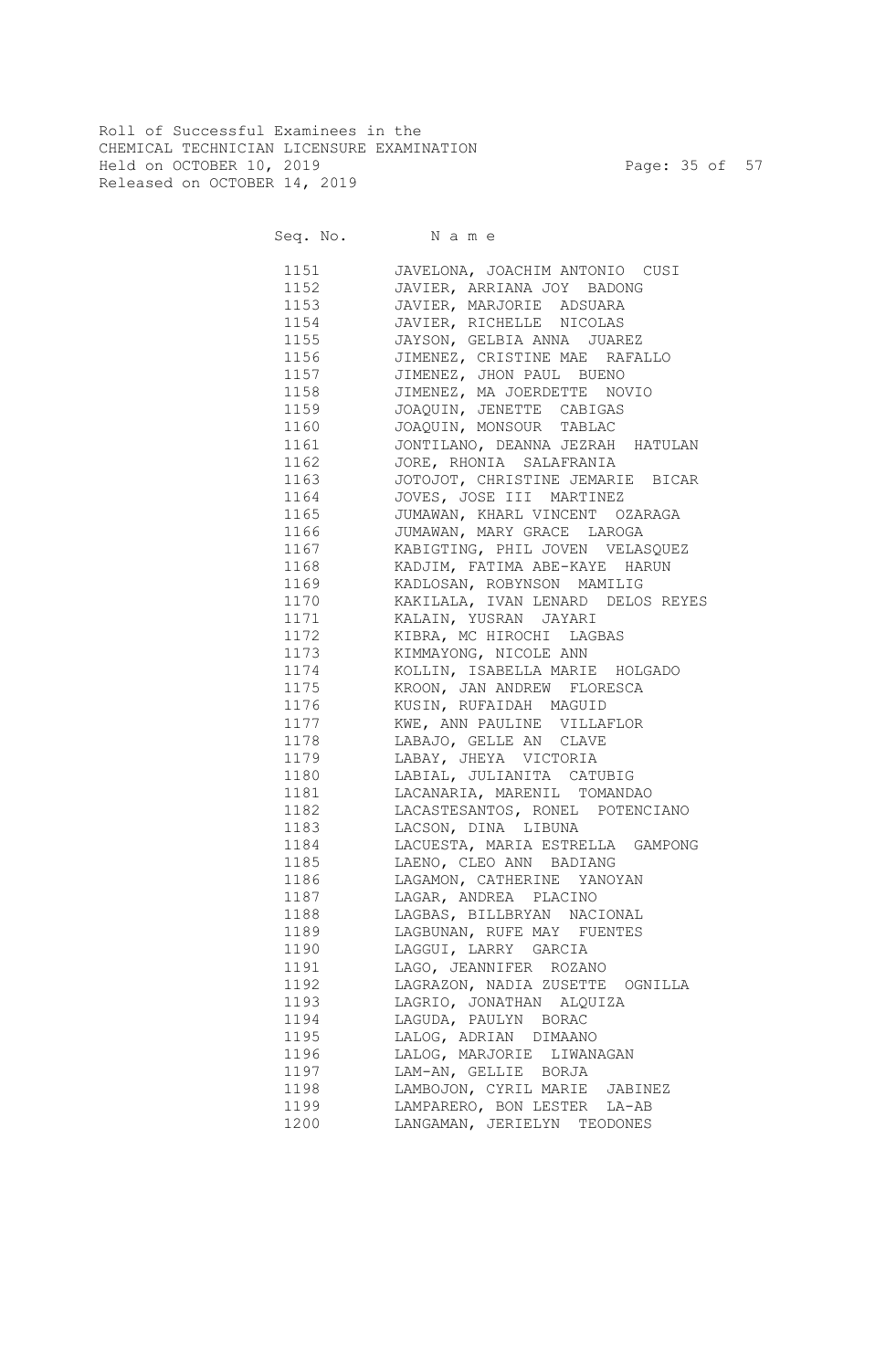Roll of Successful Examinees in the CHEMICAL TECHNICIAN LICENSURE EXAMINATION Held on OCTOBER 10, 2019 Page: 36 of 57 Released on OCTOBER 14, 2019

Seq. No. Name 1201 LANGHA, RHOMARY LONGAKIT 1202 LAO, CHRISTINE DIANNE AGBAYANI 1203 LAO, JOHN ANDRE BACTOL<br>1204 LAPE, LOREMER LAQUIO 1204 LAPE, LOREMER LAQUIO 1205 LAPUT, THALIA ERIKA LAURENA 1207 LARA, JOEY VILLA

|      | 1206 LAQUIHON, MITZI SADULANG          |
|------|----------------------------------------|
|      | 1207 LARA, JOEY VILLA                  |
|      | 1208 LARAYOS, MARY JOY SALAZAR         |
|      | 1209 LARIDO, CREZELA ANN MARIE SERENIO |
|      | 1210 LARINO, KRISTY MARIE PASOC        |
| 1211 | LARIOSA, TIFFANY GENERALAO             |
| 1212 | LARIÑO, CRISTY PERMANES                |
| 1213 | LASOLA, CHRISTINE JOY GRAZA            |
|      | 1214 LASOLA, RICAMAY BLANCA            |
| 1215 | LASPIÑAS, KENT JOHN MIRAS              |
| 1216 | LASQUITE, MICHAEL LANSILAY             |
| 1217 | LATAG, CHRISTINE JOY MANGUBAT          |
| 1218 | LAUIGAN, SANDRA JOYCE FERRERIA         |
| 1219 | LAURENCIO, JANE MARY LOU ANDANTE       |
| 1220 | LAURENTE, JANINE IMEE GANEB            |
| 1221 | LAVILLA, JAMES JR VIRTUOSO             |
| 1222 | LAYESA, JOHN MARK MALABANAN            |
| 1223 | LEAÑO, EXELSIS EVARISTO                |
| 1224 | LEDESMA, MARVIN CHESTER YTING          |
| 1225 | LEE, CZARINA MAE ARELLANO              |
| 1226 | LEE, MARK ANTHONY PEÑAFLOR             |
| 1227 | LEGASPI, ARLENE ALVAREZ                |
| 1228 | LEGASPI, DANILYN AMOYO                 |
| 1229 | LEGASPI, HAROLD LORENZO                |
| 1230 | LEGASPI, NOLIE CRIS OCO                |
| 1231 | LEGASPI, RALPH GLEMOND DURANA          |
| 1232 | LEGASPI, RON ERIC BILON                |
| 1233 | LELAY, BENJAMIN ALFONSO                |
| 1234 | LEMSIC, MARK LLOYD BAUTISTA            |
| 1235 | LENESES, CATHERINE BUENAVENTURA        |
| 1236 | LEONARDO, MARAN JOY JAIME              |
| 1237 | LEONCIO, JENNELYN YADAO                |
| 1238 | LEONEN, DIANNA LYN TRINOS              |
| 1239 | LESCANO, TRICIA MAE RUMAL              |
| 1240 | LIABAN, SARAH MARIE SABOLO             |
| 1241 | LIANGCO, CHRISTEE ANNE MALIWAT         |
| 1242 | LIAO, RONEL USTARES                    |
| 1243 | LIAO, SOHEYLA MAE DEUS                 |
| 1244 | LIBAO, JERIC BAMBILLA                  |
| 1245 | LIBUNA, KRYSTEL ANN LANUZO             |
| 1246 | LICLICAN, MARIA NADYN ESTRELLADO       |
| 1247 | LICMUAN, BONA VERA GUY-AB              |
| 1248 | LIDOT, JELLY MACAPAZ                   |
| 1249 | LILANG, CLEO DINAH DORIO               |
| 1250 | LIM, FAYE DOMINIQUE ALVAREZ            |
|      |                                        |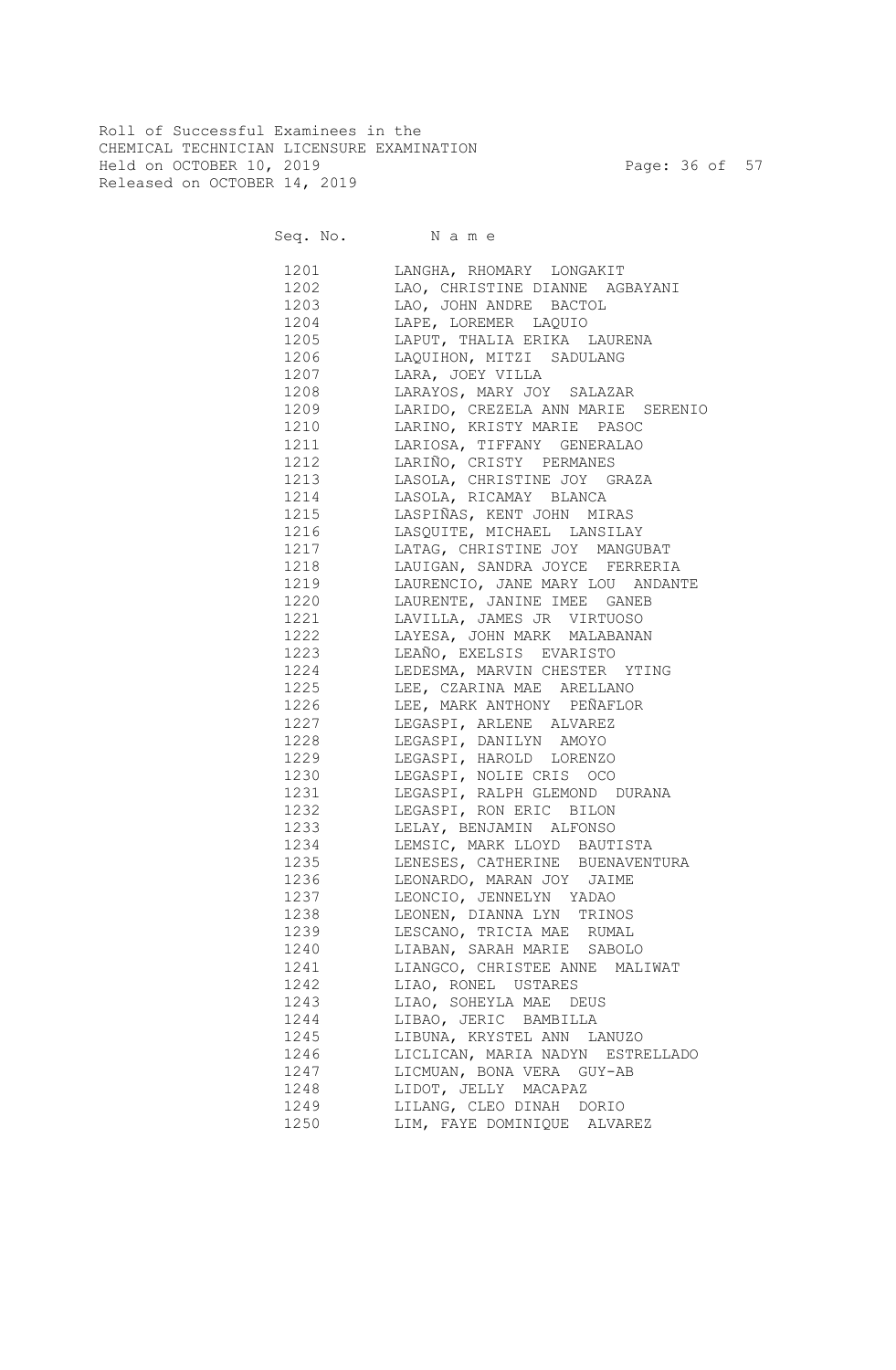Roll of Successful Examinees in the CHEMICAL TECHNICIAN LICENSURE EXAMINATION Held on OCTOBER 10, 2019 Page: 37 of 57 Released on OCTOBER 14, 2019

Seq. No. Name

 1251 LIMACO, SHELLANE SEMINIO 1252 LIMBAGA, PRINCESS ILYN VILLANUEVA 1253 LIMBO, ENGELBERT MERCADO 1254 LIMBONA, JALILAH DORONILA 1255 LIMO, MARIETTA CABRERA 1256 LIPARDO, ROSIEL GONZALES 1257 LIRAZAN, JAZER JOHN TACDA 1258 LISBOA, KENNETH GLEN PANELO 1259 LITA, JEANETTE MALLORCA 1260 LIU, KRISTINE ANGELIKA TACLINDO 1261 LIWANAG, LUIZ CAPATI 1262 LLAMAS, LYNN GLOUDINE DISPO 1263 LLAMAS, MARK ADRIAN LISING 1264 LLAMOSO, MARK LEMUEL UNAY 1265 LLANES, CATHERINE KRIS ROLLORAZO 1266 LLANES, KEE SALOMSON 1267 LLOSA, ANNE JLAINE ASUNTO 1268 LOBATON, JEAN CATHERINE BUHION 1269 LOCSIN, REXEL AMORO 1270 LOCSIN, SUZANNE ELIZABETH CASILAC 1271 LOH, KATHERINE PADILLON 1272 LOMIBAO, MARILOU ROSARIO 1273 LONGAKIT, ANN RHEA JARALES 1274 LONGATAN, WINONA KINFAWAN 1275 LONGCOP, EDU PARAGELE 1276 LOPEZ, AALIYAH XYZL CLYDNN 1277 LOPEZ, DARLENE JANSON 1278 LOPEZ, RICHARD POLICARPIO 1279 LOPEZ, ZYRENE VILLANUEVA 1280 LORENZO, MA ISABEL MANUCDUC 1281 LORIA, JHONA MALLAVO 1282 LOSAÑEZ, GRACE MARRY DAYADAY 1283 LOTINO, JUDITH LLONA 1284 LOZANO, JOHN HARVEY SIRIBAN 1285 LOZANO, SHELLA GUDDARAN 1286 LOZAÑES, RUTHER MAE BATILLER 1287 LUBRIN, WILBUR EVAN RAMOS 1288 LUCES, EDJELL NACIDO 1289 LUDOVICE, JENNIFER MEDIAVILLO 1290 LUGARTOS, MONIQUE RAE GELACIO 1291 LUGAY, KHRISTINE JOY MARCELINO 1292 LUGENA, SYNDEL OPENA 1293 LUMAINO, JADE ANN JUMAO-AS 1294 LUMAMBA, PHILIP DOCTOR 1295 LUMAME, MICHELLE ABUEME 1296 LUMANAS, EUGEVIL APAS 1297 LUMAPAC, MICHAEL ANGELO FILIPINAS 1298 LUMAWIG, MELISSA FRITZ SAHOY 1299 LUMBATAN, CYRILL MAE MOLDE 1300 LUMBRES, LARA MAE REGENTE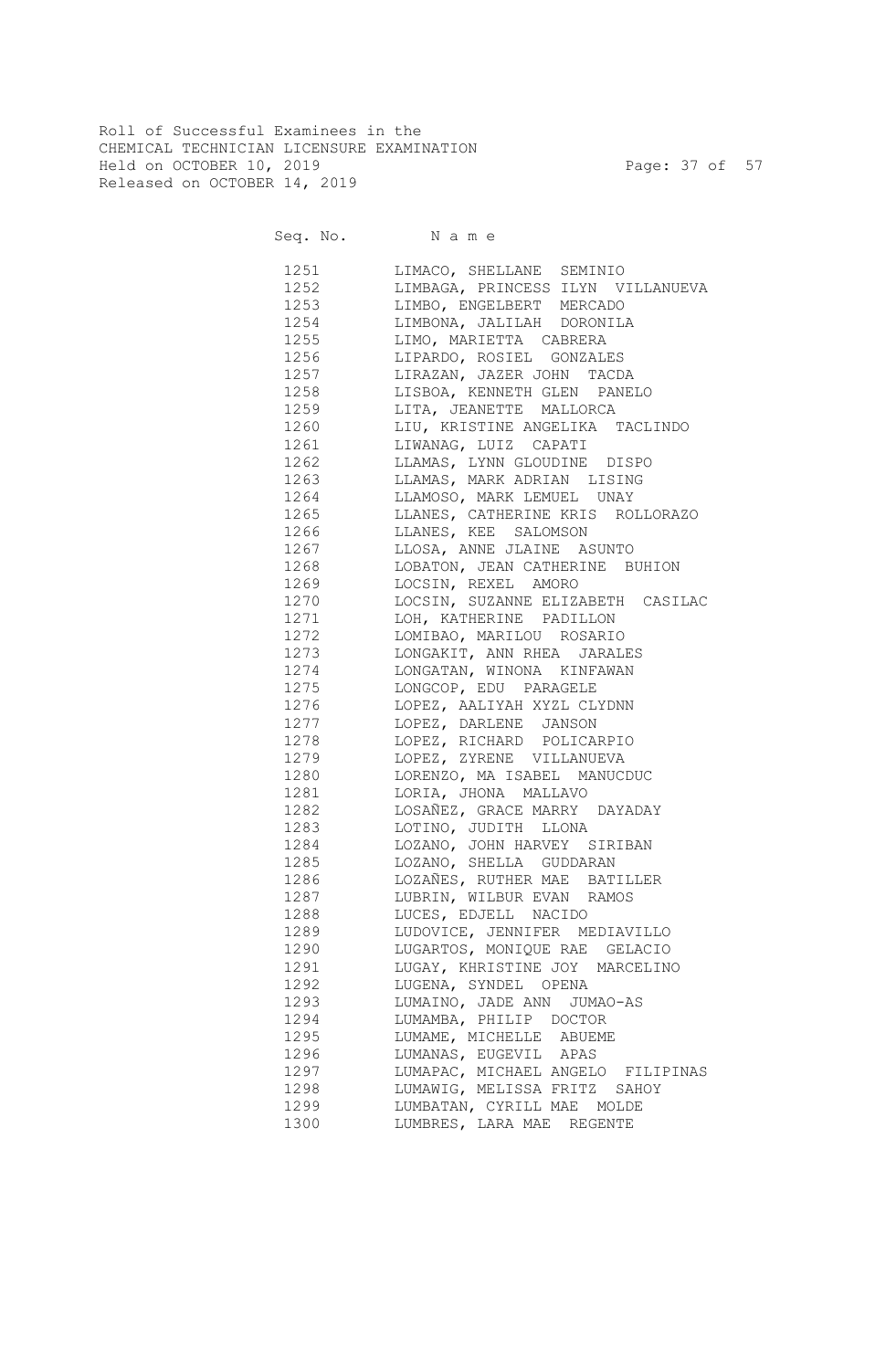Roll of Successful Examinees in the CHEMICAL TECHNICIAN LICENSURE EXAMINATION Held on OCTOBER 10, 2019 Page: 38 of 57 Released on OCTOBER 14, 2019

Seq. No. Name 1301 LUMINGKIT, FRANCIS JUDE BANTILAN 1302 LUMOGDANG, KRISTEL JADE TANQUE 1303 LUNA, MAE JOY BATE 1304 LUNA, SHEILA MARIE ALEJO 1305 LUNAS, LOUISE DIANNE NATE 1306 LUSTERIO, EMMANUEL LUNDAG 1307 LUZA, ABEL BRIAN MENDOZA 1308 LUZON, DONNA SANTORCA 1309 LUZON, GELLEI SANCHEZ 1310 MABANA, ELIZABETH GALIMBA 1311 MABASA, MARIA CONCEPCION ROTONI 1312 MABOLIS, ALNABELLE MAE FERMANO 1313 MABUNGA, RONNIEL GERNALE 1314 MACABALE, DONNABELLE CEBALLOS 1315 MACABAYA, HAZEL ORQUIOLA 1316 MACABUHAY, KIEFER KYP LAGAN 1317 MACAFE, NOEMI LACSAO 1318 MACALLA, JUVELYN OPINA 1319 MACALLING, CHARLES DOMINICK ANDRES 1320 MACALOS, MARY GRACE GOLORAN 1321 MACANIP, KIM LORIA 1322 MACAPAGAL, RAIZA BERBAL 1323 MACARAIG, PORTIA BLANCH AVILA 1324 MACARUBBO, STELLA MARIE BACCAY 1325 MACASA, DOROTHY DAGOC 1326 MADAMBA, MARIZ VERGARA 1327 MADDELA, ELMA ALOJEPAN 1328 MADERAZO, ALJON JOSEPH GONZALES 1329 MADRIDANO, KENN OGA 1330 MADRIGALEJOS, REALYN SEMIRA 1331 MAGA, CRISHA ANNE GARLEJO 1332 MAGANNON, JUDY ANN PILLIG 1333 MAGBAG, MICHELLE BENAVIDEZ 1334 MAGBAGAY, JEMARC YANSON 1335 MAGBANUA, JOHN RAY SARCO 1336 MAGDAMIT, ZAMIL DUGAN 1337 MAGHINAY, SANDRA KATREENA BAYARONG 1338 MAGLAQUI, JANICA ANDREA JUNASA 1339 MAGLASANG, DALE JESTHER BERSABAL 1340 MAGNAYE, TRIXIE MHAY CUSI 1341 MAGNO, JOHN REY JAUOD 1342 MAGNO, JOVIE ANN REYES 1343 MAGPANTAY, MA DANICA ATASAN 1344 MAGPAYO, BERNARD LEONARDO 1345 MAGSINO, JHAMELLA ABARCA 1346 MAGTOTO, ERALYN TEJERO 1347 MAGUAD, GERALD VILLARUEL 1348 MALACAS, MANASES GARCIA 1349 MALATE, ROCHEL BERBASA 1350 MALICAY, ELPEDIO JR OSTRIA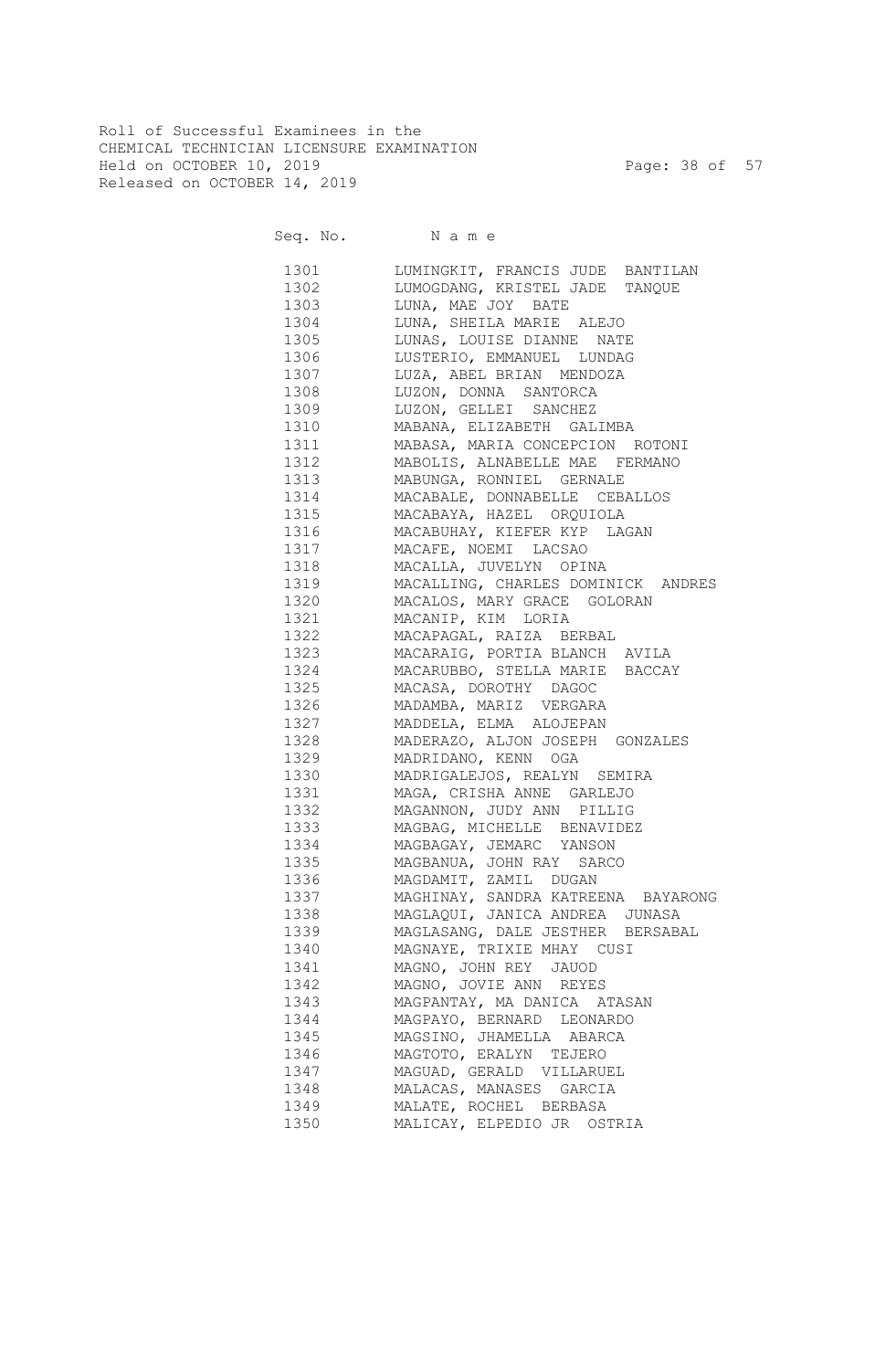Roll of Successful Examinees in the CHEMICAL TECHNICIAN LICENSURE EXAMINATION Held on OCTOBER 10, 2019 Page: 39 of 57 Released on OCTOBER 14, 2019

Seq. No. Name

 1351 MALIDA, PRETTY LOU SALAYSAY 1352 MALIFICIADO, RHIEZEL RONCAL 1353 MALIMBAN, SHARINA TORNO 1354 MALLARI, JEAN CLAUDE SANTIAGO 1355 MALLARI, RANIELLE DE JESUS 1356 MALUNAO, JENNIFER BALISACAN 1357 MAMALIAS, MARY JANE LUMACTOD 1358 MAMANGON, MIKO ALYSSA PASCUAL 1359 MAMAUAG, AILEEN TURINGAN 1360 MAMOTOS, VERONICA CLAIRE ROMAN 1361 MANABAT, NICOLE PEARL MATIENZO 1362 MANACIO, KRIS ANGELLIE SOTONIEL 1363 MANAHAN, MOJICA MANALO 1364 MANAIG, ROMMEL VILLALVA 1365 MANALANG, JERMAINE LINEA SAMSON 1366 MANALILI, JENALYN LALLUCES 1367 MANALILI, LOUWIE LALUSIS 1368 MANALO, CRISTOPHER HERNANDEZ 1369 MANALO, MECHELLE ESCALONA 1370 MANALO, MERLYN ANGEL MAGTIBAY 1371 MANALO, SHARON VALENCIA 1372 MANALOTO, MIA KELLY DELA CRUZ 1373 MANANSALA, RHYZELLE ANNE RUSIT 1374 MANAPUL, PATRICIA ALYSSA PEREZ 1375 MANCIA, GERALDINE BORRES 1376 MANCIA, MARCO SAMMEL SERONAY 1377 MANDANG, APRIL ROSE CRUJIDO 1378 MANDAR, SAMRODEN MOBIN 1379 MANERE, CAMILLE BALONZO 1380 MANGABAT, MARK DANIEL ALBERTO 1381 MANGACO, JERMINE SAPORNE 1382 MANGALIAG, MA ISABELLE ROTAIRO 1383 MANGANGEY, ABIGAIL ACOBA ATUBANG 1384 MANGAOANG, ERDEL BON CARIÑO 1385 MANGUBAT, MIKO PAOLO DASIG 1386 MANIBA, JOEMARIE ONGGAN 1387 MANIGBAS, EMILY MALINAO 1388 MANILLO, MARVIN BACHO 1389 MANINGO, JOEY JOICE BUNDANG 1390 MANIPES, JENNIFER JUSAY 1391 MANISAN, RAMIL JR TEMPLA 1392 MANORIÑA, JESSAMYN LABTIC 1393 MANOS, PAT ELLAINE 1394 MANSLAO, BAI PUTI OMAR 1395 MANTO, JENELYN PANUGALING 1396 MANTUA, JOHN LOURD SINGSON 1397 MANUCDUC, NEHEMIA JOY PAMINTUAN 1398 MANUEL, DESTIN KIT COBRADO 1399 MANUEL, HAZEL MEI MARQUEZ 1400 MANUEL, LENIE JOY JAMERO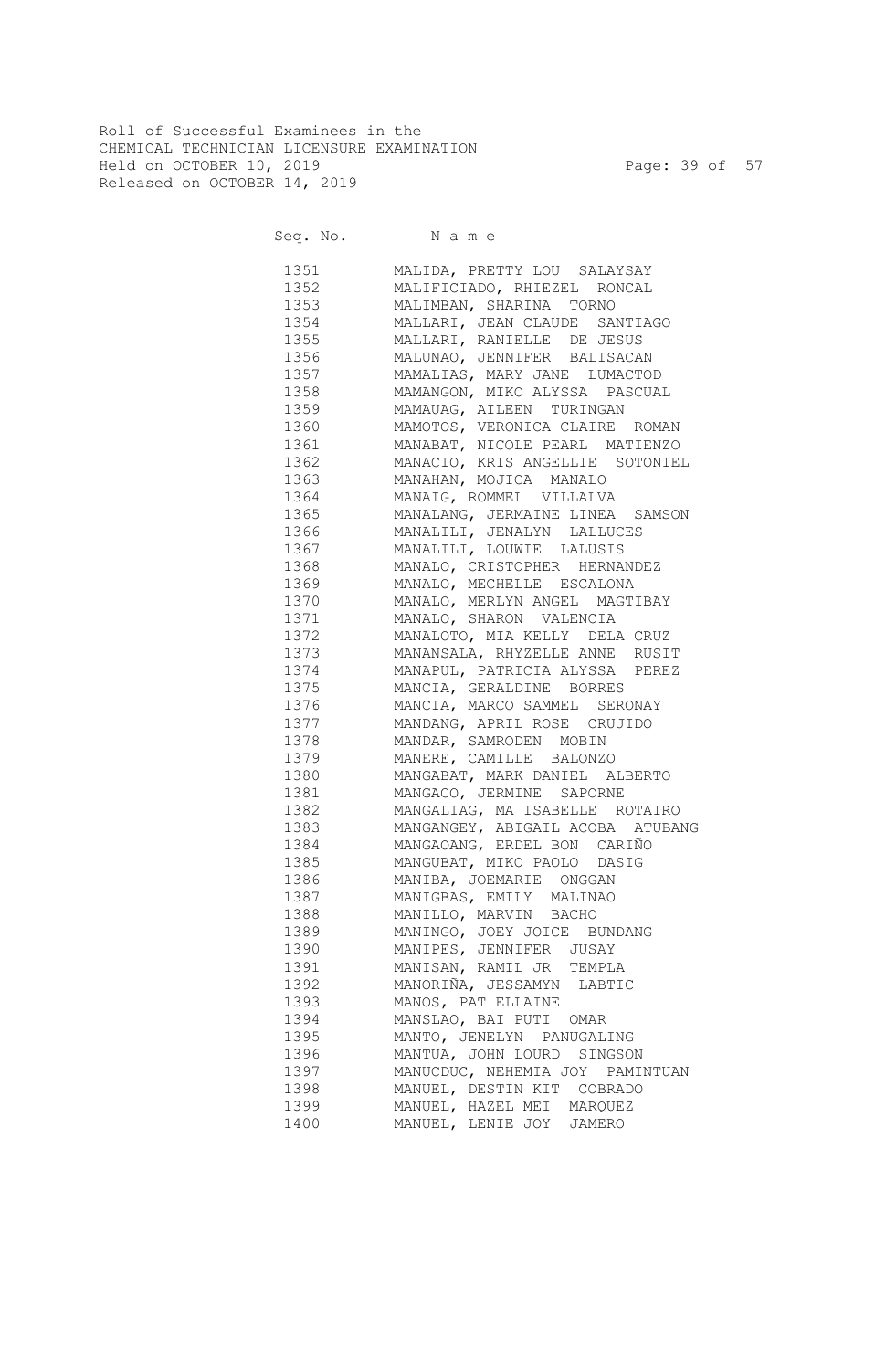Roll of Successful Examinees in the CHEMICAL TECHNICIAN LICENSURE EXAMINATION Held on OCTOBER 10, 2019 Page: 40 of 57 Released on OCTOBER 14, 2019

Seq. No. Name

 1401 MANUEL, MARI MAR PASCUAL 1402 MANUEL, MELANIE SANTOS 1403 MANZANO, GRACITA JAVIER 1404 MANZANO, LORELI FAYE TEJADA 1405 MAPALO, JENIE MONTON 1406 MAPATAC, CHRISTINE JOY DAVID 1407 MAPULA, CRISTY ARANTE 1408 MAPUTOL, MARIANNE ERIKA ANGULO 1409 MAR, CHRISTOPHER CAPONGA 1410 MARABUT, IAN KRAYBEN CAJANDAB 1411 MARANAN, ALICE ABAD 1412 MARATA, MADONNA ROSE CABATAS 1413 MARAVILLA, JOHN MOSES 1414 MARAYA, JANICE KATHRYN NABOYA 1415 MARAÑO, MARCHAN RELLORA 1416 MARAÑON, RENZEL ASIS 1417 MARBELLA, SHEIGFRID REPLAN 1418 MARCELO, NORA YALUNG 1419 MARCIAL, NEAVEN BON JOY MONTAÑO 1420 MARCO, LUISA EVASCO 1421 MAREGMEN, DEBHREY WHRIZ QUINES 1422 MARIANO, JAMAICA GURO 1423 MARIANO, KATRIN JOYCE LATOJA 1424 MARJAS, KRISTEL ANN PANIS 1425 MARQUESES, CHEYENNE RODRIGUEZ 1426 MARQUEZ, FLORENCE VALLE 1427 MARQUEZ, KRISTELLE DIANNE NICOLE ATIENZA 1428 MARQUEZ, MARIA ERICA CAPARANGA 1429 MARQUEZ, MARIANE DE LA RAGA 1430 MARQUEZ, VHAL LIEMOR LAGDA 1431 MARTIN, BRETT ANDREI DIOCADO 1432 MARTINEZ, CHIARA MAE OMBAO 1433 MARTINEZ, FLOR MARIE JOYLA ARANA 1434 MARTINEZ, MICK HARLEY CABACUNGAN 1435 MARTINEZ, RYAN CHRISTOPHER SECORATA 1436 MARTIR, LIANA CATAGUE 1437 MARUQUIN, ELHA ESPINILI 1438 MARZAN, PAULA JOY ANTONIS 1439 MASLOG, JANE ENAD 1440 MAT-AN, MARGARET PATNA-AN 1441 MATA, ARRIANNE JAYE NATIVIDAD 1442 MATA, JANNETH BUE 1443 MATANOG, AMMERRAH PANGATO 1444 MATEL, MARIA REALYN RODEO 1445 MATEO, HAZEL TAGACA 1446 MATEO, MIZZRAH MANISCAN 1447 MATIRA, JOHN MARCO ILUSTRE 1448 MATTI, SHERYL MAE TORMO 1449 MATULLANO, KATHLEEN RONCO 1450 MATUNOG, JAN ARNELLE CABELLO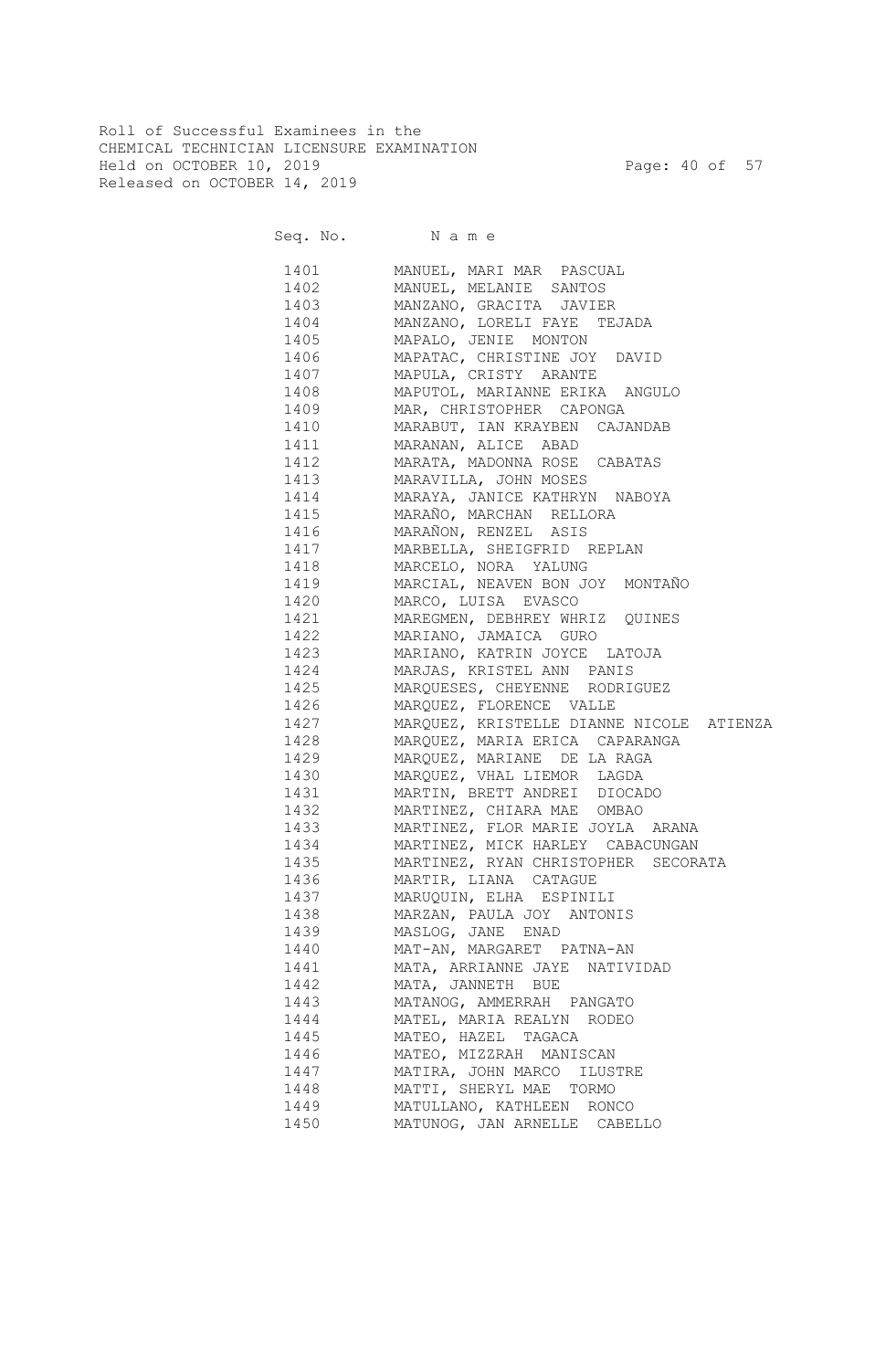Roll of Successful Examinees in the CHEMICAL TECHNICIAN LICENSURE EXAMINATION Held on OCTOBER 10, 2019 Page: 41 of 57 Released on OCTOBER 14, 2019

Seq. No. Name 1451 MATUTES, KEVIN CLIENT BAGAS 1452 MAYAMES, ANGELO VISTAL 1453 MAYLAS, GRACE MARIE MABUNGA 1454 MAYO, CHARLES BONN KIRBY FERRIOL 1455 MAYO, RONALIE NICOLE SAGUN 1456 MAÑAGO, PRINCESS SARAH SALITA 1457 MAÑARA, BEVERLY MARAVILLA 1458 MECEDILLA, PAULINE GENOBATIN 1459 MEDALLA, JAY AQUILATO 1460 MEDROCILLO, WILSON FLORES 1461 MEJIA, ARJAY ARCE 1462 MEJIA, GLADICE ANN MOSUELA 1463 MEJIA, LOURDELYN LOMIBAO 1464 MEJICA, GLENNISE FAYE CRUZ 1465 MEJILLANO, VALERIE ANN MORADA 1466 MELITANTE, MELISSA MIRABETE 1467 MEMIS, MERESHEL MACADILDIG 1468 MENDEZ, REGINE LARAZO 1469 MENDOZA, ALYSSA MAE DOMONDON 1470 MENDOZA, ARDITH CLARISSE OCTAVIANO 1471 MENDOZA, HERBERT DE LEON 1472 MENDOZA, IVY VANESSA ROLDAN 1473 MENDOZA, JENELYN TUAPIN 1474 MENDOZA, KARLA MAE ABE 1475 MENDOZA, MARIA JANELA GONZALES 1476 MENDOZA, MARK ANDREW OCAMPO 1477 MENDOZA, RONIE BUCASAS 1478 MENDOZA, ZYRAH FARRAH ANGELA MEMBROT 1479 MENESES, LIZELLE GOZUN 1480 MERCADO, DAN JOSEPH MARINAY 1481 MERCADO, SAMANTHA CLAIRE MOPERA 1482 MERCADO, SHYLA AQUINDE 1483 METIERRE, BONN ANDRE DAYAPAN 1484 MIAO, SERMEL LOUIE AREVALO 1485 MIGUE, MARTIN DEE JAYOMA 1486 MILALLOS, MICHELLE ALTAVANO 1487 MILARPES, JAYSON VALITE 1488 MILLO, JADE ALEXANDRA BEQUISO 1489 MINGUILLAN, JAYVEN MARK OMAYAO 1490 MIOLE, REY EMMANUEL JULVE 1491 MIRAFUENTES, MOIRA DENICE BRIGADO 1492 MIRALPIS, FRANK ARVEN BARCIA 1493 MIRANDO, STEPHEN MICHAEL DELA ROSA 1494 MIRASOL, LYNDZEE PAULINE VALERIA 1495 MIRO, SARAH JANE LEE 1496 MISPEÑAS, MIKKA MARIE ROSQUILLO 1497 MITANTE, ROXANE ESPERA 1498 MOCORRO, APRYLLE KHARIZMA PABUAYA 1499 MOJICA, PRECIOUS FLOR OBILLE

1500 MOLANEDA, EUNICE JOY MERCADO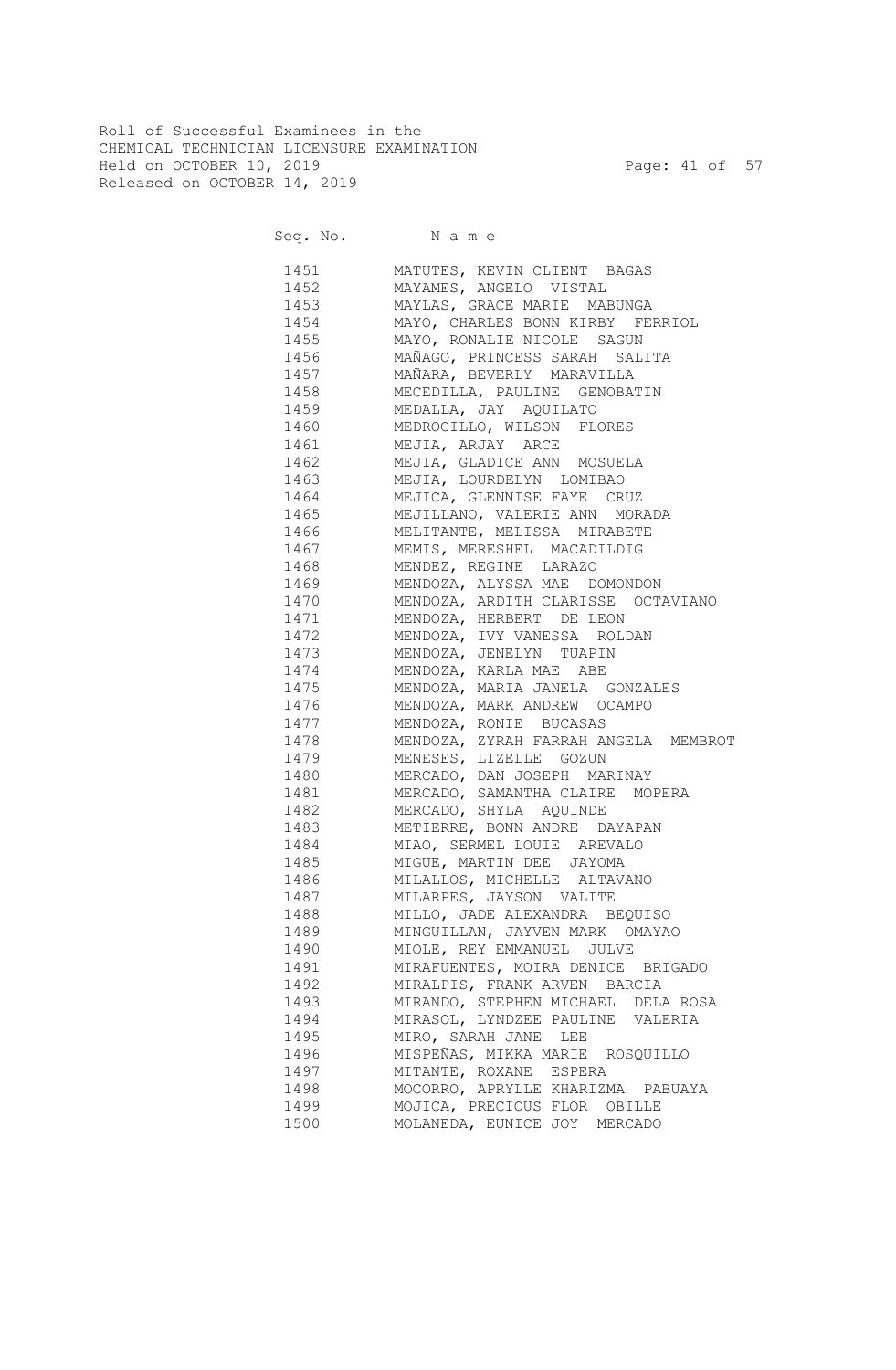Roll of Successful Examinees in the CHEMICAL TECHNICIAN LICENSURE EXAMINATION Held on OCTOBER 10, 2019 Page: 42 of 57 Released on OCTOBER 14, 2019

Seq. No. Name

 1501 MOLINA, IMIE LYN TRIGO 1502 MOLINA, NATHANIEL GANOTISI 1503 MOLO, BRIX RYAN RACINES 1504 MOLON, SHALYMAR CARCUEVA 1505 MOMAY, MEGAN CAPAPAS 1506 MONARQUIA, CATHERINE FIRMASE 1507 MONDALA, ANGELICA RAMOS 1508 MONES, CHRISTOPHER MATEO 1509 MONTALBAN, JENNY ROSE EDORIA 1510 MONTALLANA, HANNAH JOY DECLARO 1511 MONTALVO, KATRINA BINONGCAL 1512 MONTANO, CARLO BORINAGA 1513 MONTE, GERVEN IRAULA 1514 MONTERO, JERICHO MORENO 1515 MONTES, JOHN MICHAEL SANTARINA 1516 MOQUIALA, EUGENE ROSE GAPOL 1517 MORALES, CRISLYN 1518 MORALES, ELMIRA PALERMO 1519 MORALES, GINALYN ONG 1520 MORALES, RHEA JOY CORPUZ 1521 MORANTE, SHIELA MAE CARTAGENA 1522 MORBOS, MICAH MAE ECLEO 1523 MORCILLA, KYLIE FAE DOMINGO 1524 MORENO, ALZEN DAREFF MUÑOZ 1525 MORENO, CHRISTOPHER ESTEBAN 1526 MORENO, MARICAR CALISO 1527 MORGADO, CAMILLE GALAGAR 1528 MOROTA, NHIKERR MEDALLA 1529 MORTEL, MELODY MATIBAG 1530 MOSA, EMMAN LICMOAN 1531 MOSCOSO, REENETT MAE VILLAFLOR 1532 MOSING, GIZIKUH WANSI 1533 MOSTRALES, GOLDA VERGARA 1534 MOYANO, ALYANNA LOISE PANCHO 1535 MUHI, RHEA MEA ABUDA 1536 MUKSAN, ABDEL OMAR SAMBOANG 1537 MULATO, MICHELLE DELA CRUZ 1538 MULLES, TRISTAN MARK PACIENTE 1539 MULO, DAN PAUL LAGRIA 1540 MUNION, KAREN NIKKOLE PISCOS 1541 MURILLO, MA CRISTINE BERNADETTE ALONZO 1542 MUYCO, LEAH GENOGALING 1543 NACARIO, JESE JONES 1544 NACASABOG, MARIA ZAIRAH CASSANDRA DICTO 1545 NACIONAL, MA JOANA FE VICENTE 1546 NACUA, KAREN NICHOLE SAN DIEGO 1547 NADNADEN, GWENN DACAY 1548 NAGALES, RICHEL SORONIO 1549 NAIGAL, JOHN PETER BESAS 1550 NALUNDASAN, CZARINA KAREN DELOS REYES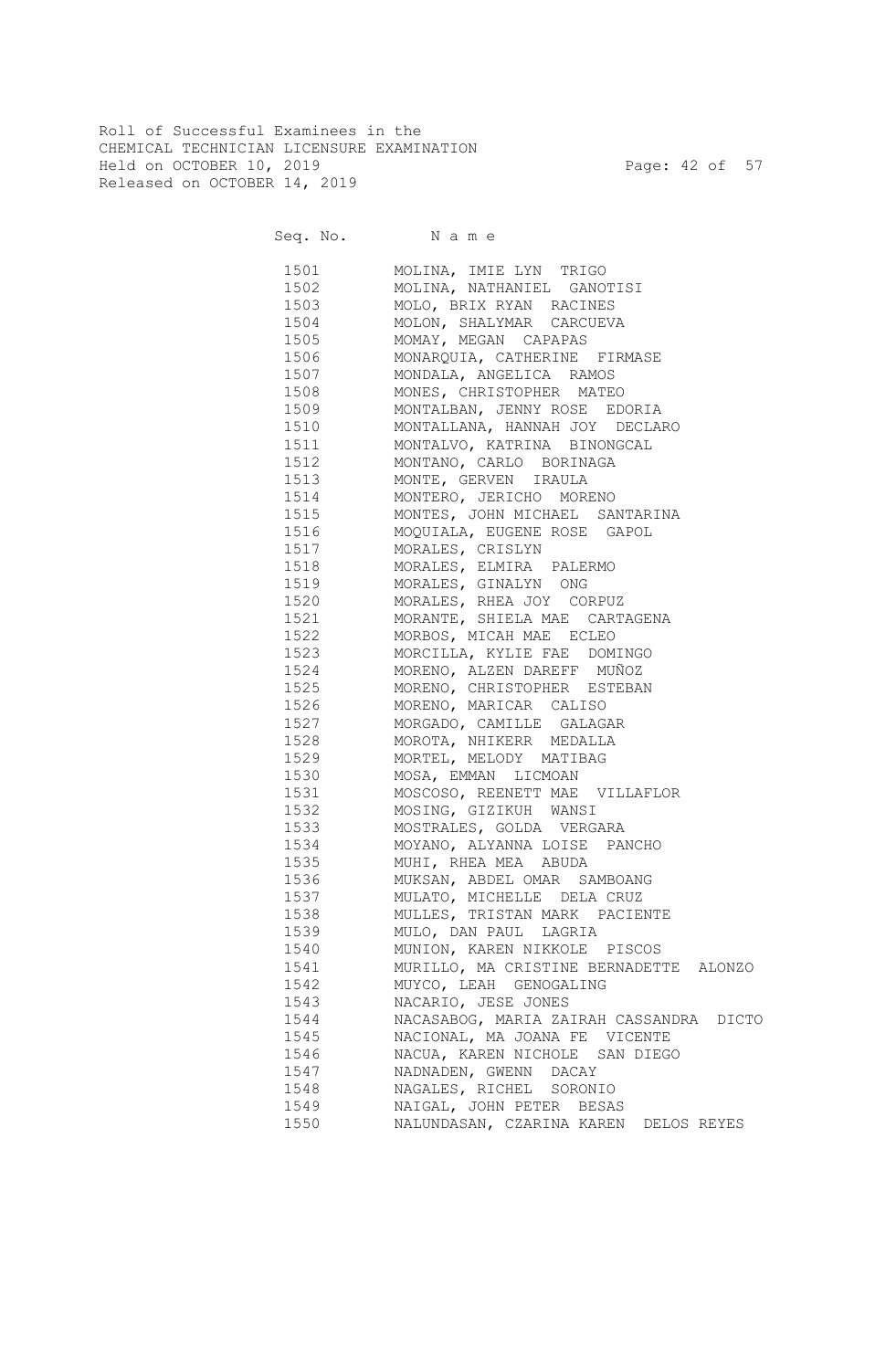Roll of Successful Examinees in the CHEMICAL TECHNICIAN LICENSURE EXAMINATION Held on OCTOBER 10, 2019 Page: 43 of 57 Released on OCTOBER 14, 2019

Seq. No. Name

 1551 NANGPUHAN, ANGELIKA NAIBOL 1552 NAPARAN, AIMEE JOYCE DONCILLO 1553 NAPOLES, MYTH YPIL 1554 NARANJO, ZENY NAGAL 1555 NARTATES, LYRA MAE BERDISOLA 1556 NATIVIDAD, GRACIEL ANNE CALAPARDO 1557 NATIVIDAD, IAN PRINCE EMMANUEL CORDOVA 1558 NATIVIDAD, RANILLE DAVE SALVADOR 1559 NATIVIDAD, ROSELLE SURIO 1560 NAVAJA, MARIA ELOISA OBILLO 1561 NAVAL, JACQUELINE SHAE VILLEGAS 1562 NAVALES, SHARON MARCHA 1563 NAVARRO, BEATRIZ JANE YANGA 1564 NAVARRO, PAULA DENNIXE DELA CRUZ 1565 NEBRE, KRISTINE MARIE PLAMENCO 1566 NECESARIO, SYDNEY RECHIE SALCEDO 1567 NEPOMUCENO, JAIMEE CLAUDINE SOROSORO 1568 NERI, CINDY DAGALA 1569 NERI, JELEEN JOYCE FRANCISCO 1570 NERONA, KURT ISAIAH CANDIDO 1571 NIADAS, GRACE LYN YRAY 1572 NICODEMUS, DIANNE ALEJO 1573 NICOLAS, PATRICIA MARIE MAGPANTAY 1574 NIDO, PRINCESS JENINE ACUEZA 1575 NIEGAS, ELAINE OLAZO 1576 NILLAMA, KEZIA BOMBEO 1577 NISPEROS, RENDEL JAY DIRECTO 1578 NIÑO, LHERYZ CABARDO 1579 NOBLE, KYRA EIRIS MARCELO 1580 NOBLE, NAZARETH MARIE ISO 1581 NOCETE, JUDY ANN TILOS 1582 NOCETE, MAE ANN TILOS 1583 NONOG, CHARISSE PIAMONTE 1584 NOPAL, ARVEN LEO SALARDA 1585 NORICO, JOHN RHOLAN TIBUNSAY 1586 NOTARIO, CHAVIL SERRANO 1587 NOTARTE, LYRA ADARAYAN 1588 NOVICIO, ALLODIA VALDEZ 1589 NOVILLERO, EUNELL SABALLA 1590 NUA, ALFRED BENEDICT SUY 1591 NUAY, CELINA ABDULBAKI 1592 NUESTRO, NIKKI LAURENNE ROLLON 1593 NUNAG, SOPHIA GABRIELLE STEFANONI NITRO 1594 NUÑEZ, ANGELO HERANGCO 1595 NUÑEZ, CAMILLE LANDINGIN 1596 NUÑEZ, GEMINIVIEL GULLE 1597 NUÑEZ, JOHN MOISES 1598 OBIEN-BALOLOY, JOANNA MARIE CABRIGA 1599 OBINQUE, MARVIN GIMENA 1600 OBREGON, JAIRAH NOOL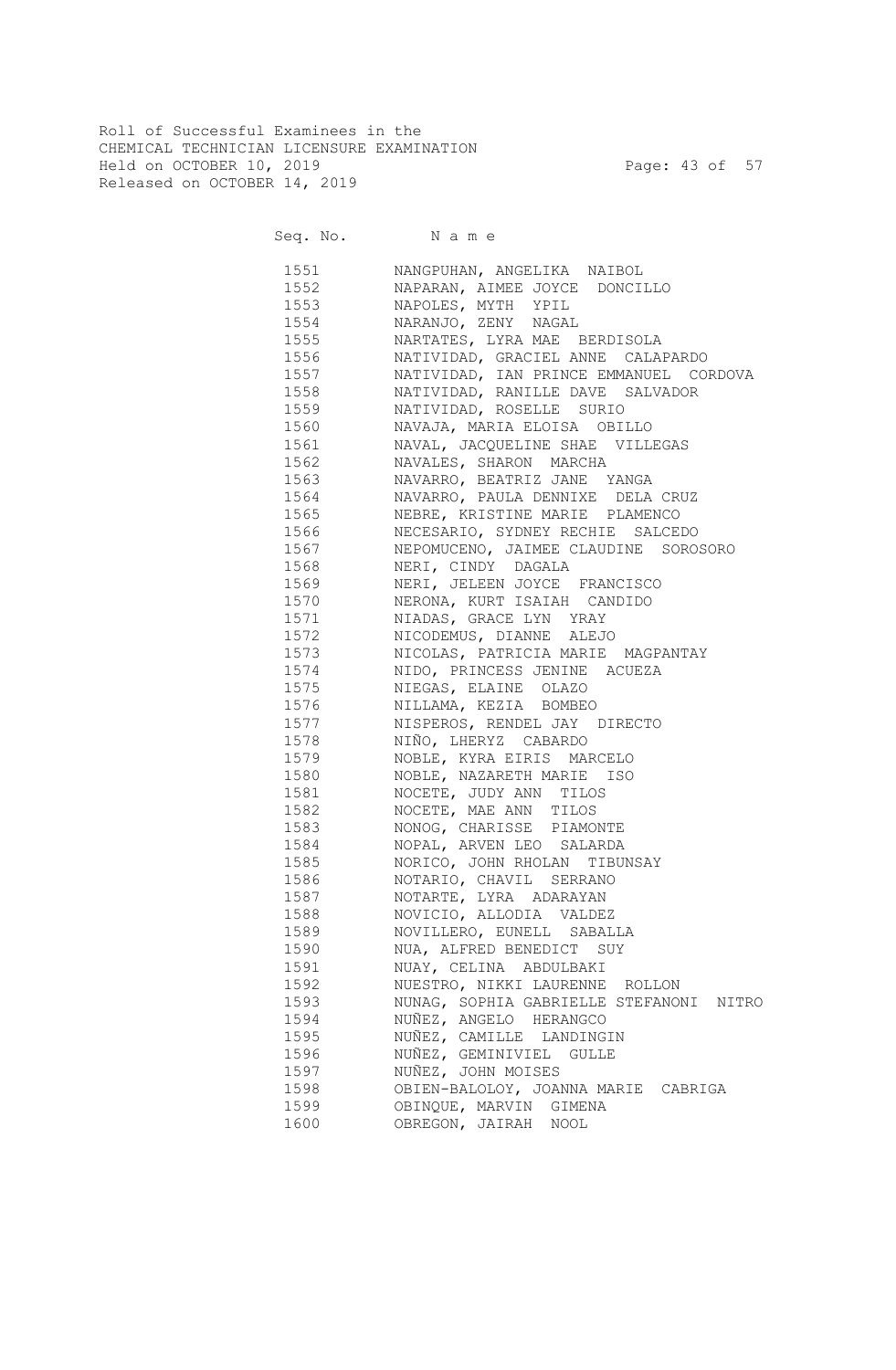Roll of Successful Examinees in the CHEMICAL TECHNICIAN LICENSURE EXAMINATION Held on OCTOBER 10, 2019 Page: 44 of 57 Released on OCTOBER 14, 2019

Seq. No. Name

 1601 OBSIOMA, YRJELL CASINABE 1602 OBTINALIA, CHERRYL LOZARDO 1603 OCADO, PATRICIA ANDREA CABUYAO 1604 OCAMPO, RONALYN LOPEZ 1605 OCAMPO, ROSH MATTHEW HERNANDEZ 1606 OCAÑA, NOEL DANIEL ALBERCA 1607 ODICTA, DUEBBREE PICO 1608 OGUIMAS, JELLY KRIS PIEDAD 1609 OINAL, MA JAIRAH NOPUENTE 1610 OLBINADO, JOHN SAMUEL LIZARDO 1611 OLEDAN, JAZZIE ESTONILO 1612 OLEO, MARY LYSHAEL AÑERO 1613 OLOR, MARVIN OBINA 1614 OMANO, SWEEDEN VILLANUEVA 1615 OMAR, JUNAISAH CUSPAO 1616 OMAR, KENN JERONE FORTICH 1617 OMPAD, NEIL ERIC 1618 ONG, GERALDINE BALANSAY 1619 ONIA, CYNDEL SHANEEN ANGELA MERCADO 1620 ORBILLO, MERCY PANDAAN 1621 ORCALES, DEXZOR IAN BERTULFO 1622 ORCULLO, LEANA DANICA SANTOS 1623 ORIAL, ROCELLE DOINOG 1624 ORIGENES, ANNA MAE DICO 1625 ORINAY, LUIGI PATCHO 1626 ORIÑA, SIR JOHN POL BATULAN 1627 ORNILLO, CZARINA JANE TERRITORIO 1628 ORO, CLYDE PRINCESS KHIM VERGIO 1629 OROZCO, EARL FRED LOBETE 1630 ORPILLA, HANNAH MITZI DUPAYA 1631 ORPILLA, JERRYSON MAGGAY 1632 ORTEGA, MAURA ANDREA ALANO 1633 ORTIGA, GLORY GRACE EVARDONE 1634 ORTIZ, JASLYN JESSICA RAMOS 1635 ORUA, MARK PHILIP BON 1636 OTANO, LENNY AMAR 1637 OWOG OWOG, PEARLY ANNE DEYTA 1638 OXIMER, ANDREA LOUISE BALURAN 1639 PABLICO, CHRISTIAN RAY MACAYAN 1640 PACANUT, CHRISTIAN ALLEN ASEQUIA 1641 PACIO, ALLYSSA MAE JUBINAL 1642 PACULBA, AIRA SHAYNE 1643 PADAGDAG, REYLVIZ ELEMENTO 1644 PADEL, ARLEE MAY EDER 1645 PADEN, LUCEN JANE MARAVILLAS 1646 PADILLA, ELENA MACALINGA 1647 PADUA, ARA LEAN SALUD 1648 PAELDIN, EARL LAURENCE GADONG 1649 PAGAL, MA EDEN GUZMAN 1650 PAGALAN, ROEL JR DANGIN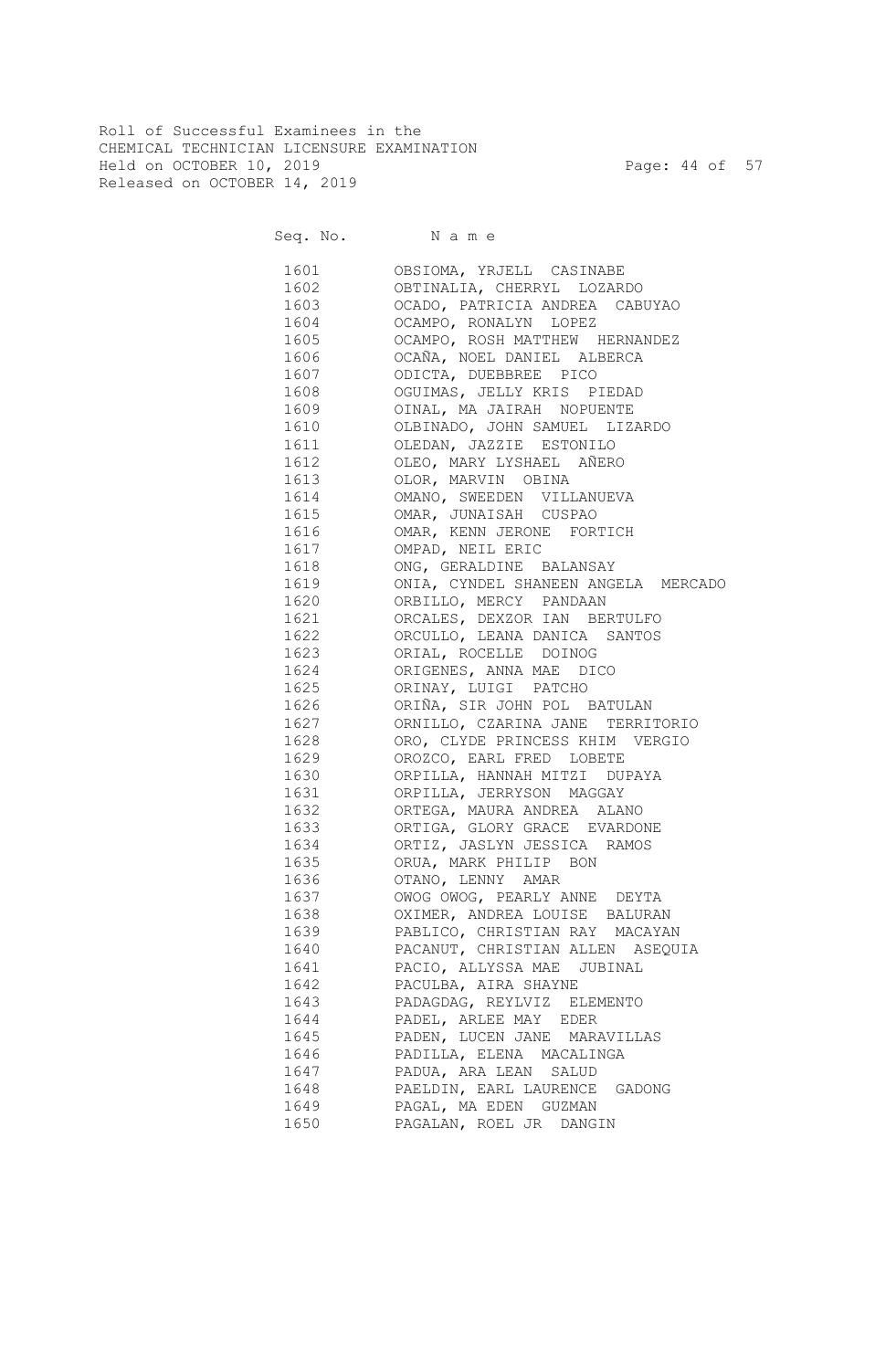Roll of Successful Examinees in the CHEMICAL TECHNICIAN LICENSURE EXAMINATION Held on OCTOBER 10, 2019 Page: 45 of 57 Released on OCTOBER 14, 2019

Seq. No. Name

 1651 PAGAO, ANGELIKA MARIE PAHOYO 1652 PAGDANGANAN, ANNJANETE TINDOG 1653 PAGDILAO, RACHELLE ANN CENTENO 1654 PAHAYAC, MARK JOSEPH SAA 1655 PAITAN, VIRGINIA PUNONGBAYAN 1656 PAJARILLO, JOBELLE ESTEPA 1657 PAJIMNA, MIZPAH FLORINA 1658 PALAC, ZARAH JANE COMENDADOR 1659 PALADIN, ARIANNE CHRYSTAL TIBE 1660 PALAMINE, APRIL JOY PAMELA BONGALES 1661 PALANGAN, GERALDIN GONGOB 1662 PALAR, SHAINA LOU TORENTE 1663 PALERMO, PAULINE ANGELYN 1664 PALETE, GILBERT BALOLOY 1665 PALMA, DANICA ANN DIGMAN 1666 PALMA, FLORENCE JAYNE POLIQUIT 1667 PALMES, JOHN REX BELDENIZA 1668 PALUBON, KRISTIA GAIL LAYOC 1669 PALUGA, RYAN GAMO 1670 PAMAYBAY, RAMON JR MONTEJO 1671 PAMAYLAON, ELAINE GRACE ACOP 1672 PAMBUENA, ARIANNE MANGUIN 1673 PAMINTUAN, STEPHANIE CELESTE CALAGOS 1674 PAMITTAN, JOCELYN TUPPIL 1675 PAMITTAN, MARIETTA BULAQUI 1676 PAMO, KIER CERNIAS 1677 PANAHON, ERAVHI ASUNCION 1678 PANALIGAN, ZESLY DUFOURT 1679 PANERGO, ELAINE MAE QUEZADA 1680 PANES, IRA DOTILLOS 1681 PANGANIBAN, PAULA LYNETTE MATURAN 1682 PANGANIBAN, SHEENA MAE BAGALIHOG 1683 PANGHULAN, ANN JUSTINE BAHIA 1684 PANGILINAN, CLARISSE JOY FERRIOL 1685 PANGILINAN, DAVE NAZARENO 1686 PANGILINAN, JOHN RALPHAEL YUSINGCO 1687 PANGILINAN, ROAN JOY VILLA 1688 PANISAN, ROWENA BINWAG 1689 PANISIGAN, NOBI COMPALA 1690 PANOGAN, CASEY LYN LEBUMFACIL 1691 PANSACALA, JANUS BASAÑEZ 1692 PANTALLANO, KAREN BALDIVINO 1693 PANTONIAL, CHRISTOPHER IAN BELLEZAS 1694 PAPA, GUIA ALEXANDRA MORATIN 1695 PAPINA, REGINE CORONADO 1696 PAQUIBULAN, KYLE CHRISTINE JACOBE 1697 PAQUIT, KRISTINE JOIE CUIZON 1698 PAR, EYRIELLE ROUISE CASIMIRO 1699 PARABOLIS, MARIA LOURDES RINO 1700 PARAJE, NEIL BORNEA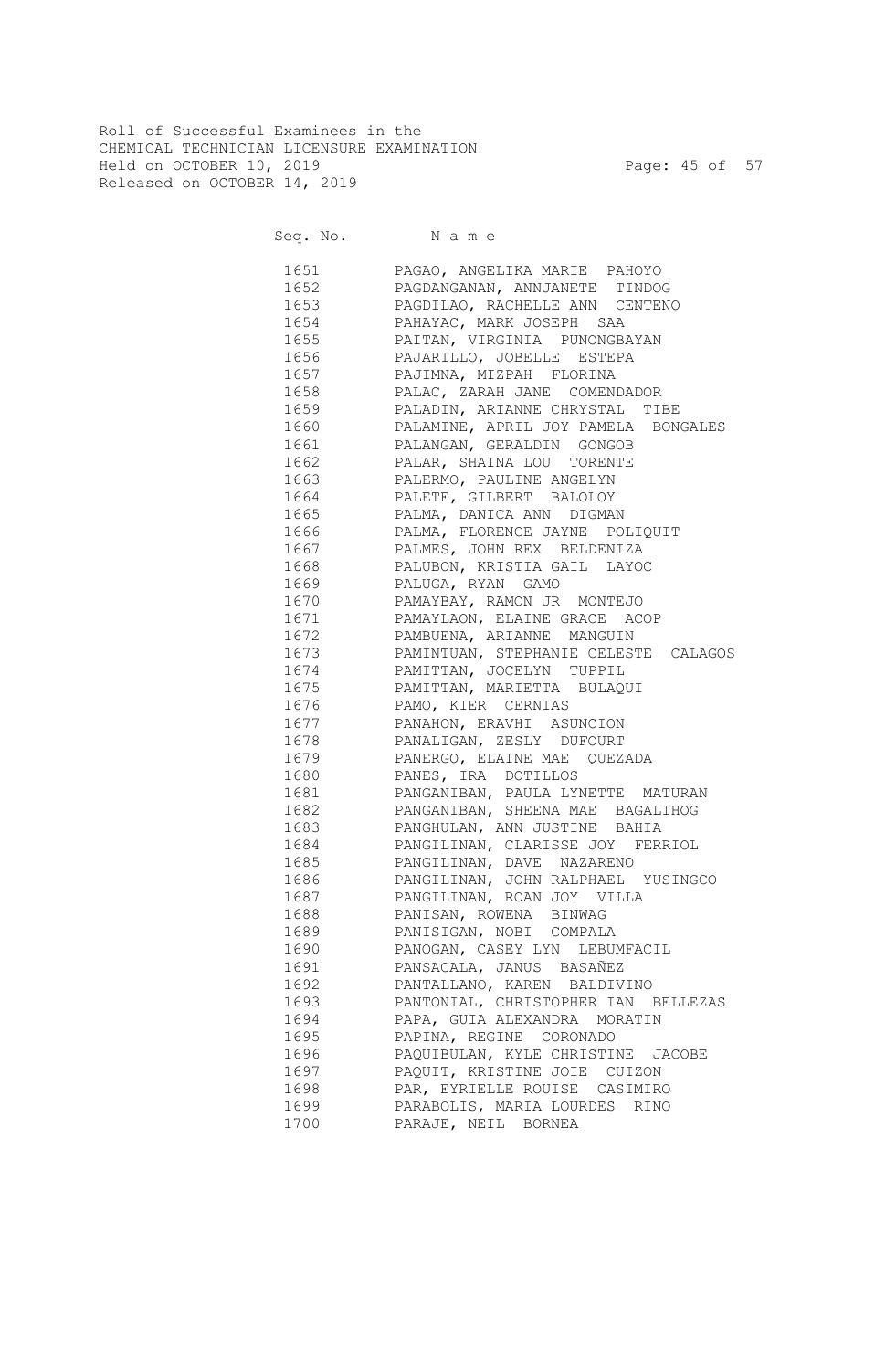Roll of Successful Examinees in the CHEMICAL TECHNICIAN LICENSURE EXAMINATION Held on OCTOBER 10, 2019 Page: 46 of 57 Released on OCTOBER 14, 2019

Seq. No. Name

|      | 1701 PARAMO, RAM FROILAN ESTEBE                  |
|------|--------------------------------------------------|
|      | 1702 PARCON, JOANNA PATAJO                       |
|      | 1703 PARDIÑAS, SHAIRA MAE MORATALLA              |
|      | 1704 PAREDES, JOAN ROOT                          |
|      | 1705 PARENZO, JESSEL MAGLUYAN                    |
|      | 1706 PAREÑO, JOVELYN ACOB                        |
|      | 1707 PARILLA, PATRICIA MAE MIRANDA               |
|      | 1708 PARIS, CHINKY GALLANO                       |
|      | 1709 PAROHINOG, CHARIFIEL ELEMENTO               |
|      | 1710 PASCUA, GLYDEL GALABAY                      |
|      | 1711 PASCUA, HANNAH IGLESIAS                     |
|      | 1712 PASCUA, RICA JOCELYN DE PERALTA             |
|      | 1713 PASCUAL, JENNIFER MONTESA                   |
|      | 1714 PASICOLAN, CHRISTIAN DELOS SANTOS           |
|      | 1715 PASIG, MARK JOSEPH GANNABAN                 |
|      | 1716 PASILAN, MARIA VICTORIA OLEGARIO            |
|      | 1717 PASILAN, RUCHA DEGUIT                       |
|      | 1718 PASION, JEMIMAH DOCTOLERO                   |
|      | 1719 PASQUIN, ARLENE JOY LORCA                   |
|      | 1720 PATEÑO, SHARMAINE CASTEL                    |
|      | 1721 PAULO, ANGELICA LODIVICO                    |
|      | 1722 PAUSANOS, KARLO MAISOG                      |
|      | 1723 PAYOSALAN, MARRON CABANTUD                  |
|      | 1724 PAZ, GILLIANNE ALYANA OMADTO                |
|      | 1725 PAÑOSA, DAISY JEAN MEJARES                  |
|      | 1726 PECSON, JOELYN DE GUZMAN                    |
|      | 1727 PEDROCHE, DIVINA SUAREZ                     |
|      | 1728 PEJI, JHOVELENE VENTURA                     |
|      | 1729 PELICANO, REMA DEA ASENCION                 |
|      | 1730 PELLOSIS, PAMELA TAN                        |
|      | 1731 PENA, JADE FUNTANAR                         |
|      | 1732 PENDON, KIM JEREMAE FUERTE                  |
|      | 1733 PERALTA, FERDIE MALAPIT                     |
| 1734 | PERALTA, KAREN MARIE LABANON                     |
| 1735 | PERALTA, VICTORIA TORREFRANCA                    |
| 1736 | PERCIL, QUEENIE ROSE INSIGNE                     |
| 1737 | PEREZ, ALDRIN CASTILLO                           |
| 1738 | PEREZ, AUDREY THERESE                            |
| 1739 | PEREZ, CRISTINE BUSA                             |
| 1740 | PEREZ, DIANE COLLEEN MACALINTAL                  |
| 1741 | PEREZ, EUNICE JOY CAMASURA                       |
| 1742 | PEREZ, KIRBY PACTOL                              |
| 1743 | PEREZ, MONIQUE ALIX                              |
| 1744 | PEREZ, NIKKO JAY BARTOLINI                       |
| 1745 | PEREZ, REB BRILLO                                |
| 1746 | PEREZ, VILMA NERISSA ANGELICA YSABELLE TOLENTINO |
| 1747 | PERJES, MA VERONICA BIGNOTIA                     |
| 1748 | PEROCHO, KHIMBERLY GUTIERREZ                     |
| 1749 | PERRA, MARY GRACE CANTOBA                        |
| 1750 | PESCADOR, GEE INGRID LONGAKIT                    |
|      |                                                  |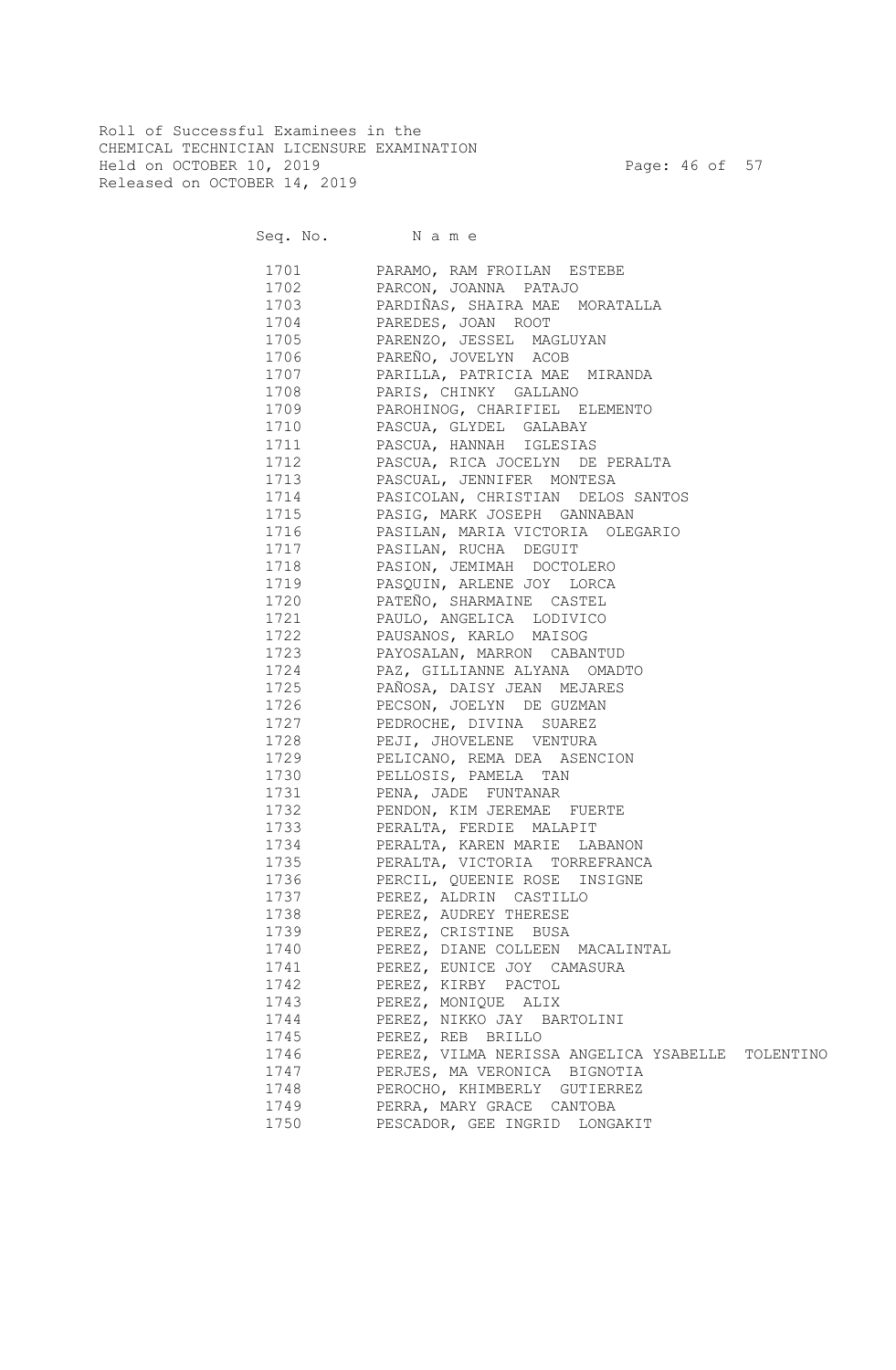Roll of Successful Examinees in the CHEMICAL TECHNICIAN LICENSURE EXAMINATION Held on OCTOBER 10, 2019 Page: 47 of 57 Released on OCTOBER 14, 2019

Seq. No. Name

 1751 PESCADOR, MAJETH RAMOS 1752 PESTILLOS, GAIL AUBREY MATA 1753 PETALVER, JORELLIE YAP 1754 PETEROS, MARLON LUMACANG 1755 PETINGLAY, ROGENI MISAELLE MOSCOSO 1756 PEÑAFLOR, CHRISTINE OCO 1757 PEÑAFLOR, VEVILYN CHAN 1758 PEÑALOSA, JAMAICA CHRISTELLE PARREÑO 1759 PIA, JIVA ALAGON 1760 PIAMONTE, KATHLEEN MAY RUBIO 1761 PIDO, JELLIE ROSE GAMALO 1762 PIEDAD, JENALYN ESTOYA 1763 PIELAGO, LOUISA ANDREA OLLET 1764 PILAR, LEAH MARIE MALDO 1765 PINEDA, ENEL NIKKO TABO 1766 PINEDA, PRECIOUS VILLARESTO 1767 PINLAC, CINDY PARIS 1768 PINZON, IVAN ANTHONY PROTACIO 1769 PIOQUID, LAIZA MATERDAN 1770 PITOGO, CRISTINA CALAGO 1771 PLASTINA, MELODY GRACE LUGATIMAN 1772 PLATON, FLEURDELIZ NOCHE 1773 PLAZA, MA INNA KATHREEN LAMELA 1774 POBEDA, NOVALYN PENERA 1775 POBLETE, SOPHIA CORPUZ 1776 POCLAN, KATHY LAINE ADANG 1777 POLICARPIO, ARVEE JAY TOLENTINO 1778 POLIQUIT, JOSEPH REY FERNANDEZ 1779 PONO, SOFIA CARYL PARCON 1780 PORMILDA, GRACECHEL ANN COMPANIA 1781 PORTES, ENRIQUE DINGAL 1782 POSA, NOVIE MHAR ADANTE 1783 POSADAS, ROLDAN JR MEJIA 1784 POSADAS, ROWELYN PANIZA 1785 POSOS, GIRLIE JOY BAS 1786 POTAYRE, ANGELICA CECILLE CADIZ 1787 POTOT, BERNALYN ADARAYAN 1788 PRESORES, GLENN MARK SITON 1789 PRIAS, PERLIN ERLUCELLE JEANNE BAUGBOG 1790 PRINCIPE, LYAN JEAN EMBUSCADO 1791 PRINCIPE, MANILYN VICENTE 1792 PRINCIPIO, JONNARD SARES 1793 PRING, KRISTIAN RHEI CONSTANTINO 1794 PRUDENTE, RUDOLF NICHOLE GARING 1795 PUADA, ELISE ANNE ARELLANO 1796 PUERTO, PAULA JOY HORTELANO 1797 PULLICAR, ALVIN JOSHUA AGUSTIN 1798 PUNIO, MIRA SANTOS 1799 PUNIO, RIZALINO NUAS 1800 PURAL, JULIET ORDOÑEZ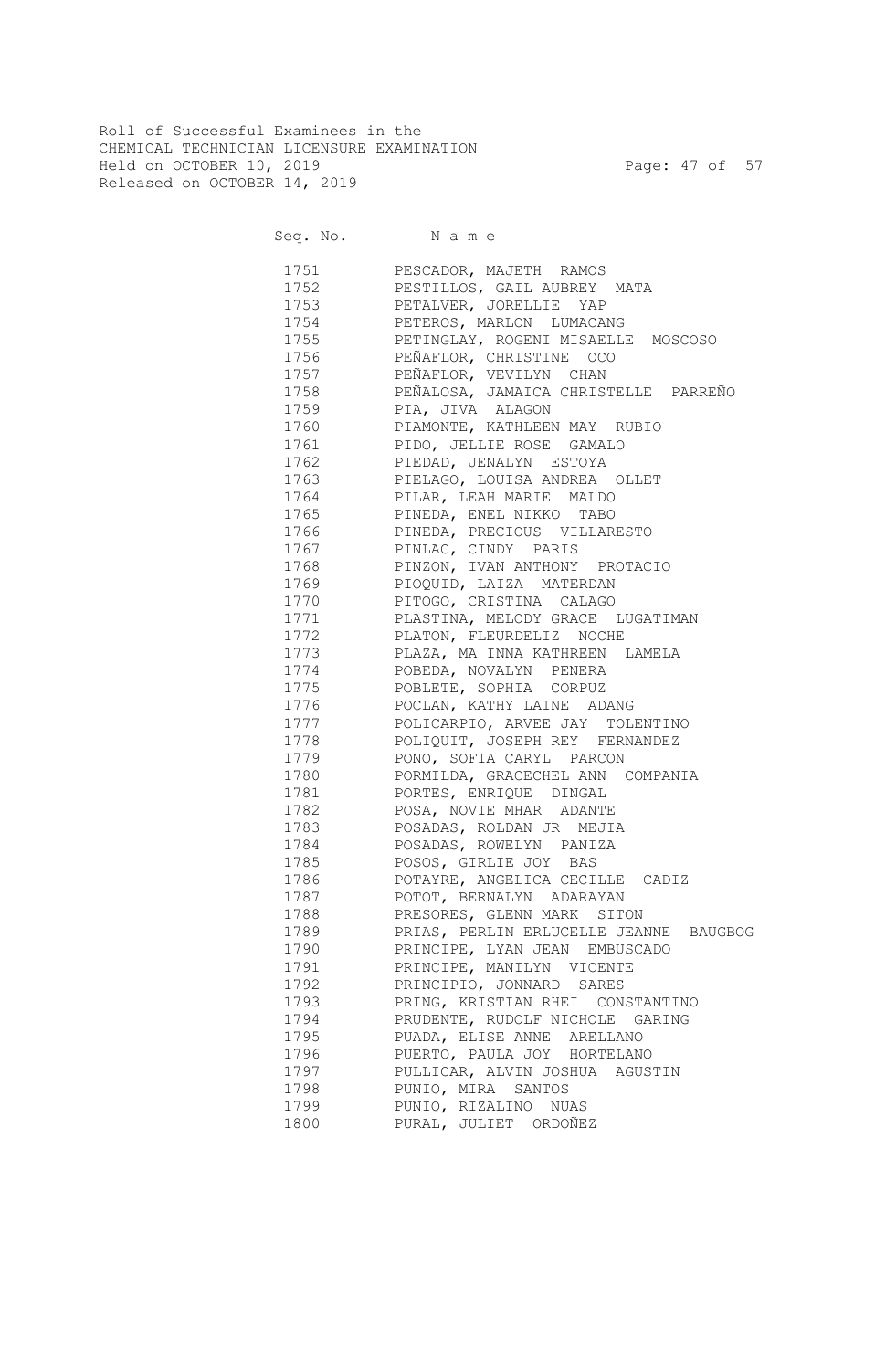Roll of Successful Examinees in the CHEMICAL TECHNICIAN LICENSURE EXAMINATION Held on OCTOBER 10, 2019 Page: 48 of 57 Released on OCTOBER 14, 2019

Seq. No. N a m e

| 1801         | PURAY, JAILENN JANNARAINE SABARIA |
|--------------|-----------------------------------|
| 1802         | QUEDDENG, RALPH LAWRENCE RUIZ     |
| 1803         | QUEJAYCO, SHARA RIVERA            |
| 1804         | QUERO, RODEL EUGENIO              |
| 1805         | QUIACHON, MARY ABIGAEL PANCHO     |
| 1806         | QUIBIDO, JOHN CARLO               |
| 1807         | QUIDER, GLAN NAVARRO              |
| 1808         | QUIDILIG, CARMELLA MAE MANUYAG    |
| 1809         | QUIJANO, DOMINICA PELIÑO          |
| 1810         | QUILANG, SHEILA ARUGAY            |
| 1811         | QUILLOPE, PATRICIA MAY PETIZA     |
| 1812         | QUIMINALES, DEXTER JANE GABORNES  |
| 1813         | QUIMIO, MICCOH NOVILLOS           |
| 1814         | QUINA, JENNIFER CUPATAN           |
| 1815         | QUINTANA, ALYSSA LORQUE           |
| 1816         | QUISIL, KYLLE ANTHONETTE BENITEZ  |
| 1817         | QUITAIN, RHODA PEARL MACAS        |
| 1818         | RAAGAS, MICHELLE MAE GONZAGA      |
| 1819         | RABADON, JOHN ANTHONY SUMALPONG   |
| 1820         | RACINES, JEZIEL MAE GONZALES      |
| 1821         | RADAM, LEANNE JHAN GALVEZ         |
| 1822         | RAFAEL, JEROME GROSPE             |
| 1823         |                                   |
|              | RAFANAN, CHADRICA DINGOASEN       |
| 1824<br>1825 | RAFON, MIKAELLA STA ANA           |
|              | RAMBER, SONAYA SULTAN             |
| 1826         | RAMIREZ, CHARLYN JOY FLORES       |
| 1827         | RAMIREZ, DIANA ROSE SOLEDAD       |
| 1828         | RAMIREZ, JULIEANNE JOAQUIN        |
| 1829         | RAMISCAL, JANEAN LIAHONA RAMOS    |
| 1830         | RAMOS, CHRIZTIAN JAY GARCIA       |
| 1831         | RAMOS, GRACE FAITH PAESTE         |
| 1832         | RAMOS, JEMILLE CRUZ               |
| 1833         | RAMOS, JERINA MARJORIE AQUINO     |
| 1834         | RAMOS, KATHERINE MARQUEZ          |
| 1835         | RAMOS, MELANIE BULAN              |
| 1836         | RAMOS, ROLAND THOMAS BACSA        |
|              | 1837 RANADA, SHAIRA MAE GELSANO   |
|              | RANCE, ZYRILLE ANN CALMA          |
| 1839         | RANCIO, ALEJANDRO TIU             |
| 1840         | RANJO, RICK JASON DE PAZ          |
| 1841         | RASAY, ANIE FELICIA PALILIO       |
| 1842         | RAUPAN, LEA GRACE ABOL            |
| 1843         | RAYCO, BENEDICT JASON ERASGA      |
| 1844         | RAYCO, JAYZELLE ANNE AQUINO       |
| 1845         | RAYMUNDE, JENNIFER PIALAGO        |
| 1846         | RAYMUNDO, APRIL JOYCE AQUINO      |
| 1847         | RAZON, BETTINA MARIE KRIS DATOON  |
| 1848         | RAÑESIS, MARY GRACE CATUBIG       |
| 1849         | REAL, MARK LESTER COLUBIO         |
| 1850         | REALES, PHARRA ANTHEA ORDENIZA    |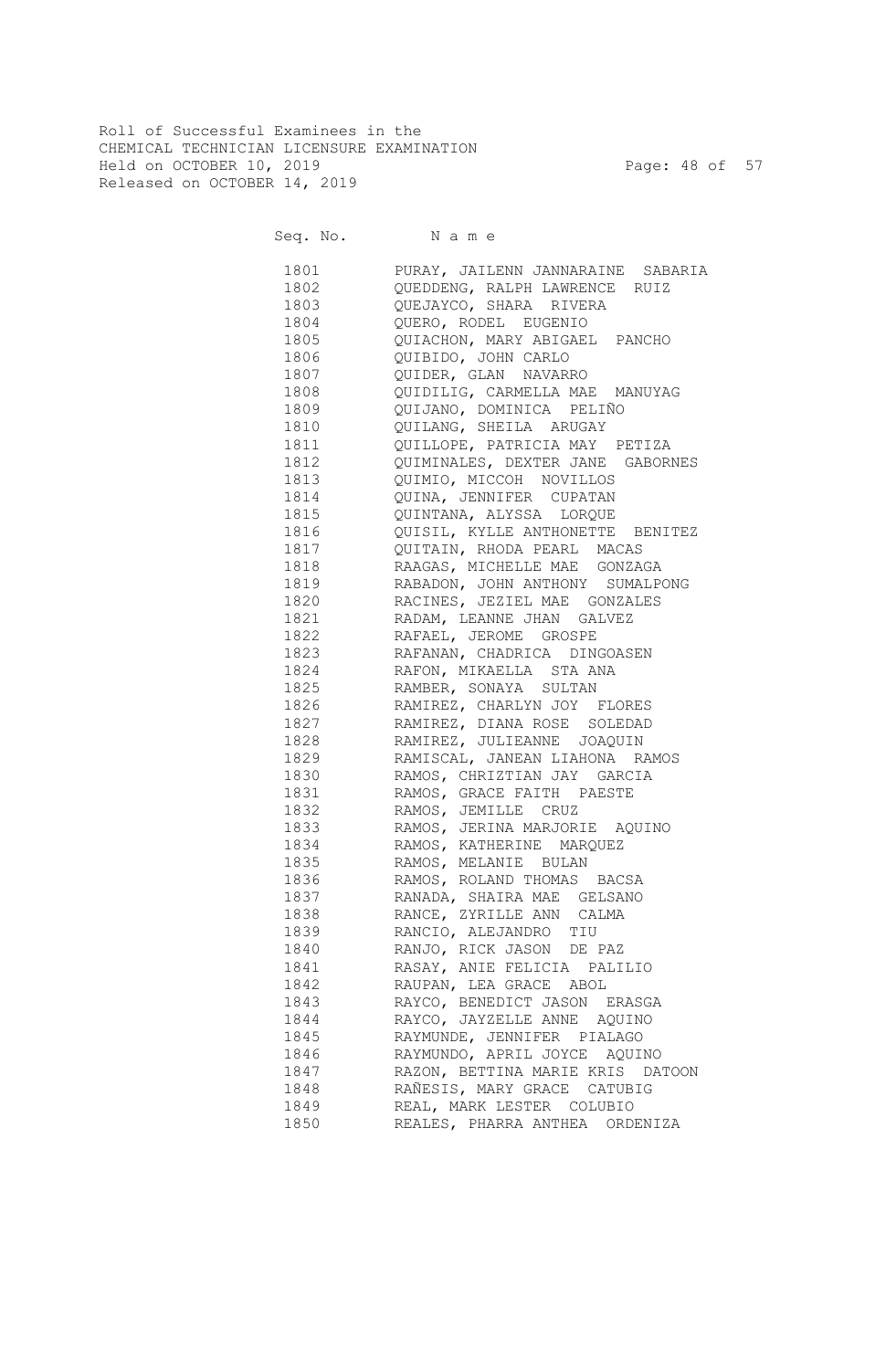Roll of Successful Examinees in the CHEMICAL TECHNICIAN LICENSURE EXAMINATION Held on OCTOBER 10, 2019 Page: 49 of 57 Released on OCTOBER 14, 2019

Seq. No. Name

 1851 REAZO, RENZO LUIS DURIAS 1852 REBECCA, LEMUEL JOSEPH LAGO 1853 REBOSURA, JANINE RIVA 1854 RECAIDO, MARIA FE YATING 1855 RED, VICTOR JANETTE RIENDA 1856 REG, DARLENE KATE GO 1857 REGENCIA, JAMES JOLSON TAN 1858 REGIDOR, MARIE JOY LASTIMOSO 1859 RELIQUIAS, ELLAINE JOY WASWASEN 1860 RELLIN, MARICAR TALINGTING 1861 RELLOSA, LIV SIMONE SEDERIA 1862 REMOROZA, WENDELL ALPAY 1863 RENEGADO, MERIFIE BANGUIS 1864 REONAL, SAMANTHA SOLDEVILLA 1865 REPANA, CHARLIE ARMA 1866 REQUIERO, CHARLENE LORAINE JAVIER 1867 RESULLAR, GILLIAN MAE LABRADOR 1868 RETUYA, RICHARD JORDAN SYTAMCO 1869 REYES, CLINT ALLEN MARGALLO 1870 REYES, ELIJAH LORENZ MALIT 1871 REYES, EYRA ROVILLOS 1872 REYES, JEMALYN BALIUAG 1873 REYES, LOURDES DYAN ELIZABETH CABALO 1874 REYES, NICO ALEXANDER LIBUNAO 1875 REYES, RACHELLE CLIEN GARCIA 1876 REYES, SHARMAINE ABAT 1877 RIBON, APRIL GRACE TIRONEZ 1878 RICABO, RHOSELYN NAJITO 1879 RICARSE, CLINT ELEAZER ABENIR 1880 RICAÑA, HERSHEY BAUTISTA 1881 RICO, MARY FRANCIA SALOMON 1882 RILLERA, REGINA CRUZ 1883 RILLON, LORENZ TECSON 1884 RIPALDA, ALMIRA OPINIANO 1885 RIVERA, ALLEONA GRACE EVANGELISTA 1886 RIVERA, DAISY VALDEZ 1887 RIVERA, GEREMIE BARCHETA 1888 RIVERA, WILVIEN PAOLO MORAGA 1889 ROA, BEA CHAVEZ 1890 ROA, DANICA SHAHARA DUPAL 1891 ROA, MITCHIE MUTIA 1892 ROA, SHENOES SEMBRANO 1893 ROBLES, IAN CARLOS REPOTENTE 1894 RODRIGO, JUSTINE GABRIEL KAWABATA 1895 RODRIGUEZ, DANICA JACALNE 1896 RODRIGUEZ, JARLENE PUZON 1897 RODRIGUEZ, KHAILA CORPUZ 1898 RODRIGUEZ, MILDRED MAE SOLIVEN 1899 RODRIGUEZ, RANILO JR SANCHEZ 1900 RODRIGUEZA, MARS CIMANES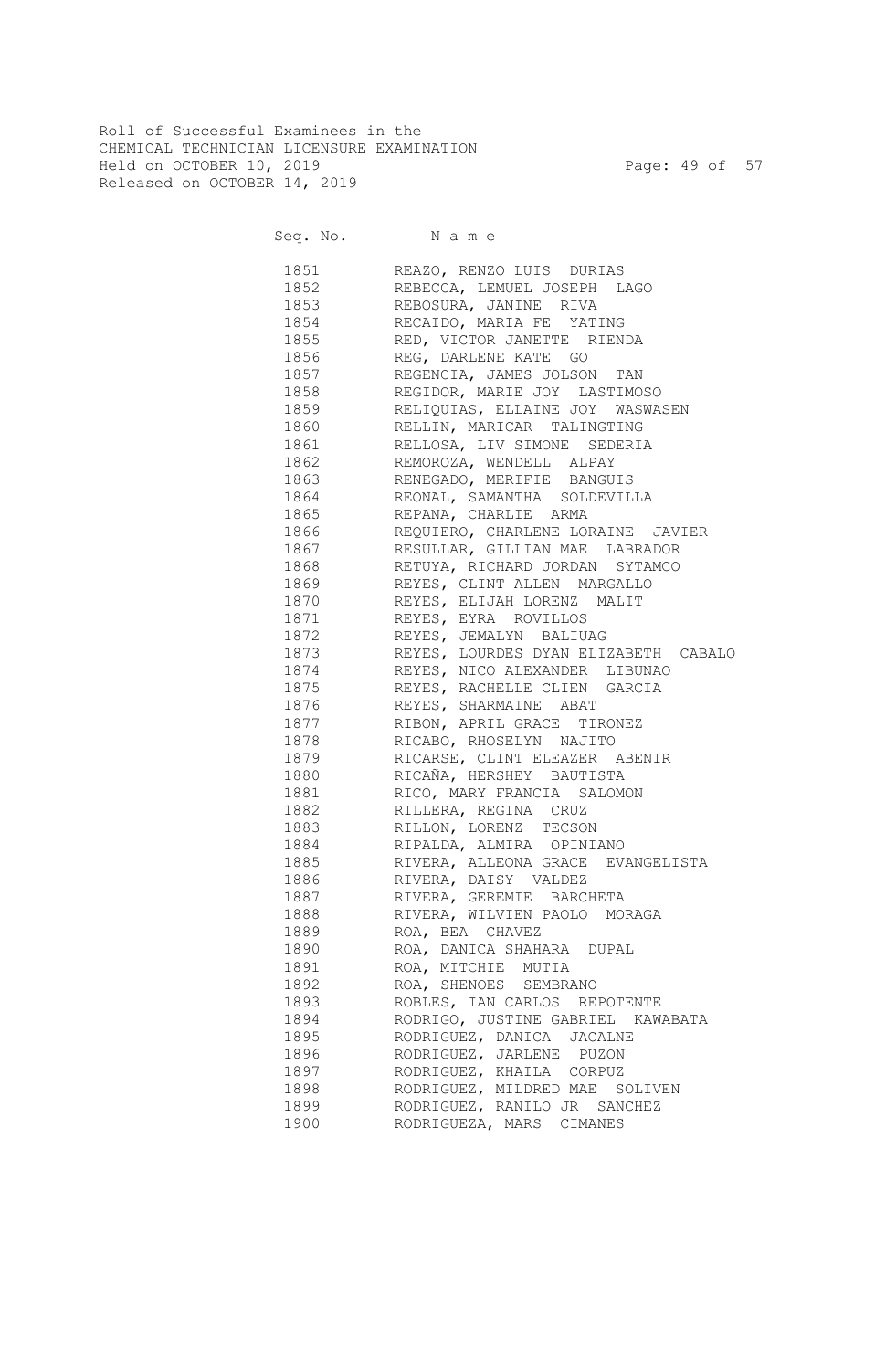Roll of Successful Examinees in the CHEMICAL TECHNICIAN LICENSURE EXAMINATION Held on OCTOBER 10, 2019 Page: 50 of 57 Released on OCTOBER 14, 2019

Seq. No. Name

 1901 ROJO, STEPHANIE ZOE REGNER 1902 ROLDAN, JOMALEN ABELONG 1903 ROMANO, RENSEL JOHN REOTAN 1904 ROMASANTA, RACHELLE CHRISTINE CADAY 1905 ROMERO, ARNIFEL GEREV PAGADUAN 1906 ROMERO, DREXLER NACION 1907 ROMERO, KIMBERLY MIRANDA 1908 RONCALES, CIARA JANE RAYO 1909 RONDA, CHRISTINE JADE FLORES 1910 RONDARES, CHRISTIAN CAMERO 1911 RONQUILLO, MARIEL GONZALES 1912 ROSAL, JIMWEL RAE DELA CUEVA 1913 ROSALDO, LUCKIE MAE TUPAS 1914 ROSALES, ANNALIE LUMBAY 1915 ROSALES, MARY GRACE GALITO 1916 ROSALES, SHAIRA JHANN LOMO 1917 ROSALITA, JOY DUGADUGA 1918 ROSARIO, JEAN CARLA SARMIENTO 1919 ROSETE, JENIFER MALALUAN 1920 ROXAS, KRIS BALTERO 1921 ROXAS, PAUL JAN TAÑADA 1922 ROXAS, SAMUEL JADE TANDI 1923 ROXAS, SHARMINE KAY GONZALES 1924 RUDA, EDSELLE JOYCE ARASA 1925 RUEDA, RAYMARK CARCUSIA 1926 RUEDAS, AINA DENNICE ENRILE 1927 RULONA, HANNAH CLAIRE LIMBAGA 1928 RUSIANA, EUGENE BENITO ORDIALES 1929 SABALO, MELVIN JOSEPH BRIONES 1930 SABALONES, MCHILL SABINO 1931 SABAN, RHODELYN CABASAL 1932 SABANAL, DEBRA LIN LINGATING 1933 SABAY, JONA RIE BAGUNDOL 1934 SABIDO, HANNA SARDOMA 1935 SABIDO, MIKEE CANTOS 1936 SABIDOR, WINNIE PACATANG 1937 SABILE, LOVELLA KATE MALOLOY-ON 1938 SABLE, KAREN MARIEL RAMOS 1939 SACRAMENTO, ROSE KARREN AQUINO 1940 SACULINGAN, MARIA CINDE SALCEDO 1941 SADIE, JOSHUA PAJARILLAGA 1942 SAGIAHON, CONY LIZA BARTOLABA 1943 SAGRADO, CZARINA GRACE ANDRION 1944 SAGRADO, MARY JOY SOLA 1945 SAGUINSIN, CHERRY ROSE MAGSIPOC 1946 SAGUION, MARY ANN ESCUBIO 1947 SAGUN, JAYVEE SALCEDA 1948 SAJOL, QUIARA MAE GAMAYON 1949 SAJOT, ROALYN CASTILLO 1950 SALAHOG, JOEMALYN JOY GONZAGA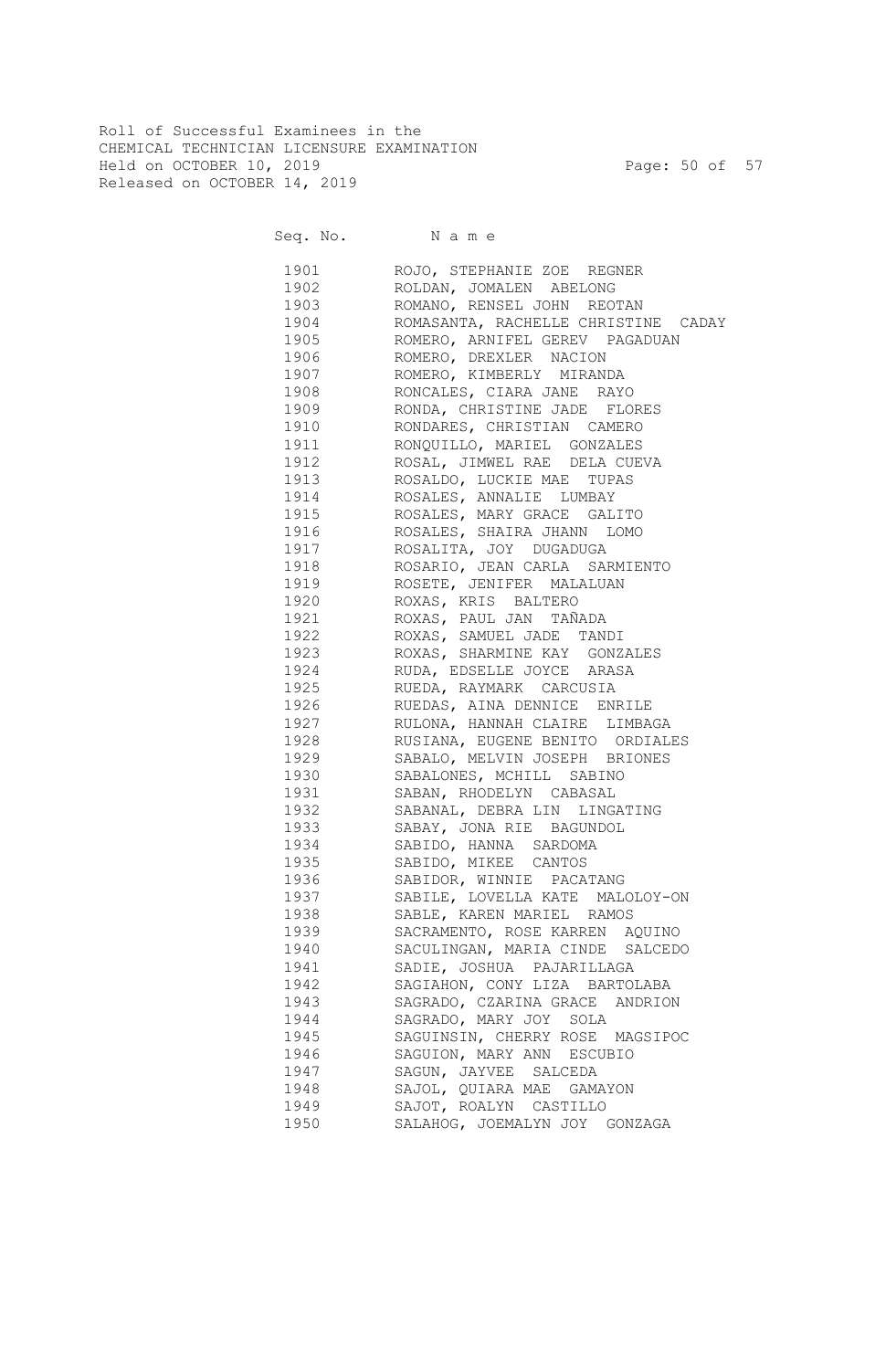Roll of Successful Examinees in the CHEMICAL TECHNICIAN LICENSURE EXAMINATION Held on OCTOBER 10, 2019 Page: 51 of 57 Released on OCTOBER 14, 2019

Seq. No. Name

 1951 SALARZON, JIGGY ANGELO 1952 SALAZAR, ARMEL MAGBITANG 1953 SALAZAR, KAEZELLE LACHICA 1954 SALCEDO, HECTOR VILLANUEVA 1955 SALDIVAR, THERESE ANGELI DICIPULO 1956 SALIMBAGON, SHERYL MENDEZ 1957 SALINAS, ANALYN RESTAURO 1958 SALINAS, PAMELA TABADA 1959 SALINDAGAT, NERO DIVINAGRACIA 1960 SALMINGO, CHARMAGNE ANNE DAYAO 1961 SALUD, CHRISTOPHER MANGUBAT 1962 SALVA, MARIA ALEXIS DE GUZMAN 1963 SALVADOR, APRIL ROSE GAPOL 1964 SALVADOR, ATHENA PALESTINE HUEVOS 1965 SALVADOR, MARILEN AGLIAM 1966 SALVADOR, ROSHELLE DONATO 1967 SALVALEON, XYLUX AYKA VILLAVERDE 1968 SALVE, JEZIEL JOYCE SALINAS 1969 SALVEDIA, CESARIO JR BOTANA 1970 SAMAR, FERDINAND JR UNABIA 1971 SAMARISTA, MARY CATHERINE LABIS 1972 SAMIN, EMJAY CAASI 1973 SAMINIANO, ANA RIA LUMEN 1974 SAMPANG, JUSTIN ROMMEL CERVANTES 1975 SAMPARANI, MINERVA AMARILLO 1976 SAMSON, NICK WILLIARD LOURD ANDERSON 1977 SAN JOSE, ELAISSA KAE BUENCAMINO 1978 SAN JUAN, HAZEL MAE GALLEGO 1979 SAN PABLO, SHAYNNE PORIS 1980 SAN PEDRO, KRISTINE MAE HERICO 1981 SANCEDA, MA ANGEL CATABAY 1982 SANCHEZ, JOSE CLYDE CELLEROS 1983 SANCHEZ, KRIZIA MALABANAN 1984 SANCHEZ, VIMALYN MORENO 1985 SANGANGBAYAN, CLARISSA DAZO 1986 SANGLAD, CHARIEZZA LEI JAUKAL 1987 SANGLAY, AIDAN KYLE POBRE 1988 SANGUEZA, JOHN KENNETH ALA 1989 SANTACRUZ, MARGARETTE LOUISE TEJADA 1990 SANTE, LENIE FE CAWIT 1991 SANTIAGO, EDISON CLORES 1992 SANTIANO, JOHN REY ROQUE 1993 SANTOS, ANGELICA MASCARIÑA 1994 SANTOS, BIANCA MARI COLLANTE 1995 SANTOS, ERALYN JOY NANIT 1996 SANTOS, HANNA KEITH SALVADOR 1997 SANTOS, JANE DARYL FRANCISCO 1998 SANTOS, NEL JOY BERNARDO 1999 SANTOS, RALPH JOSEPH ANDAYA 2000 SANTOS, RHEA JATULAN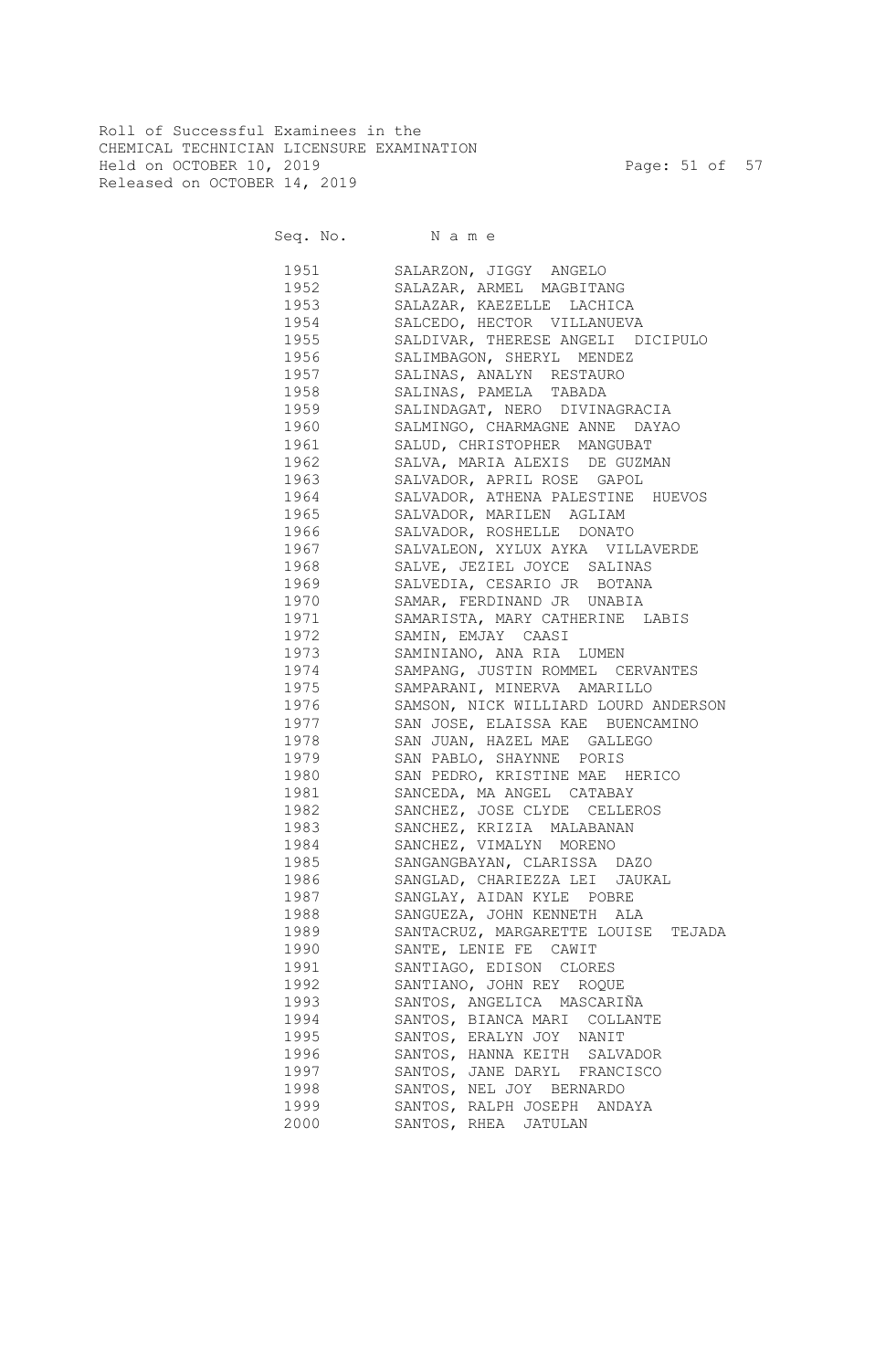Roll of Successful Examinees in the CHEMICAL TECHNICIAN LICENSURE EXAMINATION Held on OCTOBER 10, 2019 Page: 52 of 57 Released on OCTOBER 14, 2019

Seq. No. Name 2001 SANTOS, ROMMEL LUISTRO 2002 SAPILAN, JOSEPH MARK BACAMANTE 2003 SARCAUGA, KYLSY MARSON 2004 SARDON, VICTORIA ADORADO 2005 SARILLANA, ZAIREL CRISH CATIBEN 2006 SARIO, CARAH ABEA CANALITA 2007 SARMIENTO, MARCO MAGSINO 2008 SARONG, KUO GAROL 2009 SARROZA, ANNA MARIE DEDOROY 2010 SARTING, JAYSHEL BALA 2011 SASIS, KIMBERLY NEAL NATHALIE ROSAS 2012 SAYO, MARIA CRISTINA MANERA 2013 SEBASTIAN, JAN FHEROI DEGAMO 2014 SEBOLINO, LEA DE CASTRO 2015 SEBUA, JERICHA 2016 SECRETO, MA ELIZABETH CORTEZ 2017 SEGUERRA, AIRA MAE MERGAL 2018 SENDIONG, BELKKA JIREH TUNGAL 2019 SENTINTA, WILLY JR MANZANO 2020 SERANO, ALCHIEVER VALENCIA 2021 SERDON, HAZEL-JANE UY 2022 SERRANO, ANGELA TIMOTHY PAGAS 2023 SERRANO, LYKA ANTONETTE MONTECASTRO 2024 SEVERO, MARYAN JOYCE NEBRES 2025 SEVESES, JHULLYLOU AMOR UMPAD 2026 SEVILLA, RACHEL LIQUIGAN 2027 SIA, JOHN PATRIC RANJO 2028 SIAO, ALEXIS VILLAMOR 2029 SIAOTONG, IRISH JEM PALICPIC 2030 SIASOCO, MA GRACHELLE ANN GALERA 2031 SICAT, JOHN ALFRED SIRON 2032 SIENA, RHODORA GARAN 2033 SILLANO, RENALYN HERNANDEZ 2034 SILVA, REALYN JUAREZ 2035 SILVESTRE, JERRY MAE OLBEROS 2036 SIMBULAN, JULIAN JOAQUIN MORFE 2037 SIMEON, JOANNE MARIE BALAWEG 2038 SIMON, GRACE HAZEL PAGLINGAYEN 2039 SIMUNDO, BERNARD CALOOY 2040 SINANO, GERVAISE GUILAO 2041 SINCERO, FLOBERIE PROVIDO 2042 SINFUEGO, JANETH BADIAN 2043 SINGSON, HARRY CALICDAN 2044 SINGSON, MARIELLA BADAJOS 2045 SIPAT, LYNETTE VIDON 2046 SIRUET, KENNETH PAGUIRIGAN 2047 SITOY, OLIVERT MADELO 2048 SIYANGBIGAY, NADINE LINGERAS 2049 SOGO-AN, EDUARD PAUL HIÑOLA 2050 SOLA, FERLYN HOPE DALIPE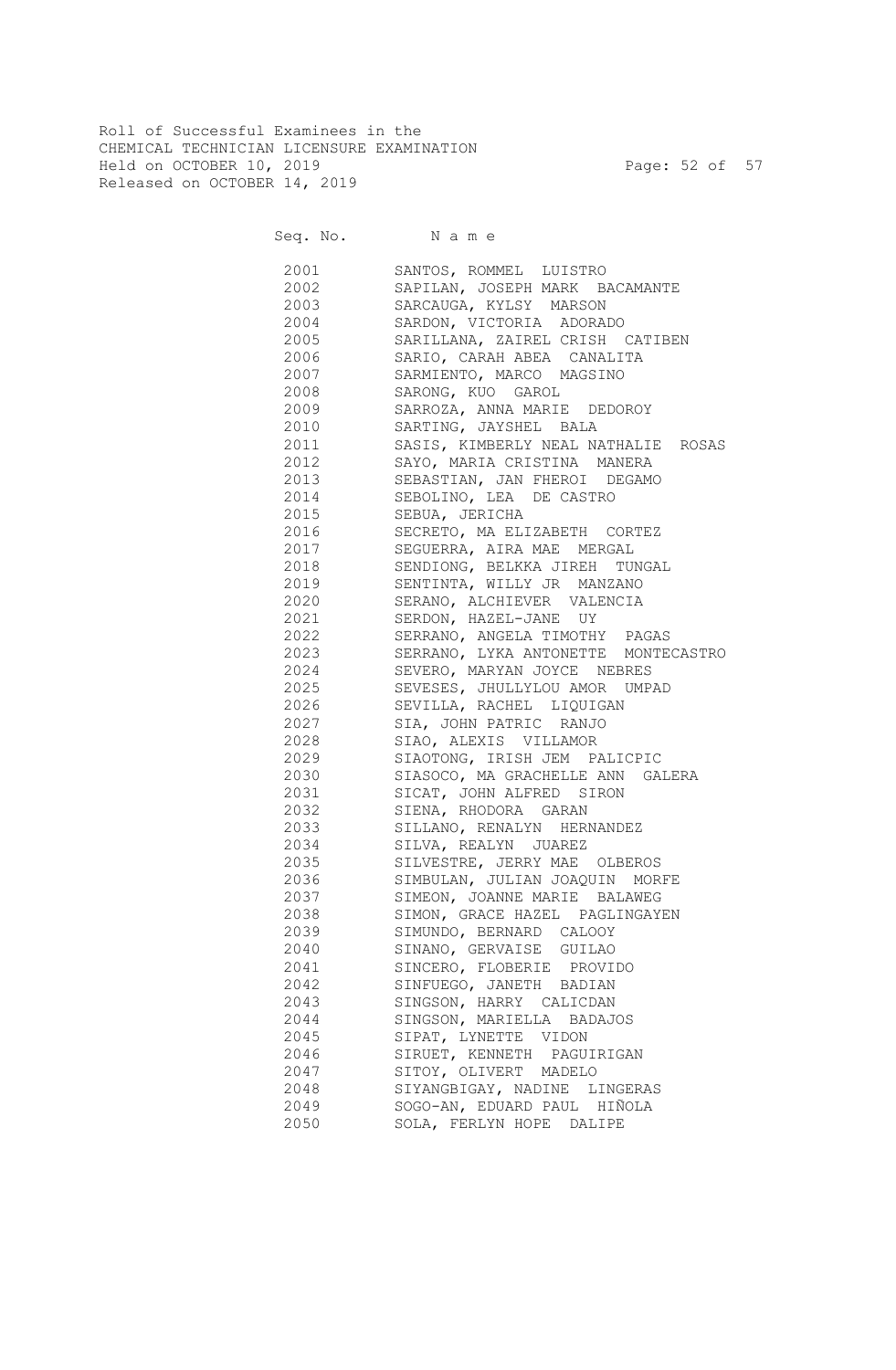Roll of Successful Examinees in the CHEMICAL TECHNICIAN LICENSURE EXAMINATION Held on OCTOBER 10, 2019 Page: 53 of 57 Released on OCTOBER 14, 2019

Seq. No. Name 2051 SOLANTE, ADAH RACHEL CABAGUING 2052 SOLAS, KENNIETH JOHN PAPARON 2053 SOLDEVILLA, MARIELLE BACIA 2054 SOLLEZA, ALLAN JR ESTANDER 2055 SOMERA, LHAURA MAE AGLIBO 2056 SOMOSA, ELISHA JEAN CAÑEZA 2057 SON, JAYCO SANCHEZ 2058 SORIA, JUMMEL TAUSA 2059 SORIAGA, ELLA MARIE BENITO 2060 SORIANO, JONALBETH BANAD 2061 SORIANO, PAMELA CORMINAL 2062 SORIANO, RON ANDREI ESPINO 2063 SORIANO, SHAHANI SONGCOG 2064 SOSMEÑA, ARRIANE MARGARETTE SOLINAP 2065 SOTO, SHARLENE MEGAN ANINAG 2066 SPRINGAEL, ERICA 2067 STA ANA, KENNETH LORILLA 2068 STA ANA, NOREEN JANE CALLAO 2069 STA CRUZ, JOY CHRISTINE VIANIDO 2070 STO DOMINGO, ANGELIKA MARIE RICOHERMOSO 2071 SUA, MARY HYACINTH ALVAREZ 2072 SUAN, LIVING FAITH DAABAY 2073 SUATING, KATHLEEN BRAQUIS 2074 SUAZO, JENNIFER BALTAZAR 2075 SUBINGSUBING, PHAMILA QUIAO 2076 SUBIZA, SMILIE CHARM DYRAH ALEONAR 2077 SUCGANG, MARK ANTHONY NICOLAS 2078 SUELLO, SHEBA BLANCH ABELGAS 2079 SULIMA, CANDACE JOYCE CASTUYA 2080 SULLANO, ARIES REOLOPE 2081 SUMA, NIHAYA MACALA 2082 SUMANDO, ANGELYN ASIO 2083 SUNGA, BEA ROSAS 2084 SUNIEGA, JOHNCEL KIER SAJOR 2085 SUPERADA, HEIDI GRACE MACAPOS 2086 SUPNET, FAYE-ANNE BABIDA 2087 SUPREMO, JOURNEL ANN TORING 2088 SUSON, JIMBOY BOLANTE 2089 SUSPER, TRESZHA REFUGIA 2090 SUTO, NORIKA BANDOJO 2091 SUYKO, SYNTH JOCYTH BATOBALONOS 2092 TABAFUNDA, MARK LESTER TIM PERALTA 2093 TABAJONDA, GIA MONIQUE MARTINEZ 2094 TABAN, MAY ANN SEVILLENO 2095 TABILI, MIA GRACIA GALDIANO 2096 TABINAS, CHRISTINE ABBY JAYNE DELA CRUZ 2097 TABONES, JOCELLE MABINI 2098 TABUGON, HAZEL CIRCULADO 2099 TABUNAN, TERESA JOY GADIN 2100 TACDORO, MAXILLE MALASA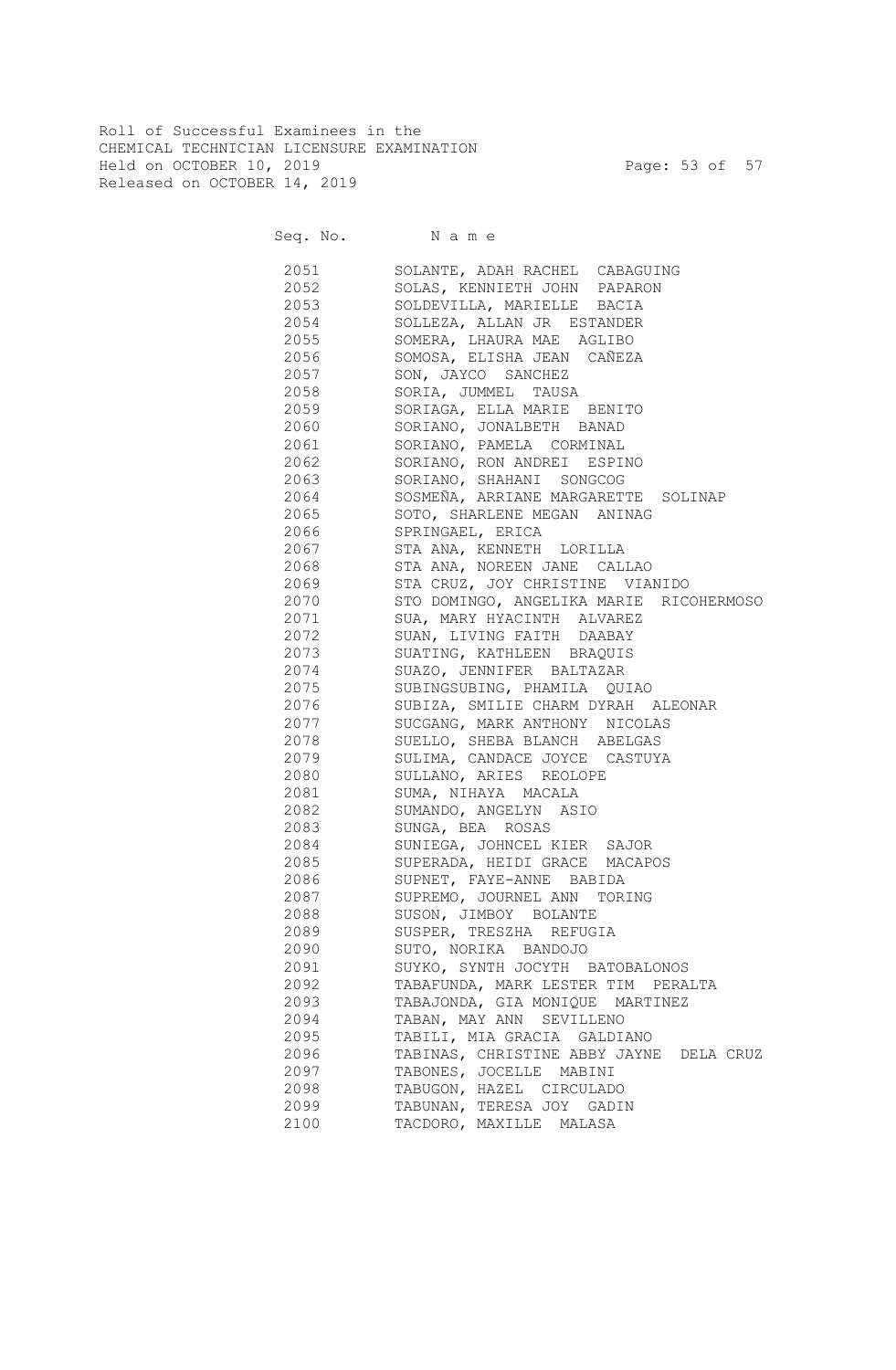Roll of Successful Examinees in the CHEMICAL TECHNICIAN LICENSURE EXAMINATION Held on OCTOBER 10, 2019 Page: 54 of 57 Released on OCTOBER 14, 2019

Seq. No. Name

 2101 TACLINDO, ROMEO JR DACULOS 2102 TACTAC, JIREH SHANNEN CORDOVA 2103 TADIFA, GEZELLE CASTAÑEDA 2104 TAGALOG, CHRISTIAN JERIKO LOVEREZ 2105 TAGO, MARY GLEVANIE LINGCONG 2106 TAGUINES, CHERRY ROSE FIESTA 2107 TAGULINAO, REGGIE ONG 2108 TALIBONG, ACE ERALD DOMINGO 2109 TALIPAN, MATHEW B 2110 TALPIS, LEZIEL LEGASPI 2111 TAM, JOANA ANGELICA FERRER 2112 TAMAYO, APPLE MIE ANDO 2113 TAN, ANGELICA PIA VILLAHERMOSA 2114 TAN, AVA JOY CERCADO 2115 TAN, KARLA BEVERLY CELEBRIA 2116 TAN, LOVELEEN MARIE BULAHAN 2117 TAN, VINCENT LENDL SANCHEZ 2118 TANDOC, ALVIN AIRISH BOQUIREN 2119 TANGAN, CLAIRE ANN DELANTES 2120 TANLANGIT, MERRYJAY PIODO 2121 TANO, MELDY MACALINO 2122 TANTENGCO, MARY MAY ABELLANA 2123 TAPAYAN, APRIL SWEET LABALAN 2124 TAQUEBAN, JAZMIN CALPITO 2125 TARDECILLA, MA BIANCA CASTRO 2126 TARUC, MELVIN VERGARA 2127 TAWING, KARLA JANE SUGUI 2128 TAYACTAC, HONEYLET RECAÑA 2129 TAYCO, VAY-ANN GAGUA 2130 TAYO, SHAIRA MARIE NATINDIM 2131 TAÑAQUIN, HERNALYN CAPALAD 2132 TECSON, ROMEO JR DE LA CRUZ 2133 TEJADA, ELLYN MAE INSON 2134 TEJAM, LESLIE RICABLANCA 2135 TELMO, KAREN MAE MARIÑO 2136 TEODORO, RICHELLE ANNE REANO 2137 TERANTE, RAINI MARTINEZ

 2138 TERCEÑO, SARAH JANE NERI 2139 TERONA, ALEX ANDREA ANNAR 2140 TEVES, KARLA MAE RABAYA 2141 THOMAS, JONALYN BANG-AG 2142 TIAMA, JORDAN VINCENT PONTEVEDRA 2143 TIBE, JAYSON EBUENGA 2144 TIERRA, CARLO JEO HIPOLITO 2145 TIJANA, BANGIE TANAMAN 2146 TILLANO, NATHANIEL MOSCARDON 2147 TIMOLA, MARJORIE TOLENTINO 2148 TIMOLA, NESTOR PAUL NAPOLES 2149 TINGA, JEANNEL ESCALICAS

## 2150 TIONGSON, EDESSA VIOLETA SANTIAGO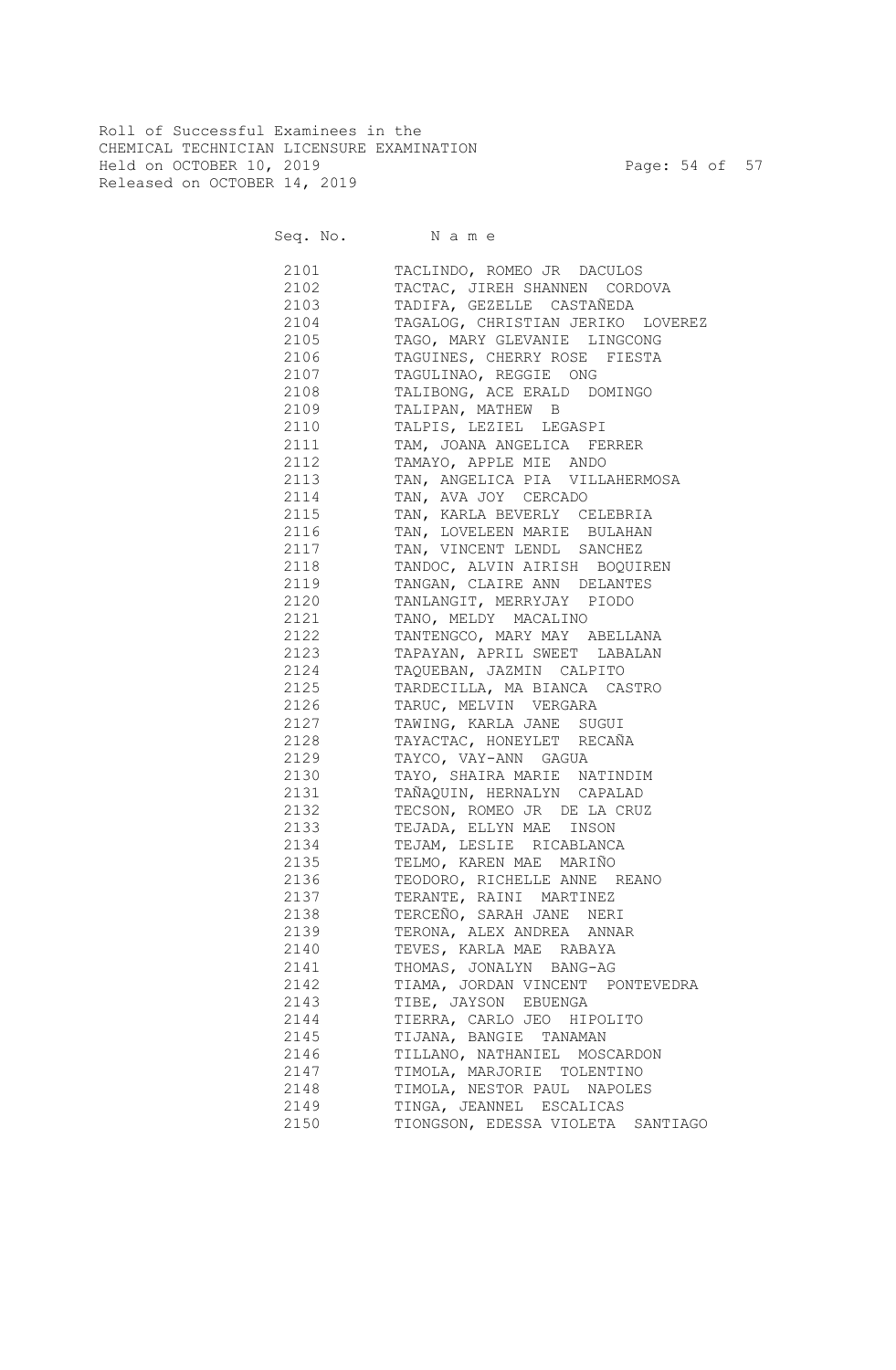Roll of Successful Examinees in the CHEMICAL TECHNICIAN LICENSURE EXAMINATION Held on OCTOBER 10, 2019 Page: 55 of 57 Released on OCTOBER 14, 2019

Seq. No. Name

 2151 TIPA, HERNANDO MALACAS 2152 TIPDAS, ELINDO JULOM 2153 TIRAO, JUDILYN VINLUAN 2154 TIUZEN, JHON EMIL QUINDONG 2155 TOBIAS, CECILIA RUBY ALONTE 2156 TOCA, RECELYN JOY TARRIELA 2157 TOGONON, FERNANDO BAGAYO 2158 TOLARESA, MARK ANDREW DAVID BATUIGAS 2159 TOLENTINO, JOSHLEY ANNE MEDINA 2160 TOLENTINO, MARIE MAE ANGELICA CAFINO 2161 TOLENTINO, PAUL VINCENT MANES 2162 TOMAQUIN, MICHAEL PICARDAL 2163 TOMAS, IZZA MAY LAPUT 2164 TOMAS, LORENCE DAMO 2165 TOMAS, MICHELLE APOSTOL 2166 TOME, DIANE CASTRO 2167 TOMELDEN, YANIE VEJANDILLA 2168 TOMPONG, MARIE KRIS CAJEGAS 2169 TONDO, FLORENCE ARKIAS 2170 TORCINO, CHRISTINE GRACE ABCEDE 2171 TORINO, NESHLY HABITAN 2172 TORNALEJO, NORIELLE MARIE BARCELONA 2173 TORRES, DAISY SANACO 2174 TORRES, JAY ANN MAGHANOY 2175 TORRES, MARK CEAZAR DE RUEDA 2176 TORRES, MERRY JESSAH SELMA 2177 TORRIGOZA, CZARINA MAEH JAVIER 2178 TRAYA, LEVIE GRACE MEDINA 2179 TRAYVILLA, ANA JAYA CASQUEJO 2180 TRAZO, MARIA CASSANDRA AUSTRIA 2181 TRINIDAD, ANNE DOMINIQUE ARELLANO 2182 TRINIDAD, JOSEPH JAY BAYONA 2183 TRINIDAD, PAULINE TERESSE JOY OLESCO 2184 TUAZON, MARY ROSE CRUZ 2185 TUAÑO, HANNAH MAE CALUD 2186 TUBIN, CHITO JR ALECHA 2187 TUBONGBANUA, JANE FAYE DEFENSOR 2188 TULALI, MARYAN TUBALLA 2189 TULIAO, IUVILLE MARIE NALUPA 2190 TULIAO, JON YOSHE SANTOS 2191 TULIBAS, KARL JADE JIMENEA 2192 TUMALA, DHALIA SANCHEZ 2193 TUMPALAN, KIRK LUI GONZALES 2194 TY, BEA LUTCHI ONG 2195 TY, JOHN ALBERT SORIANO 2196 UBANDO, MELVIN GAFFUD 2197 UBIÑA, KATE HYACINTH GARMA 2198 UGAY, NIEL BRYAN ALPA 2199 UMACOB, OWEN GABRIEL PONCE 2200 UMBAL, SHARMAINE LIM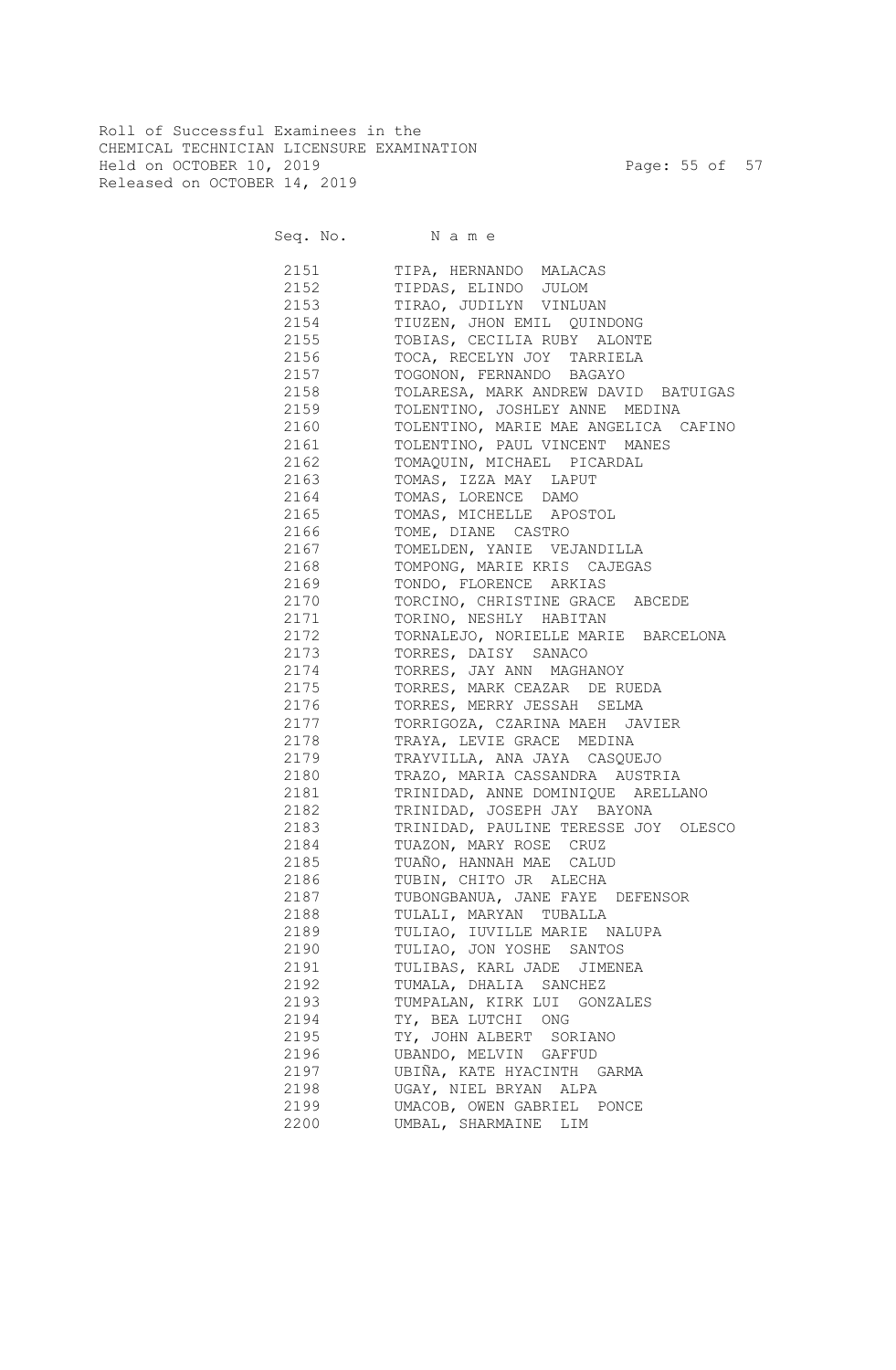Roll of Successful Examinees in the CHEMICAL TECHNICIAN LICENSURE EXAMINATION Held on OCTOBER 10, 2019 Page: 56 of 57 Released on OCTOBER 14, 2019

Seq. No. Name

 2201 UMBAY, ANGELICA IGOT 2202 UNABIA, LARA DAVE DUGADUGA 2203 UNEL, JESSA MAE 2204 URBIZTONDO, GRACE LADROMA 2205 URSOS, QUINT BERAME 2206 URSUA, VENUS PACPACO 2207 USARAGA, MA LEONOR PALMA 2208 UVAS, KEVIN ANGELES 2209 UY, ANGELIKA CARLOS 2210 UYANGURIN, IRISH ESCOL 2211 VALDEO, THESSA MAE LAGOS 2212 VALDEZ, KRIZELLE JHAN HABAN 2213 VALERA, RAPHAEL BIENVENIDO VINALAY 2214 VALERIO, JHOMAR LAURETA 2215 VALERO, CLYDELL FOLLANTE 2216 VALEZA, RHONALYN TEOXON 2217 VALIENTE, MARJORIE BAGARES 2218 VALLEJERA, MICAH DINOPOL 2219 VARGAS, ALLAINE RAMOS 2220 VARGAS, ALYSSA MAY ARANILLO 2221 VARIACION, FLORDELYN DIONEDA 2222 VARILLA, ZENAIDA PUNZALAN 2223 VARUA, HANNAH PEREZ 2224 VASQUEZ, NATHALIA ROSS VILLANUEVA 2225 VECINA, JELVIN JOHN ESPINA 2226 VEGA, MARY ANN TAPALES 2227 VELACRUZ, MARJORIE ALCAPARAS 2228 VELASCO, GARY JR TAY-EW 2229 VELASCO, VENUS RAMELA VILLADOLID 2230 VERGA, KRISTINA ELOISA TESTADO 2231 VERGARA, EMILIO CORESES 2232 VERGARA, FIONA JANE ARSENAL 2233 VIBAT, ADA AMOR LACARA 2234 VICENTE, CALVIN JARON BAYABAN 2235 VICHO, MARIA CORAZON ONTONG 2236 VICTORIO, CHRYSTYLYN HERMOGENO 2237 VIDAL, MADONNA BELGAR 2238 VIDUYA, CHRISTINE JOY PUMARES 2239 VILCHEZ, MARIE MAE UY 2240 VILLA, BERNADETH LACHICA 2241 VILLACARLOS, ABBYGAILE CANTAR 2242 VILLADELREY, LEO ANGELO VASQUEZ 2243 VILLAGRACIA, MARK JEROME CRUZ 2244 VILLAGRACIA, SUSAN VILLANTES 2245 VILLAHERMOSA, JAYE EARL RIZARRI 2246 VILLALUNA, SHAN NICOLAI AZUL 2247 VILLAMOR, IRISH BACURIN 2248 VILLAMOREL, CAMILLE ANN CABALUNA 2249 VILLANESO, JEHZEL MOREEN AURITA 2250 VILLANEZO, JORYL MIKAELLA SANCHEZ